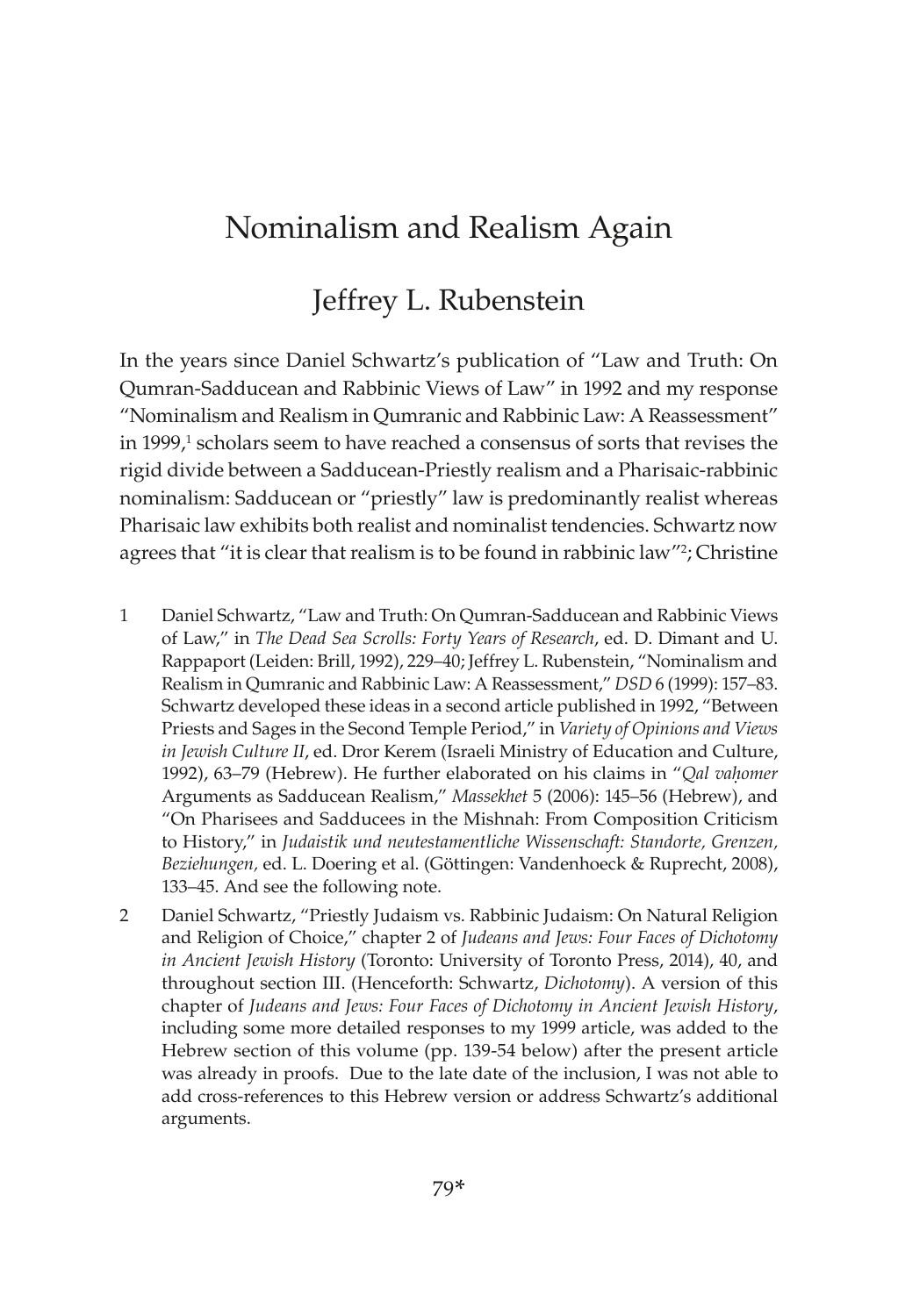Hayes, who wrote a detailed article in support of Schwartz's initial thesis, suggests "the difference between rabbinic law and Qumran law is not that the former is exclusively nominalist while the latter is realist. Rather, as I have been arguing, rabbinic law differs from Qumran law in that it incorporates a strain of nominalism according to which epistemological certainty in general, and empirical considerations in particular, may occasionally be devalued or overruled in the determination of law"3 ; Vered Noam, in her study of corpse-impurity, concludes: "Tannaitic halakhah embodies a realistic perception coupled with certain 'nominalistic' aspects"4 ; and Aharon Shemesh, in his book on Qumranic and rabbinic law states: "'Realism' is a dominant characteristic of priestly halakhah … Many rabbinic halakhot exhibit similar realistic perceptions. Nevertheless, over the course of time, rabbinic literature developed a growing tendency toward a nominalistic perception of the law."5 This view is not far from what I suggested, that both priestly and rabbinic law was fundamentally realist, but that a degree of nominalism developed in rabbinic law as the worldview of rabbinic Judaism became increasingly different and estranged from that of the Bible. So on one level there is little need to reenter this battleground. However, there still appears to be disagreement and confusion over a number of issues, including the extent of rabbinic realism; the understanding of particular discrepancies between priestly and Pharisaic-rabbinic law; the relationship between realism, "nature," and "natural"; the degree to which nominalism is attested in priestly law;<sup>6</sup> and the role of exegesis in determining law. Here I will address these and other concerns with the hope of achieving greater

- 3 Christine Hayes, "Legal Realism and the Fashioning of Sectarians in Jewish Antiquity," in *Sects and Sectarians in Jewish History*, ed. Sacha Stern (Leiden: Brill, 2011), 129. See too p. 132: "The rabbis are not categorically anti-realist or anti-empirical. However, appeals to the natural order, to 'the way things really are' and to empirical considerations are weighed among other considerations and at times overruled."
- 4 Vered Noam, "Ritual Impurity in Tannaitic Literature: Two Opposing Perspectives," *JAJ* 1 (2010): 95.
- 5 Aharon Shemesh, abstract of *Halakhah in the Making: The Development of Jewish Law from Qumran to the Rabbis* (Berkeley: University of California Press, 2009). See too p. 134.
- 6 See Noam, "Ritual Impurity," 101–2, who argues that the Qumran laws on corpse impurity are "moderate augmentations" of biblical law and not a fully developed realist "system."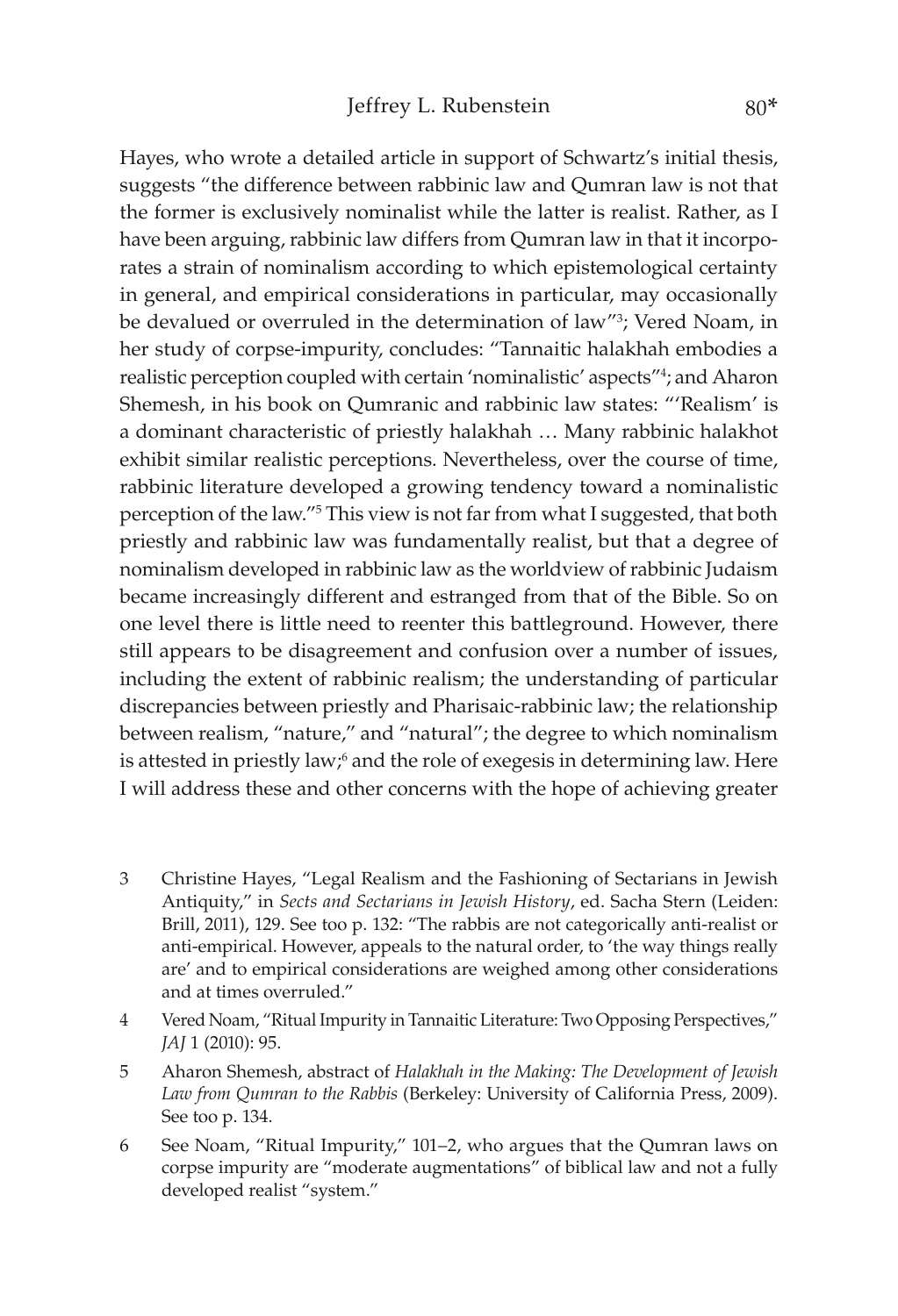clarification and continuing the rich insights that have emerged from these scholarly debates.

## I. Legal "Systems" and Comprehensive Legal Epistemologies

At the outset it is important to recall the motivation for proposing a comprehensive and system-wide theory to account for the differences between priestly and Pharisaic-rabbinic law. Many modern scholars, reared in the tradition of Western thought, find it unsettling to be confronted by a large body of data that defies neat and tidy conceptualization. Law, in particular, should be principled, rational, and, in some sense, philosophically grounded. That the hundreds or thousands of debates between two legal traditions should be just that—hundreds or thousands of debates over a myriad of diverse and unrelated issues—clashes with our propensity for philosophical generalization. By our standards there appears to be something ignoble, even petty, certainly primitive, for legal thinkers to argue over minutiae rather than over fundamental ideas. That we all routinely use the term "system"—the priestly and rabbinic legal "systems"—presupposes that we are in fact dealing with a "system," a coherent structure with interrelated and organized elements.<sup>7</sup> A system, we expect, can be conceptualized and described in general and principled ways.

Moreover, the degree of animosity and even violence that resulted from these ancient legal disputes suggests to us moderns that some larger principle must be at work. Is it plausible that the Qumran sect retreated to the Judean desert over a couple dozen disagreements about trivial points of law? Could they have felt so outraged that the Pharisees ate locusts without slaughtering them in the right way and did not understand how impurity travels upstream that they hauled themselves off to a God-forsaken wilderness to lead a purer life? Would the Jewish people indeed have pelted a Sadducean priest with citrons because he had the audacity to pour a water libation on the bottom, rather than the top, of the altar? No, we say to ourselves, there must be something larger, more fundamental, more principled and noble, at stake.

7 See, e.g., Schwartz, "Priestly Judaism vs. Rabbinic Judaism," n. 60. "Here I allude to yet another difference between the two legal systems." But I do not mean to single Schwartz out, as we all do this.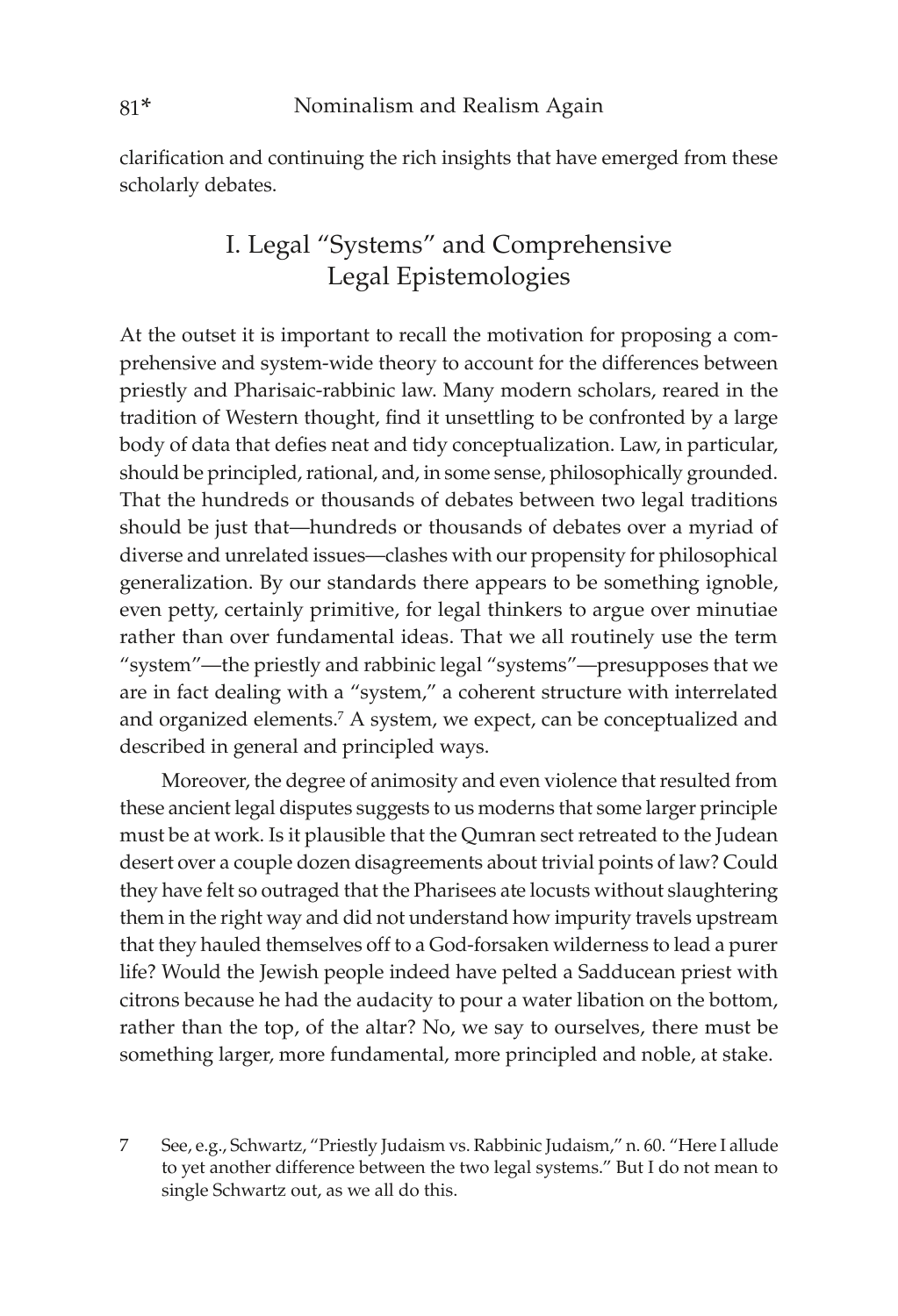This same impetus has produced efforts to discern general principles and ideas underlying disparate opinions within rabbinic law itself. Most common, perhaps, is the search for systemic differences between the Houses of Hillel and Shammai, or "schools" as they are often called, implying "schools of thought." R. Eliezer's atypical and idiosyncratic rulings have been analyzed along similar lines, most notably by Yitzhak Gilat.<sup>8</sup> Likewise, scholars have sought fundamental differences between the "schools" of R. Ishmael and R. Akiba, and even among the opinions of the students of R. Akiba. Attempts have also been made to discern general principles behind the debates of various Amoraim.<sup>9</sup> This interest, of course, begins within the Talmuds themselves, as Amoraim often attempt to find a more general principle underlying several opinions of a given Tanna and to associate the rulings of several Tannaim on disparate particular questions with the same principle. The Bavli Stammaim in turn introduce even more general and abstract principles to encompass a greater breadth of tannaitic opinions, a trend that continues among the talmudic commentators.<sup>10</sup> There is certainly much to recommend these endeavors, as the particular rulings of many sages sometimes are indeed functions of more general principles or abstract ideas. At the same time, due caution is needed, as we can frequently discern incongruities between the principles articulated by later sages and the earlier positions they purportedly explain. In many cases, the more abstract and general the principle, the greater the degree of incongruity.

Schwartz in fact begins his Hebrew article "Between Sages and Priests" with a survey of earlier scholars who proposed systematic, comprehensive explanations for the divide between the two "systems" of law.<sup>11</sup> (In this article I follow Schwartz in treating "Sadducean," "Qumranic," and "priestly" law as synonymous, as sharing a fundamentally similar legal outlook, and likewise Pharisaic and rabbinic law, despite the complexities of this issue,

- 8 Yitzhak D. Gilat, *Rabbi Eliezer ben Hyrcanus: A Scholar Outcast* (Ramat Gan: Bar-Ilan University Press, 1984).
- 9 Barak Cohen, *The Legal Methodology of Late Nehardean Sages in Sasanian Babylonia* (Leiden: Brill, 2011)*.*
- 10 Leib Moscovitz, *Talmudic Reasoning: From Casuistics to Conceptualization* (Tübingen: Mohr Siebeck, 2002); Jeffrey L. Rubenstein, "The Explanation of Tannaitic Sources by Abstract Principles," in *Netiᶜot Ledavid: Jubilee Volume for David Weiss Halivni,* ed. Y. Elman, E. Halivni, and Z. Steinfeld (Jerusalem: Orhot Press, 2004), 275–304 (Hebrew).

<sup>11</sup> Schwartz, "Between Priests and Sages," 63–64.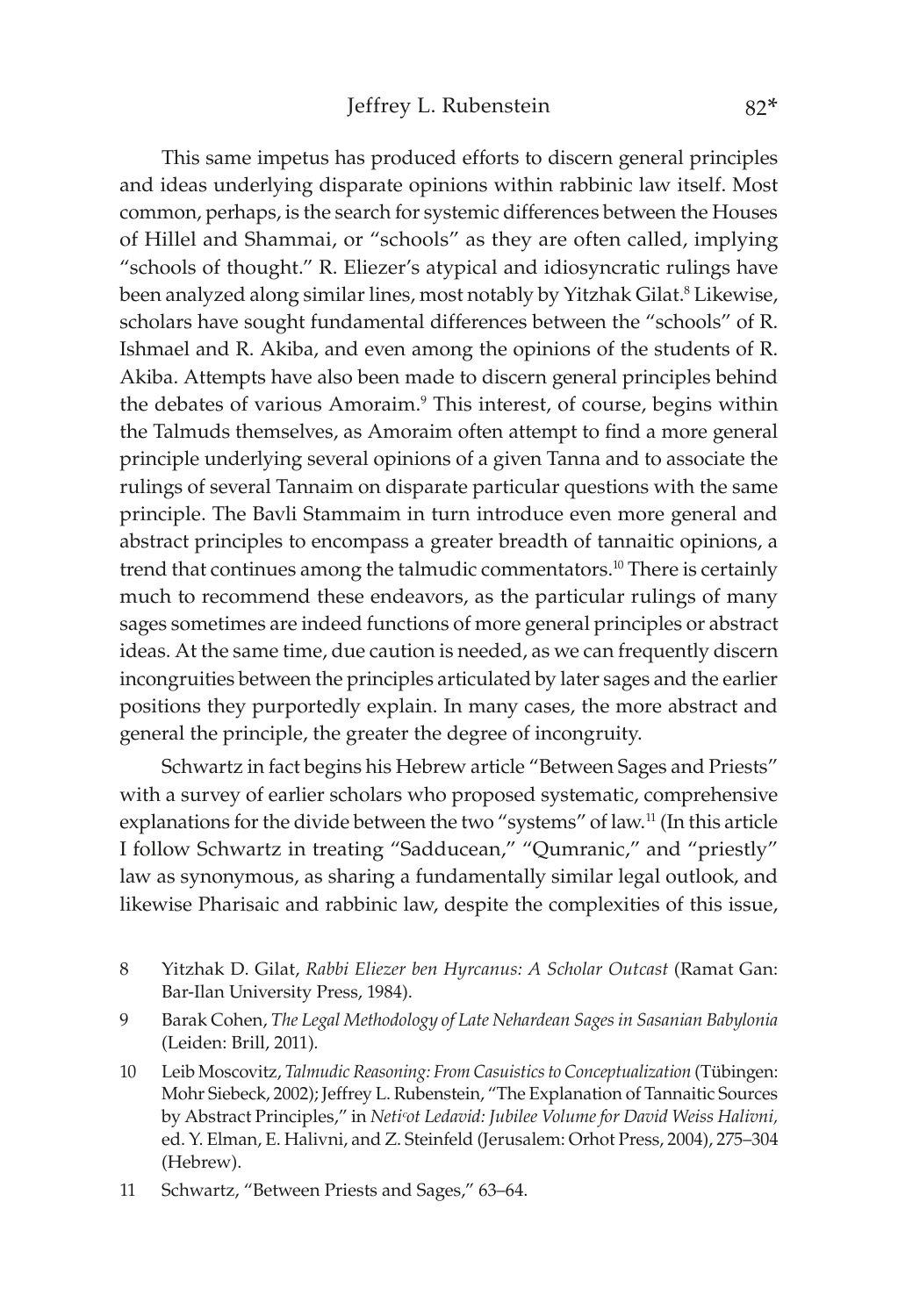of which we are all aware.) He mentions the theories of Abraham Geiger, who argued that differences in political philosophy underpinned the legal disputes between the Pharisees and Sadducees; J. Z. Lauterbach, who saw the Sadducees as principled biblical literalists as opposed to the Pharisees who relied on oral traditions; Louis Finkelstein, who sought a sociological explanation, arguing that Pharisaic law reflected the interests of the urban classes while Sadducean law was that of land-holding aristocrats; and Yaacov Sussman and others, who see the Sadducean law as embodying "strictness" where the Pharisees tend toward "leniency."12 Schwartz briefly notes the problems with each of these comprehensive and large-scale theories—and then immediately proceeds to propose his own comprehensive and largescale theory of realism vs. nominalism. The motivation to find such an explanation is understandable, the appeal clear; but given these failures of the theories of the past, one might have concluded that the problem is not that the correct theory has yet to be discerned, but that the endeavor itself is futile. Ancient Jewish law in any given manifestation, whether priestly or rabbinic, is simply too diverse, complex, and multifaceted; too vast in the different areas it encompasses; too protean in its own sources and history, to be characterized under a single conceptual or theoretical rubric.<sup>13</sup>

The rabbis, in particular, were not a monolithic group, not simply a new name for the Pharisees, but an amalgamation of individuals and groups or schools, of which the Pharisees in whatever form they survived the destruction were but one element. Shaye Cohen's classic article, "The Significance of Yavneh: Pharisees, Rabbis, and the End of Jewish Sectarianism," brilliantly emphasizes that rabbinic Judaism managed to include different views of all sorts and achieved a form of coexistence, even if we recognize that there is a degree of anachronism in the extent to which Cohen argued that dispute was encouraged or idealized.<sup>14</sup> "The end of Jewish sectarianism" was accom-

- 12 Schwartz, "Between Priests and Sages," 64, with complete references. On this question see Cana Werman and Aharon Shemesh, *Revealing the Hidden: Exegesis and Halakha in the Qumran Scrolls* (Jerusalem: Bialik Institute, 2011), 141–42 (Hebrew).
- 13 Certainly on a smaller scale one will find many principles and general values underpinning a number of particular laws in many legal traditions. Cf. the observations of Yair Lorberbaum in this volume, section IV, "Are Generalizations of the Type 'Halakhic System X is Realistic/Nominalistic' Possible?"
- 14 Shaye J. D. Cohen, "The Significance of Yavneh: Pharisees, Rabbis, and the End of Jewish Sectarianism," *HUCA* 55 (1984): 27–53; Daniel Boyarin, *Border Lines:*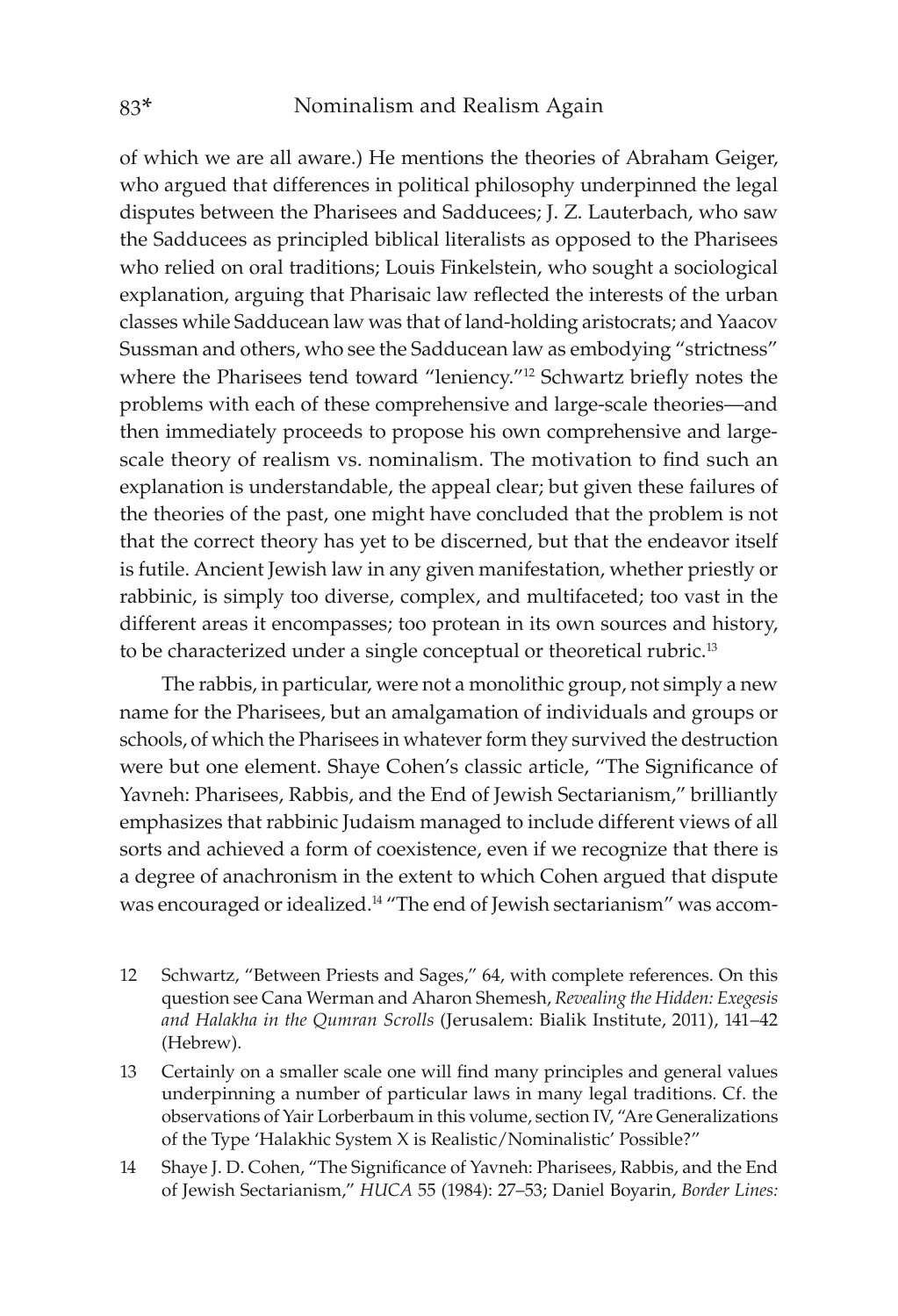plished by absorbing disparate earlier elements and tolerating a diversity of opinion. That the opinions are attributed to individual Tannaim, and that these Tannaim number in the hundreds, point to a diverse, heterogeneous body of legal tradition. There may be some hyperbole in Cohen's claim that "rabbinic Judaism is dominated by pluralism, the ideology which allows the existence of conflicting truths. The truth is many, not one."15 But whether we call rabbinic Judaism truly "pluralistic" or simply diverse and inclusive, this characteristic suggests that rabbinic law will not easily be identified with a single legal theory.

Moreover, as Seth Schwartz has suggested, priests were probably represented in significant numbers among the early rabbis: "We may speculate that the rabbis whom later tradition assigned to the immediate post-Destruction period were the battered, drastically reduced remnant of the large pre-Destruction class of legal/religious functionaries, many of whom were probably priests and/or sectarians."16 He notes that many Tannaim are identified as priests, including R. Tarfon, R. Ishmael, R. Zadok, R. Yose the Priest, R. Judah the Priest, R. Eleazar b. Azariah and others.17 Indeed, in Schwartz's view, "some of the material of priestly origin actually preserved in the Mishnah, Tosefta and halakhic midrashim *is* attributed to named priests,"18 and he accordingly concludes that "the priestly Rabbis' contribution to Rabbinic Judaism was apparently considerable."19 Catherine Hezser has collected a list of rabbis of priestly descent, both Tannaim and Amoraim, and likewise suggests that they "might have constituted a considerable proportion of the entire rabbinic network."20 Azzan Yadin has argued that R. Ishmael was of priestly descent, and demonstrated affinities between the interpretive

*The Partition of Judaeo-Christianity* (Philadelphia: University of Pennsylvania Press, 2004), 155–201.

- 15 Cohen, "Significance of Yavneh," 47.
- 16 Seth Schwartz, "The Political Geography of Rabbinic Texts," in *The Cambridge Companion to Rabbinic Literature*, ed. Charlotte Fonrobert and Martin Jaffee (Cambridge: Cambridge University Press, 2007), 77.
- 17 Seth Schwartz, *Josephus and Judaean Politics* (Leiden: Brill, 1990), 101–2.
- 18 Ibid., 104.
- 19 Ibid., 105.
- 20 Catherine Hezser, *The Social Structure of the Rabbinic Movement in Roman Palestine* (Tübingen: Mohr Siebeck, 1997), 267.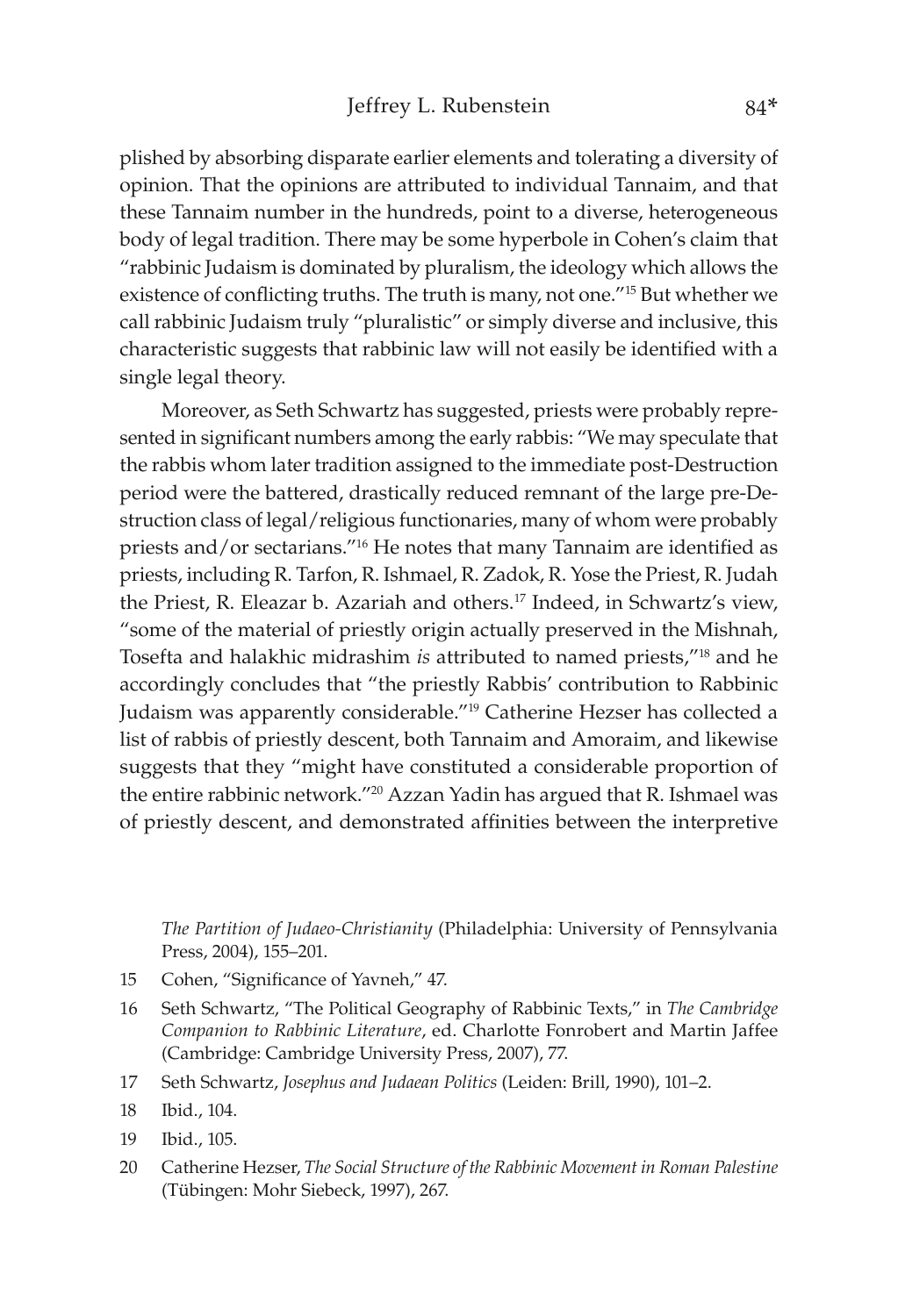methods and halakhic rulings of R. Ishmael and the authors of MMT.<sup>21</sup> For that matter the Pharisees, too, probably counted a fair share of priests among their number. Even if we do not believe that Josephus, a priest, was a card-carrying member of the Pharisees, his claim to have joined the group for some time is certainly plausible and such affiliation may well have been an attractive option for other young priests.<sup>22</sup>

It is therefore no surprise to find that priestly descent continued to count a great deal among the rabbis themselves. Hezser observes of the Palestinian Amoraim that: "Some rabbis wanted Torah scholarship to be the major criterion for determining a rabbi's status. Nevertheless hereditary criteria such as priesthood seem to have continued to play a role."<sup>23</sup> Geoffrey Herman has documented the importance of priestly lineage among Babylonian rabbis: leading Babylonian sages were of priestly descent (Shmuel, R. Hisda, Rabbah, Abbaye, R. Ashi, etc.), others married daughters of priests (Rava, R. Pappa, etc.) and many Amoraim whom Geonim considered heads of the academy were priests or married into priestly families, suggesting that attaining the highest ranks among the Amoraim depended on priestly lineage to some extent.<sup>24</sup> The esteem of lineage in the Sassanian world is well known, and lineage in the Roman empire was likewise extremely important, despite various measures taken over the centuries to expand Roman citizenship. However important knowledge of Torah in theory as the exclusive measure of a sage's merit and status, in practice lineage continued to be a crucial factor.

The presence of rabbis of priestly descent and the significance of priestly lineage among rabbis (and Pharisees?) makes it difficult to see our issue in terms of the "dichotomy" that Daniel Schwartz proposes, or to accept the claim that sages and priests "illustrate the sociologists' classic distinction

- 21 Azzan Yadin, "4QMMT, Rabbi Ishmael, and the Origins of Legal Midrash," *DSD* 10 (2003): 130–49. See, however, the comments of Werman and Shemesh, *Revealing the Hidden*, 141–43.
- 22 Whether Josephus was a Pharisee, as he claims in *Life* 12*,* is debated by scholars; see Jonathan Klawans, *Josephus and the Theologies of Ancient Judaism* (Oxford: Oxford University Press, 2012), 6–7, 137–39, and the literature cited there. In *Life* 198, Josephus refers to a Pharisee named Jozar who "came of a priestly family."
- 23 Hezser, *Social Structure*, 269.
- 24 Geoffrey Herman, *Hakohanim bebavel bitequfat hatalmud* (Master's thesis, Hebrew University, 1981); see too Jeffrey L. Rubenstein, *The Culture of the Babylonian Talmud* (Baltimore: Johns Hopkins University Press, 2003), 80–101.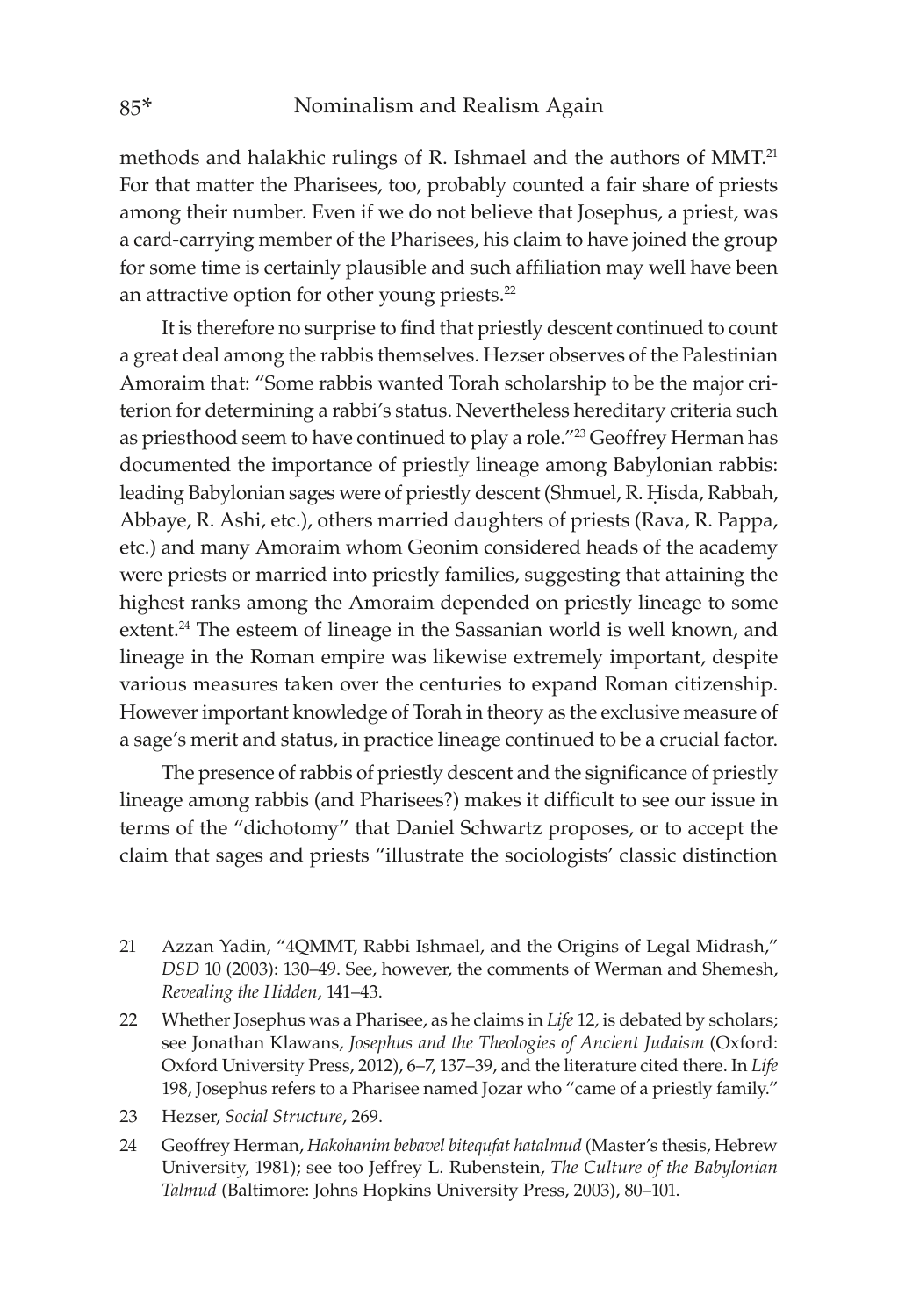between ascribed and achieved status."25 Rabbinic status also depended in part on "ascribed" facts of lineage. Moreover, it would have required some study of tradition for a priest to achieve status among Sadducees. Clearly he had to master the requisite knowledge so as to know what to do in the temple on a daily basis, and much more study would have been required to know how to deal with complicated or rare situations, and presumably even more study to achieve high status among his priestly colleagues as an authority on priestly tradition. The Qumran sect likewise engaged in a great deal of biblical study, and the status of the Teacher of Righteousness, whoever he was, probably owed a great deal to his knowledge, as perhaps did the status of other leaders of the group, not all of whom need have been priests. Consequently there was probably a substantial overlap between the status-claims of priests, Qumran sectarians, and Pharisees-rabbis in practice, even if in theory their authority devolved from different sources.<sup>26</sup> It is worth recalling that Louis Ginzberg concluded of the version of "the Damascus Document" known from the Cairo Geniza that it was the work of Pharisees because many of the laws had such affinity to Pharisaic-rabbinic halakhah ("with the exception of a single passage…. in our document we have a Pharisaic book of law").<sup>27</sup> Discovery of the Qumran scrolls made it clear that this was a mistake. But it seems very unlikely to me that a great scholar like Ginzberg could have identified the "priestly" law as Pharisaic if the two legal traditions are in fact as fundamentally different as Schwartz posits.

Over and above this larger point, Schwartz tries to dismiss attestations of realism among the rabbis by focusing on their attribution to priests, to rabbis of priestly descent, or to other anomalous figures. He notes that Vered Noam has shown Eliezer b. Hyrcanus' views are particularly realistic, but claims that for this reason he was excommunicated, and also suggests that he may have been a priest. Schwartz recognizes that a number of realistic opinions are attributed to R. Dosa b. Hyrcanus and opines that this sage was "the flagship for the realistic point of view," but explains that Dosa's

<sup>25</sup> Schwartz, *Dichotomy*, 22.

<sup>26</sup> Cf. Lutz Doering, "Jewish Law in the Dead Sea Scrolls," in *The Hebrew Bible in Light of the Dead Sea Scrolls*, ed. N. David et al. (Göttingen: Vandenhoeck & Ruprecht, 2012), 457–58.

<sup>27</sup> Louis Ginzberg, *An Unknown Jewish Sect* (reprint; New York: Jewish Theological Seminary, 1970 [1922]). Chaim Rabin came to the same conclusion, *Qumran Studies* (Oxford: Oxford University Press, 1957), esp. 82–94.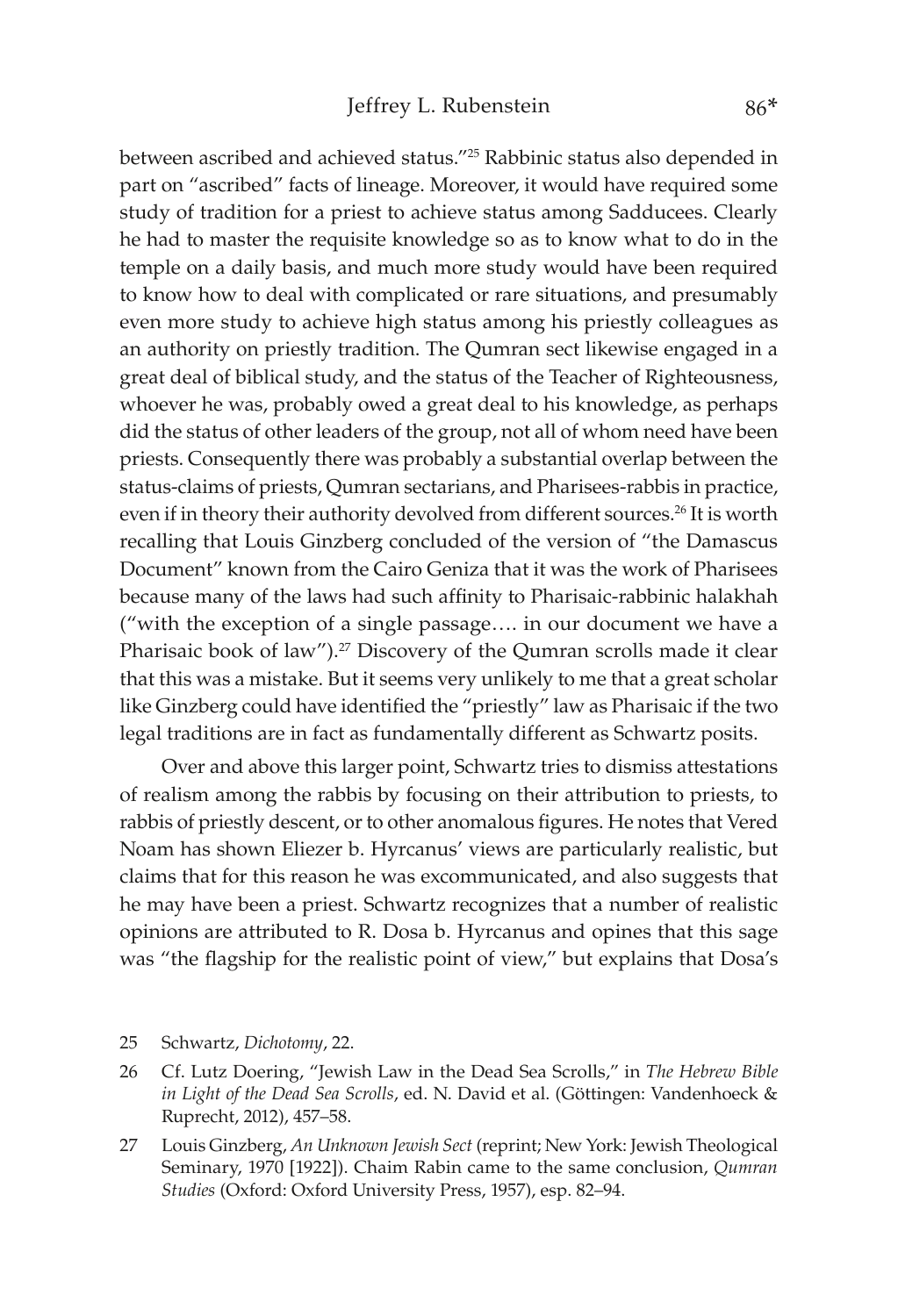opinions are rejected by other rabbis. A realist opinion attributed by the Bavli to a Galilean traveler is an aberration because other sources suggest the term "Galilean" was pejorative or disdainful "and should not be assumed to represent the views taught by rabbis who stood behind that work." Similarly, Christine Hayes notes that the realist view in the calendar controversies in *m. Rosh HaShanah* are attributed to a "priestly figure," R. Dosa b. Hyrcanus (or Harkinas), and R. Eleazar b. Zadok, a priest.<sup>28</sup> But so what? If rabbinic Judaism is so overwhelmingly nominalist as a function of achieved status, we should not find any realist opinions advocated by rabbis. Whatever the origins of Dosa b. Hyrcanus/Harqinas, Eleazar b. Zadoq, and R. Eliezer b. Hyrcanus, they are rabbis because of their knowledge of Torah, and their opinions, according to Schwartz's theory, should not differ in this respect from those of other rabbis. On the other hand, if we see these rabbis as possessing older "priestly traditions" (and it is not clear that their opinions are older than, or coeval with and simply different from, those of their disputants), then what is to say that a great body of rabbinic tradition is not older and priestly, even if not identified as such, much as Seth Schwartz suggests? Many mishnaic traditions are unattributed, not identified with a particular sage, and could originate in older priestly traditions, especially traditions that have to do with sacrifices and purities.

Nor are Daniel Schwartz's other efforts to dismiss such realist traditions among rabbis persuasive. R. Eliezer was not banned (in the rabbinic imagination) because of his priestly realism, but because he refused to accept the majority decision (in the famous "Oven of Akhnai" stories of the Bavli and Yerushalmi; no tannaitic source dismisses R. Eliezer's opinions or suggests he was banned). Not all of Dosa b. Hyrcanus' opinions are disputed and rejected. No evidence suggests the Bavli disregards all traditions ascribed to Galileans, or even that this was such a term of opprobrium, or that the opprobrium attached to their legal traditions rather than their social status or provenance. The realist opinion (in Schwartz's view) attributed to the "sons of the high priests" in *m. Ketub.* 13:2 and opposed by (the nominalist)

28 Hayes, "Legal Realism," 127–28 and n. 16. Hayes in fact writes that the "text therefore supports Schwartz's claim that realist approaches to the law are more typical of priests and groups with a priestly orientation." This is not really what Schwartz claimed, at least not in his original article. At issue is not what was "more typical," but whether realist approaches to law fairly could be said to characterize rabbinic Judaism too. On Dosa b. Hyrcanus as representative of realism see too Schwartz, "On Pharisees and Sadducees," 140–43.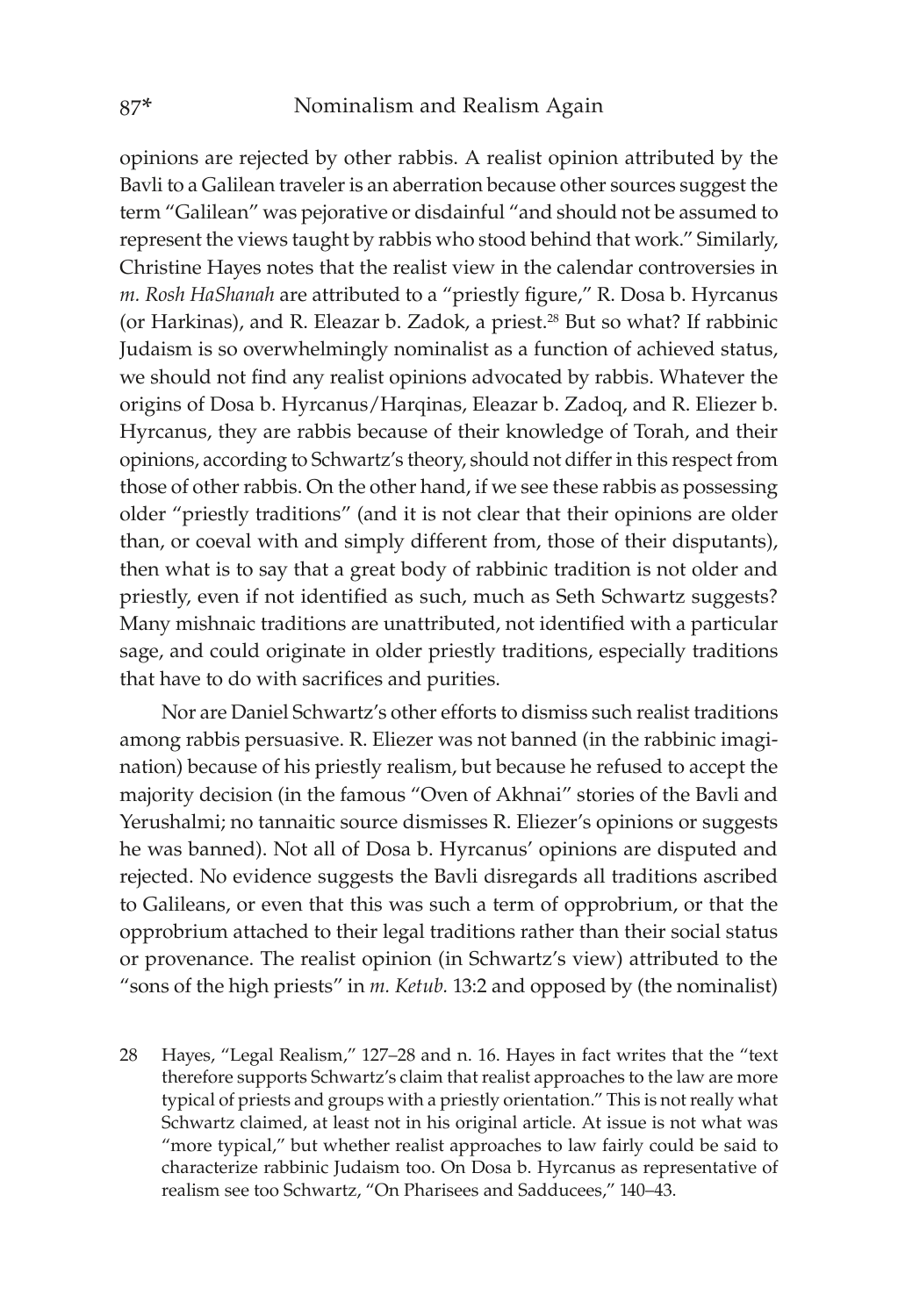R. Yohanan b. Zakkai remains a legitimate rabbinic opinion, and nothing in that mishnah itself suggests R. Yohanan b. Zakkai's opinion is to be preferred. Many parties, groups, and schools, as well as individuals of many sorts, and a considerable number of priests too, contributed opinions to the immense body of rabbinic tradition.<sup>29</sup> There is a tremendous danger of reductionism in any attempt to subsume these under a single rubric. And the same can probably be said, though to a lesser degree, of priestly law, which also had a long history and devolved from many sources.

### II. Realism, Nature, and the *Qal vahomer*

One of the major problems in Schwartz's thinking on our subject is a slippage from a focus on legal realism to "nature" and the "natural." In the follow-up articles to "Law and Truth," Schwartz attempts to hold on to his original thesis, even while conceding something to rabbinic realism, by focusing on the explicit debates between the Pharisees and Sadducees preserved in rabbinic sources. In a number of these debates, the Sadducees advance a *qal vahomer* argument that is rejected by the Pharisees. Schwartz attempts to portray such reasoning as "natural": the title of a chapter of his new book uses the term "Natural Religion" for the Sadducean system, and the subtitle of one section is "Arguments a fortiori – Natural arguments."30 The claim is that such arguments are natural, and natural arguments are a type of legal realism (since legal realism devolves from the real/natural world), and therefore we have evidence of Pharisaic-Sadducean debates turning on realism (natural arguments) vs. nominalism. But this shift to the terminology of "nature" and "natural" is very unfortunate, as it only serves to obfuscate matters further. $31$ 

- 29 Aharon Shemesh, *Halakhah in the Making*, 134: "The fact that the School of Shammai's attitude resembles that of the priestly halakhah should not surprise us. In not a few cases, the halakhic stance of the School of Shammai is much closer to the sectarian halakhah than that of the School of Hillel."
- 30 See too "On Pharisees and Sadducees in the Mishnah," 139: "Now it should be noted that arguments *a minori ad maius*, what the rabbis call *qal vahomer* arguments, are very natural arguments."
- 31 Let me point out, in passing, that even Schwartz's leading examples of legal realism based on the mention of "nature" or "creation" are not straightforward. Schwartz, "Law and Truth," 231, observes that CD 12:14–15 rules that locusts (*êagavim*) "must be slaughtered by immersing them in fire or water, משפט היא כי בריאתם'– for such is what their nature requires.'" They believed locusts were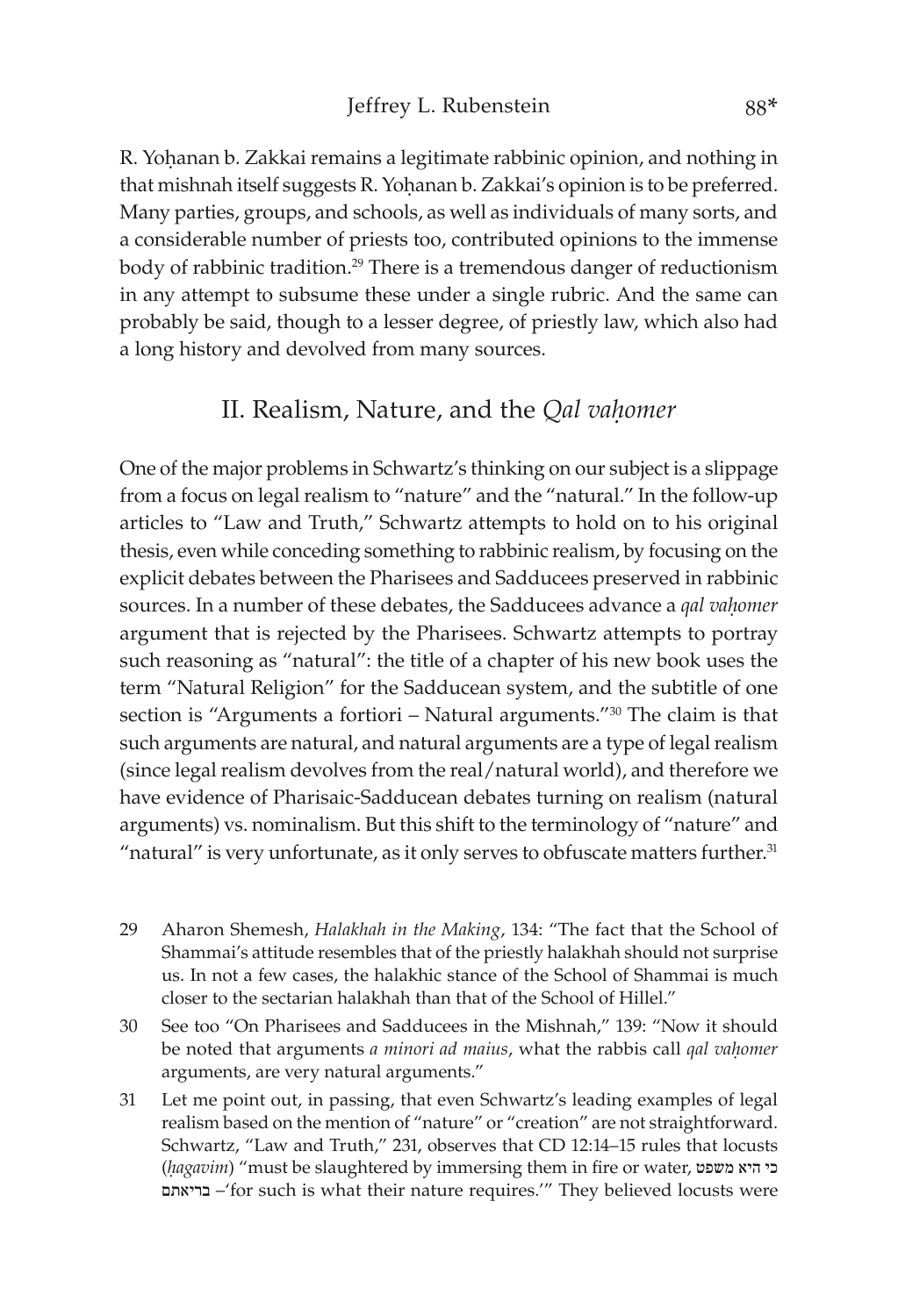It must be stated at the outset that there is very little natural or logical about a *qal vahomer* argument. Argumentation and inferences of any sort are clearly not found in nature, and should not be confused with standard usage of the term "nature."32 Schwartz uses "natural" here in opposition to "artificial,"33 in the sense of "commonplace" or "intuitively obvious," meaning that they are the type of arguments all human beings would make, and need not even be associated with a particular legal tradition. But even this is questionable. If *qal vahomer* arguments were so natural, they would be found among the general thinking of all peoples and cultures, from the Australian aborigines to the South American Amazon tribes. And even if they are natural in this strained sense of the term, it is a jump to suggest that they will necessarily be part of the legal system or legal reasoning of any given culture. Long ago David Daube made these and other points in his response to Saul Lieberman's claim that the *qal vahomer* and other rabbinic hermeneutical principles were so natural that the rabbis could have developed them independently and hence they need not be seen as the product of Hellenistic influence despite some striking parallels in terminology.34 Daube noted that: "Medieval Icelandic law is of a high standard; if the norms of exegesis here discussed were so natural, we should expect to find them there, but there is no trace of them."<sup>35</sup> He concluded that the *qal vahomer* (and the other rabbinic exegetical methods ascribed to Hillel) "is 'natural' in the sense of 'grown out of intelligent observation, consistent and useful.' (So, presumably, is the theory of relativity.) But (like the theory of relativity) it is not 'natural'—not

created out of these elements, and therefore consumption of locusts "is to be determined on the basis of the realities of nature." But how exactly does the law emerge from the ontology? There is nothing necessarily "natural" or "realistic" that entails that a creature created of fire and water need be slaughtered by fire or water. This strikes me more as a type of analogical thinking that may or may not be grounded in legal realism. What would we say for domestic animals? What is "their nature" (*beri*<sup> $\alpha$ </sup>*atam*) and how does "what their nature requires" work out to ritual slaughter (*sheêiûah*) in whatever form they practiced it? The formulation "for such is what their nature requires" is certainly suggestive, but it need not correspond to legal realism.

- 32 Cf. Lorberbaum, "Ri<sup>d</sup>alizm hilkhati," Shenaton hamishpat ha<sup>2</sup>ivri 29 (2013): 130 n. 180.
- 33 Probably an Enlightenment notion; see n. 43.
- 34 David Daube, "Rabbinic Methods of Interpretation and Hellenistic Rhetoric," *HUCA* 22 (1949): 239–64.
- 35 Ibid., 254–55.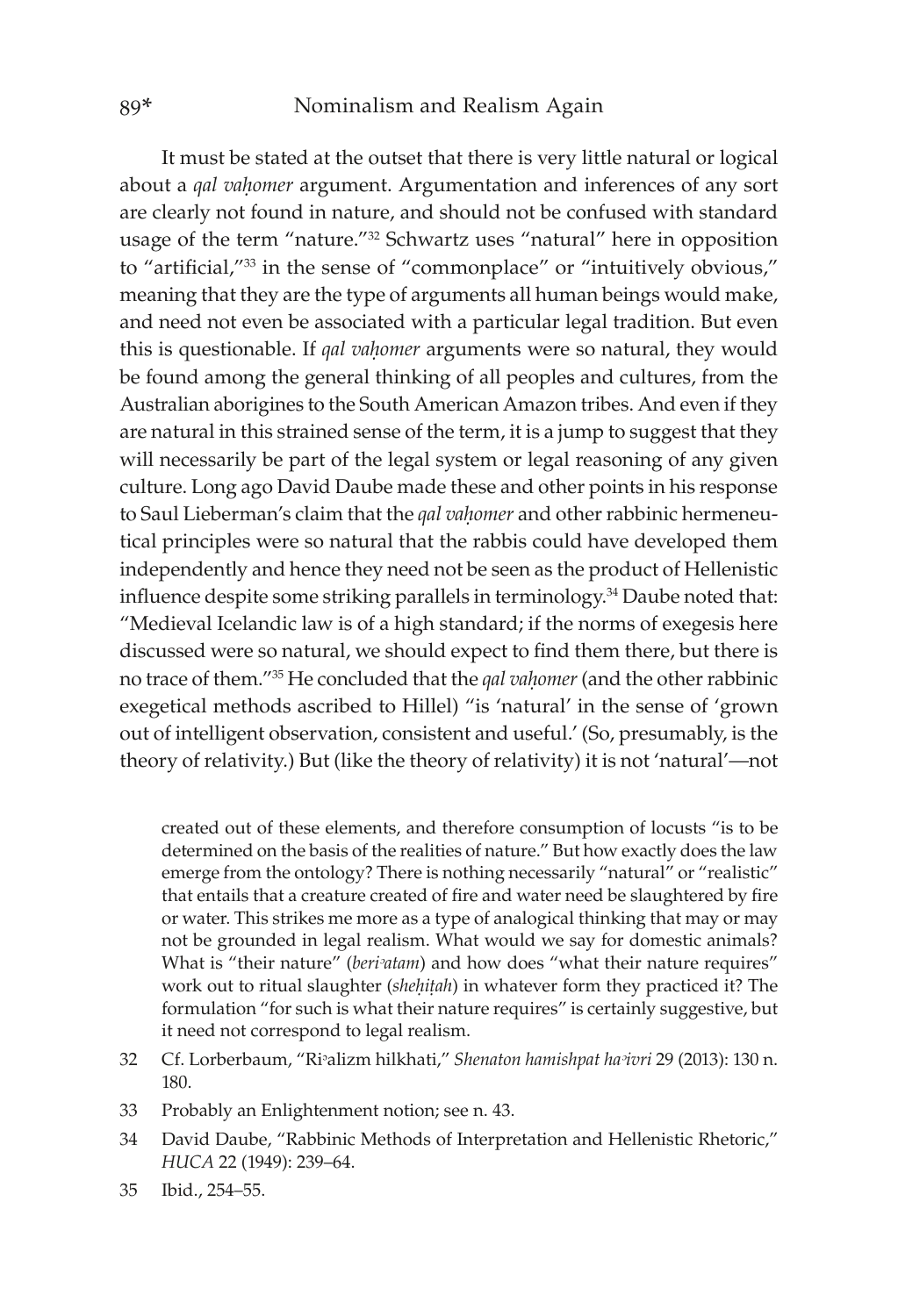even the first four norms—in the sense of 'obvious, readily hit upon by any student of these matters.'"36

Nor is a *qal vahomer*, strictly speaking, a type of logical inference, though it can be presented and misrepresented as such. Schwartz offers us a misleading example to argue that a *qal vahomer* is "straightforward and anchored in simple logic": "If I don't have enough money for my own bus-fare then it is all the more so clear that I do not have enough for my companion too, but if I have enough for the two of us then it is all the more so clear that I will have enough if my companion decides to walk."<sup>37</sup> This particular *qal vahomer* expresses a mathematical proposition. The first half states that if  $x < y$ , then  $x < 2y$ , where x is the amount of money one has, and y is bus-fare for one person; the second states that if  $x \ge 2y$ , then  $x > y$ . But most *qal vahomer* arguments cannot be translated into mathematics, and that is why they are not natural or logical. (And even this *qal vahomer* is not, strictly speaking, logically entailed, as there is no logical reason why a bus company could not offer a super-discount such that two people could ride more cheaply than one, as a way to drum up business or to attract attention, or to have their buses appear full, and suchlike.) Even Schwartz's sense that *qal vahomer* arguments are common sense ("we use them intuitively all the time"38) is misleading. We may use some types of these arguments all the time, but not the technical, legal *qal vahomer* used to adjudicate thorny legal issues, as Daube also noted.<sup>39</sup> For example, the argument, "If you get punished for breaking a window, how much the more so for knocking down the whole house" is a far cry from, say, the famous *qal vahomer* ascribed to Hillel "proving" that the Passover offering supersedes the Sabbath. Hillel's technical, legal *qal vahomer* was obviously not as straightforward as our examples about bus-fare and breaking windows or else the Benei Betera would not have needed Hillel to explicate it for them (in the well-known

- 38 Schwartz, *Dichotomy*, 41.
- 39 Daube, "Rabbinic Methods," 255–56.

<sup>36</sup> Ibid., 256–57.

<sup>37</sup> Schwartz, *Dichotomy*, 41. In "*Qal vaêomer* Arguments as Sadducean Realism," 155, the example is similar: "Any simpleton knows that if the money in his pocket does not suffice to buy something inexpensive, *qal vahomer* it will not suffice to buy something expensive."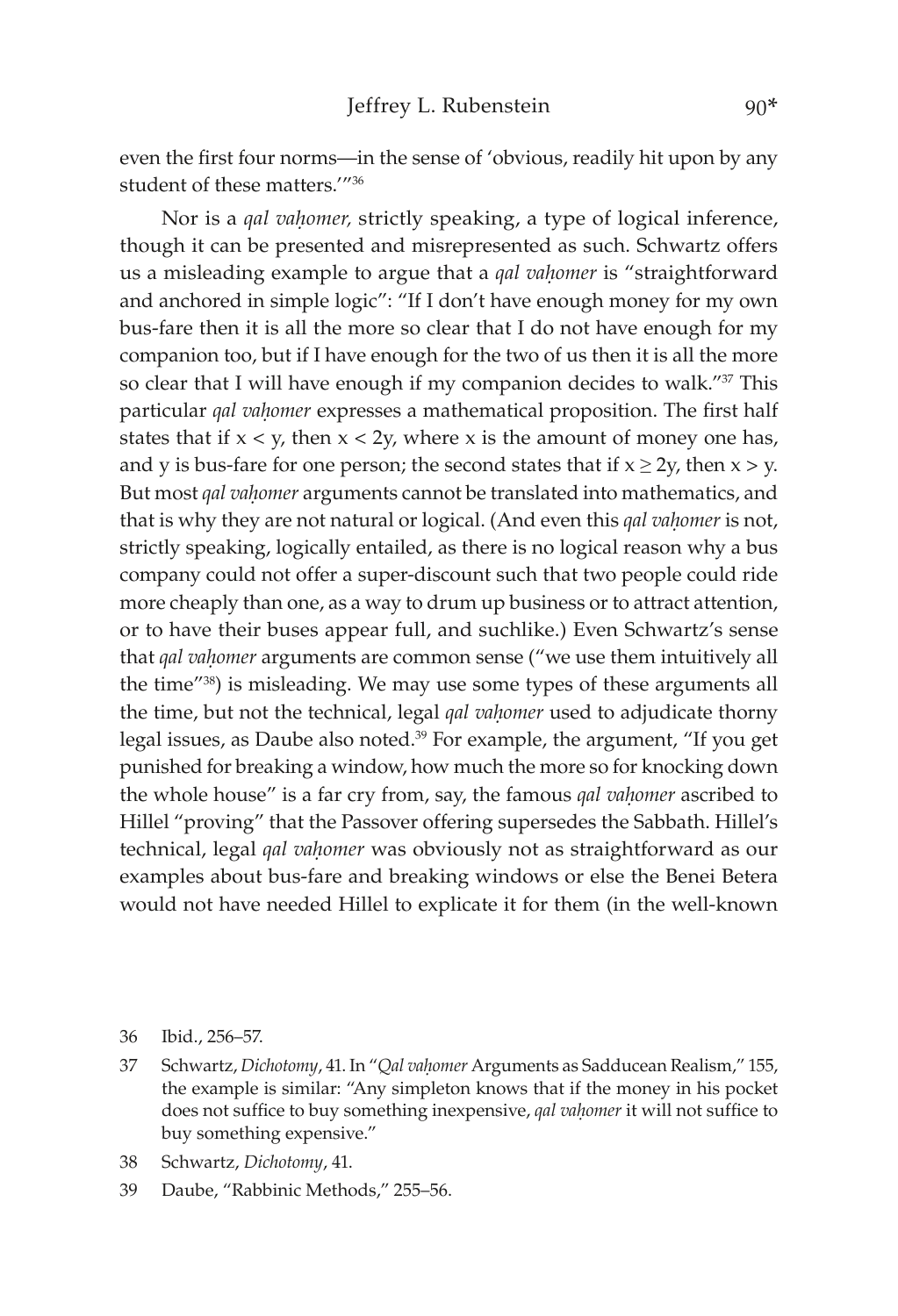fictional rabbinic story $40$ , nor would they have appointed him Nasi on the basis of such an obvious and "natural" demonstration.

A *qal vahomer* is in fact a type of analogy.<sup>41</sup> It is predicated on the fact that two items (or cases, laws, concepts, etc.) are similar in many respects, but can be related in such a way that one appears to be "weightier" (superior or greater or stricter, etc.) than the other. The apparent logic rests in the argument that if an additional quality or factor is true of the superior or greater item, it will be true of the "lighter" (inferior or lesser) too. The logic is only apparent, however, because it presupposes both the analogy, that the two items are in fact similar, as well as the direction of the relationship, that one item is in fact superior or greater than the other, for the "logic" to work, and these considerations are not matters of logic (except in the case of mathematics, as in Schwartz's example). Remove the similarity or the direction of the relationship between the items and the logic of the *qal vahomer* falls apart. That is why the standard rabbinic attack on a *qal vahomer* points out that the putative "lighter" entity has a characteristic that the "weightier" item does not, which means that it is not necessarily "lighter." For this reason too one can frequently reverse a *qal vahomer*. Consider the following: "I can legally take money from my pocket. But I can't legally take money from your pocket. You, who can legally take money from your pocket, *qal vahomer* can legally take money from my pocket." The same argument can be used to prove that I can legally take money from your pocket. The problem of course is that the claim to "weightiness," that you but not I can take money from your pocket, is a chimera, as there are countless things I can do that you can't.

By no means do I want to suggest that Schwartz is unaware of these features or how such arguments work. He notes that, "If the facts, as to what

- 40 *T. Pes*. 4:13–14; *b. Pes.* 66a; *y. Pes.* 6:1 (33a). However, in the PT story the *qal vaêomer*  is rejected by Hillel's interlocutors, and a similar difficulty is raised in the Bavli's discussion of the story, which again shows the problems with the method. That Hillel embraced this method (to the extent the stories preserve a grain of historical truth; cf. *t. Sanh*. 7:5) with such salutary results again vitiates the claim that the *qal vahomer* was more characteristic of Sadducean than Pharisaic method.
- 41 See Moshe Bernstein and S. A. Koyfman, "The Interpretation of Biblical Law in the Dead Sea Scrolls: Forms and Methods," in *Biblical Interpretation at Qumran*, ed. M. Henze (Grand Rapids, MI: Eerdmans, 2005), 79, which discusses the *qal vahomer* as found in the corpus of Dead Sea Scrolls. They characterize the method as "fundamentally … an argument from analogy supported by logic" (attributing this description to Rabbi Jeremy Wieder).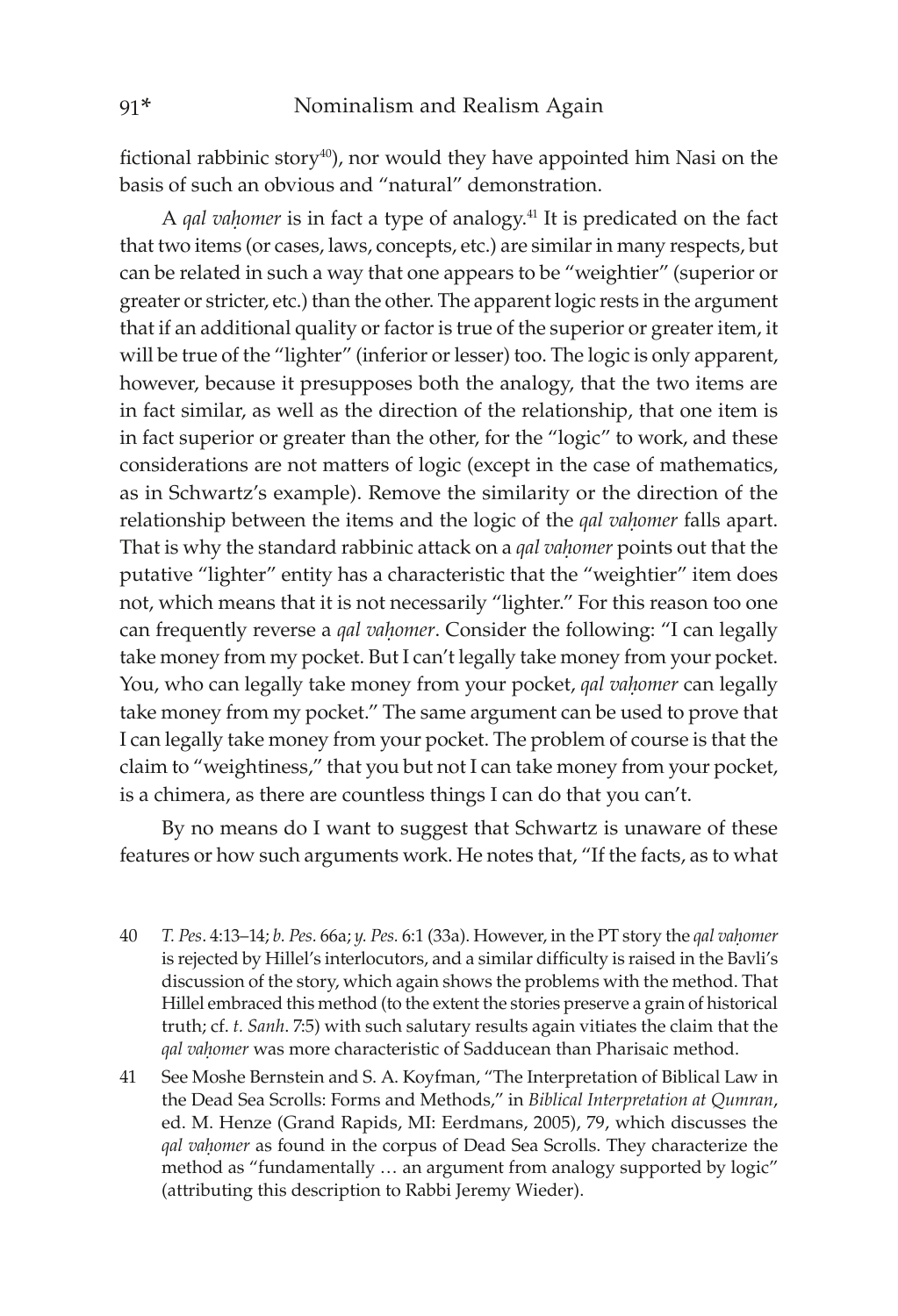is 'light' and what is 'heavy' and as to what the relevant status of one of them is, the conclusion about the relevant status of the other follow ineluctably." But I believe he has not appreciated that this is a very, very big "if," as the "facts" about what is light and heavy can generally be called into question, because we are generally not dealing with math or the intuitively obvious.<sup>42</sup>

That *qal vahomer* arguments are problematic and uncertain, that they can be reversed, and that they are easily undermined, underscores that such arguments are not natural or logical. I am not even sure if we can grant Schwartz's claim that they are "the most natural" of the rabbinic hermeneutical techniques (*middot)*, as only they "are a function of content alone (*hi hayeêidah hamufneit kelapei tokhen bilvad)* and not of the text."43 For "natural" here has a

- 42 In "*Qal vaêomer* Arguments as Sadducean Realism," 153, Schwartz even refers in a footnote to the spurious *qal vaêomer* asked by R. Yose b. Tadai of Tiberias of Rabban Gamaliel in *Derekh Eretz Rabbah,* ed. Higger, 267–68 (the attribution varies in the parallels): *"*I am permitted [to cohabit] with my wife, but forbidden with her daughter. So the wife of another man, with whom I am forbidden, how much the more so should I be forbidden with her daughter." But this *qal vahomer* does not differ formally from any other *qal vahomer* argument, and should have served to underscore the problems with the method itself. If a *qal vahomer* attributed to a rabbi can be specious, how much the more so a *qal vahomer* attributed to the Sadducees. Indeed, Schwartz acknowledges that some *qal vahomer* arguments attributed to the Sadducees are "extremely weak," such as the argument in *m. Yad.*  4:7: "If I am responsible for the damage caused by my ox and ass, about which I have no commandments, then is it not logical (*eino din*) that I am responsible for the damage caused by my slave and maidservant, about whom I do have commandments?" But he does not follow this observation with the conclusion that *qal vahomer* arguments *in general* are problematic and uncertain. Rather he argues that "it was apparently important to the Tannaim to attribute *qal vahomer* claims to the Sadducees, because this fits with the general picture we have seen."
- 43 "*Qal vaêomer* Arguments as Sadducean Realism," 155. Even this point can be questioned. Hayes, "Legal Realism," 129, notes that analogies are a type of taxonomic thinking that "can be employed in ways that reflect a realist approach or a nominalist approach. The analogies of a realist tend to be based on appeals to nature" while "the analogies of a nominalist are arguably less naturalistic and empirical." As an example she presents a rabbinic *gezerah shavah* that extends incest prohibitions based on the appearance of the word "depravity" in Lev 20:14 and Lev 18:17 (from *b. Sanh*. 75a). She argues that this analogy is "artificially manufactured on the basis of a linguistic connection between the *verses* rather than the cases analogized." I am troubled by the use of "artificial" here. The notion of "artificial" in opposition to "natural" is to the best of my knowledge an Enlightenment notion (although the word "artificial" is used already in the Renaissance). In any case Hayes is really using these terms for the "contextual" or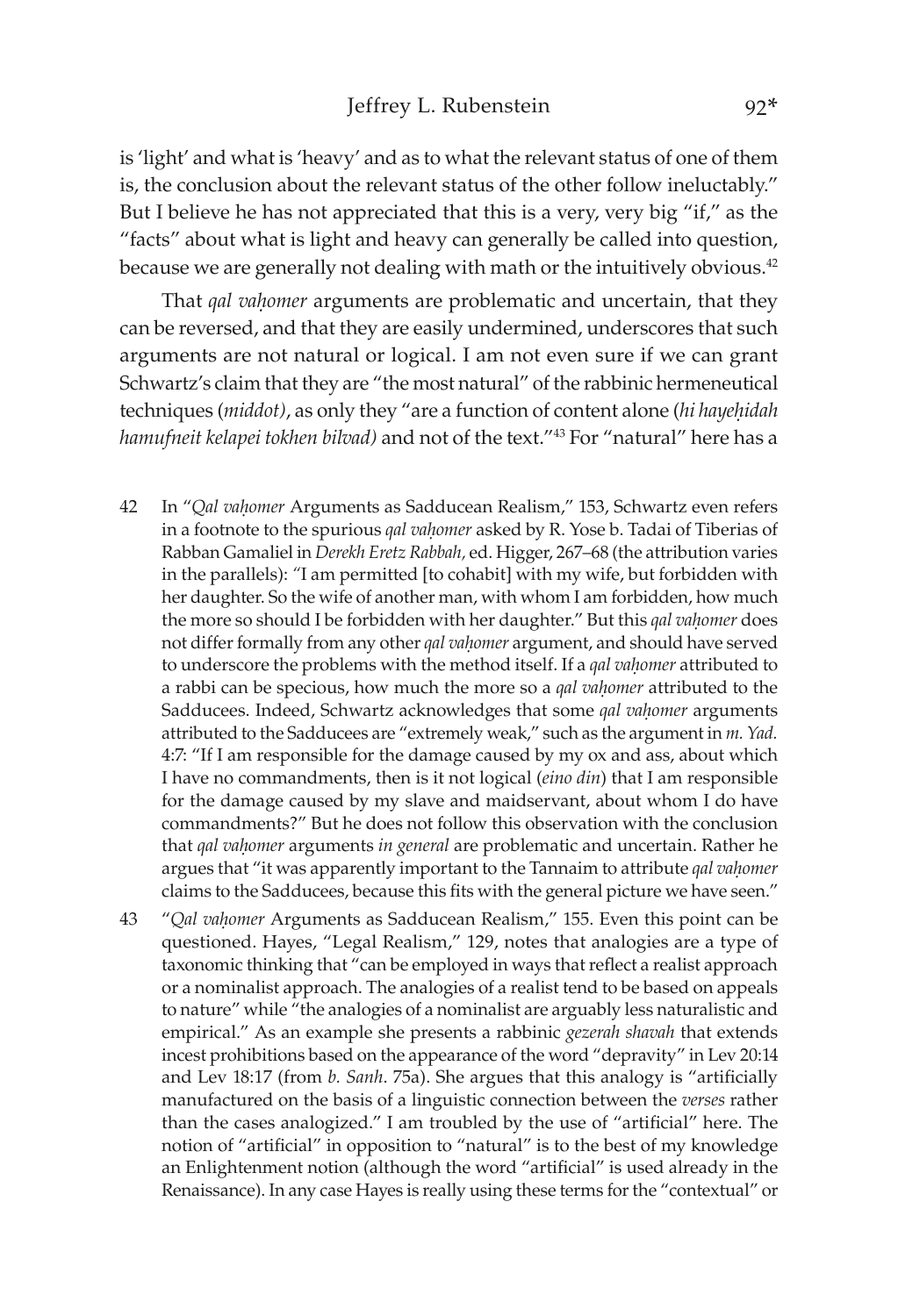very specific meaning that relates to common sense notions found in a given culture. But even if we do grant this point, it does not mean such arguments are "natural" in the sense of inhering in an ontological reality or in the real world, and they should not be connected with legal realism. That "content" upon which they are predicated has nothing to do with nature, but is the complex culture of ancient Jewish concepts, institutions, rules, traditions and so forth. Schwartz has made a significant and fascinating observation that rabbinic sources have a propensity to attribute *qal vahomer* arguments to Sadducees, as well as to heretics of various types.<sup>44</sup> The explanation for this tendency must be sought elsewhere, and not connected with legal realism or nominalism (or "nature").<sup>45</sup> That rabbinic sources attribute such arguments to the Sadducees thus may tell us more about (anachronistic) rabbinic perceptions than about Sadducean/priestly legal methods, even if the legal positions attributed to the Sadducees are accurately preserved.

Let me turn to a specific example that exemplifies the confusion that results from portraying *qal vahomer* arguments as "natural." As an illustration of what "existing in nature" means, Schwartz offers a detailed analysis of the Sadducees' argument that animal bones should be impure based on a *qal*  vahomer with human bones.<sup>46</sup> He claims that "the argument depends entirely on the third step – the assertion that if something is impure, the impurity must be somewhere within it." In fact the argument depends entirely on the sixth step, that "humanity" is superior to "animalness," which established

"simple" understanding of a text (=natural) and a midrashic reading (=artificial). But this presupposes our modern interpretive biases and simply takes them as "natural." For the rabbis the *gezerah shavah*, the "connection between the *verses*," is not artificial, not unnatural; it is no less indicative of the nature of things than other forms of revelation, like the creation account and "special revelation of cosmic realities" that Hayes points to as the source of knowledge of realists. So it is not clear to me that the rabbinic hermeneutical rules can be fairly characterized as "unnatural" or "less naturalistic" without imposing contemporary notions on these interpretive techniques.

- 44 See too Hayes on the rabbinic construction of Sadducees and heretics, "Legal Realism," 133–45.
- 45 And it may be worth bearing in mind, as Bernstein and Koyfman have noted, that in fact "we know of only one (or perhaps two) possible example(s) of it  $(= a$ qal vahomer argument-J.R.) in the scrolls"; see "Interpretation of Biblical Law," 79. We would expect more if the *qal vahomer* was so characteristic of Qumranic/ priestly law.

46 Schwartz, *Dichotomy*, 31.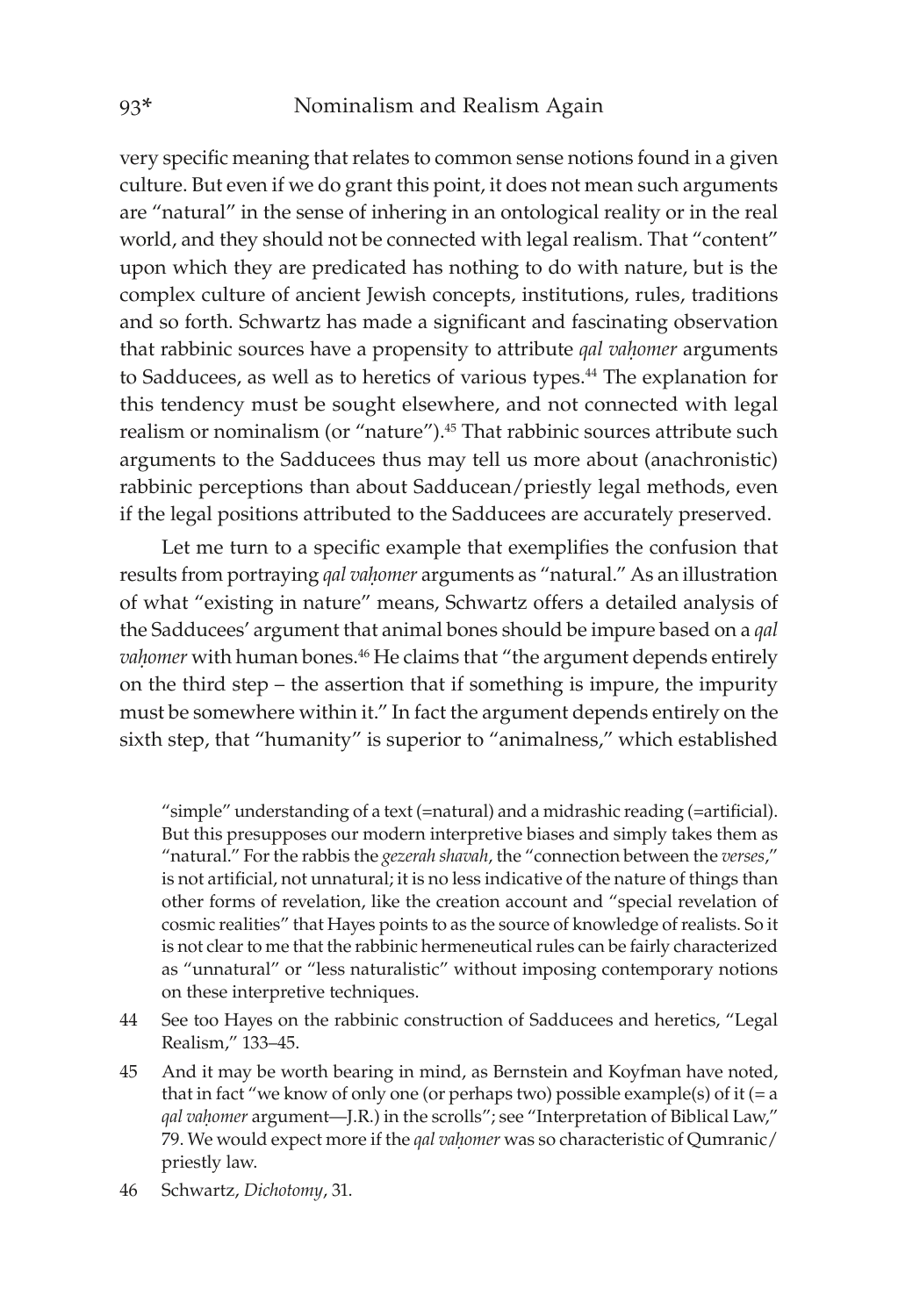the direction of the relationship of humans as "weighty" and animals as "light," and allows the Sadducees to conclude that what applies to humans must necessarily apply to animals. However, that "humanity is superior to animalness" is not necessarily true. Some laws apply to animals, not humans, and animals have all sorts of "natural" characteristics humans do not, and vice versa. Maimonides famously observed near the end of *The Guide of the Perplexed* (3:54) that even the strongest human is not as strong as a mule or elephant, i.e., that animals are "superior" to humans in the quest for physical perfection. In other words, there is nothing illogical or "unnatural" about maintaining that human bones are ontologically different than animal bones, and that they alone convey impurity, hence nothing nominalist about rejecting the *qal vahomer*. A realist can legitimately maintain that the bones of humans, which require burial, which come from a creature created in the image of God, and so forth, therefore convey impurity, whereas the bones of animals, which can be killed or slaughtered for human purposes, do not. For this reason the rabbinic position need not be seen as nominalist, but as a different realism  $47$ 

At all events, the fact that rabbinic sources are chock full of *qal vahomer* arguments militates against linking this method to a realist/nominalist divide. To explain away this phenomenon Schwartz argues that "the fact that later, and/or when among themselves and not competing with others, the rabbis too are often willing to employ such arguments … does not undermine the basic point that when they wanted to be consistent, in the face of competitors, they eschewed such arguments."48 That is to say, the nominalist rabbis perforce argued against nature/realism when debating their opponents, but

- 47 Schwartz paraphrases the Pharisaic/rabbinic thinking as follows: "The Torah called them impure so as to serve a certain purpose: The point of the law is to prevent people from retaining bones of their loved ones as mementos, but rather to bury the dead in their entirety, and that was achieved by declaring human bones impure." This is not exact. The Pharisees actually explain in *m. Yad.* 4:6: "That they are subject to impurity accords with their value (*hibbatan*), such that one not make the bones of his father or mother a memento." This explanation in the second half of the statement need not be seen as the reason for the law's promulgation, but as a salutary ramification. The underpinning of the law is given in the first half, that human bones are (ontologically) susceptible to impurity as a function of their preciousness, their real properties, as, say, creatures created in God's image.
- 48 *Dichotomy*, 45. He also advances this explanation in "*Qal vaêomer* Arguments as Sadducean Realism," 155–56.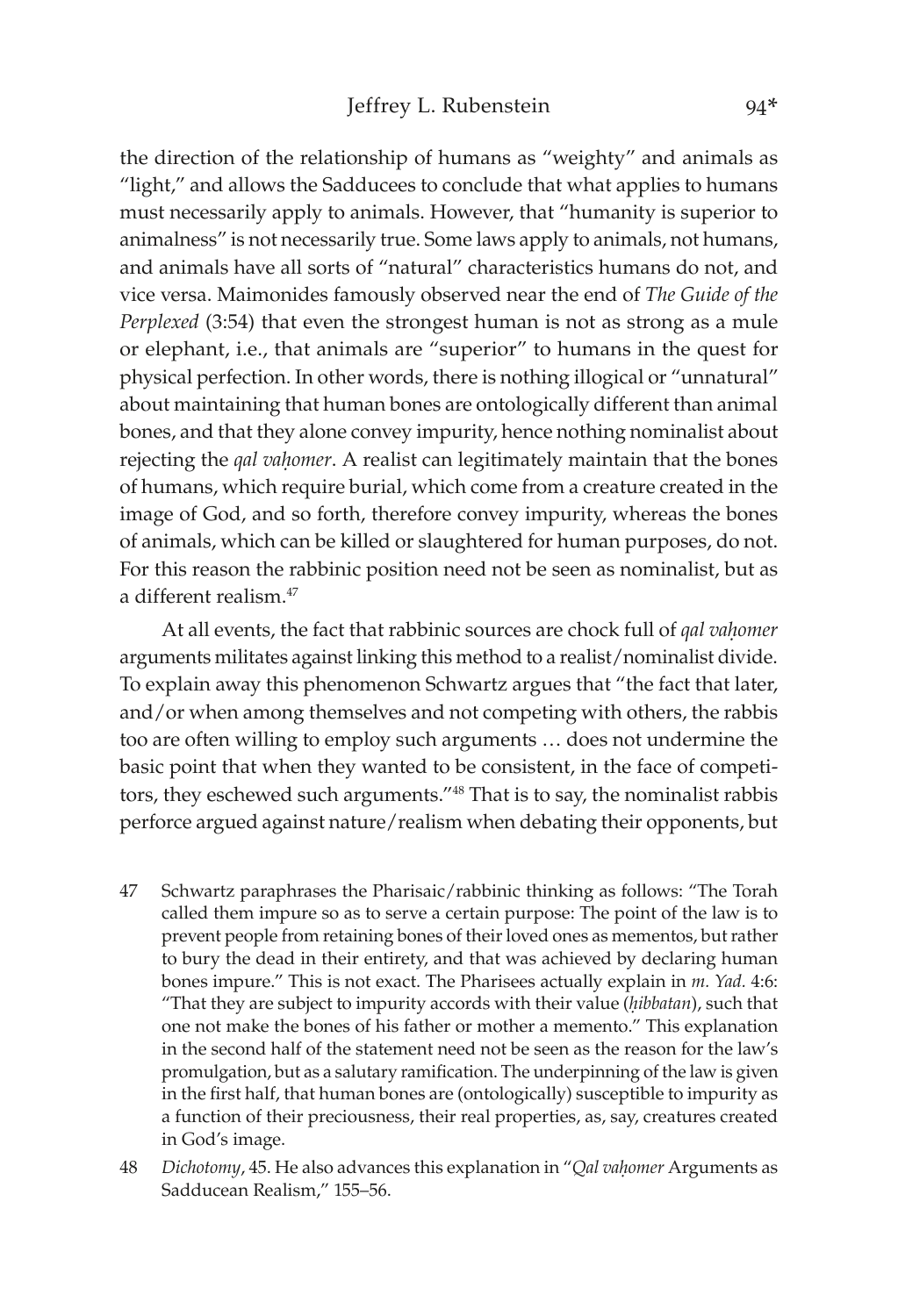felt happy—inconsistently—to embrace realism when discussing among themselves (since, apparently, such inconsistencies were so widespread no one need be embarrassed about it). Whatever the fundamental issue behind the Sadducean/Pharisaic debates preserved in rabbinic literature—if there is a fundamental issue— it is not the *qal vahomer* technique of argumentation, but the substance of the debates, which must be explained on other grounds.<sup>49</sup>

Even more problematic than the association of "natural" with the *qal vahomer* is Schwartz's attempt to portray certain emotional reactions to legal rulings as "natural," and therefore indicative of legal realism. Schwartz notes that in the case of a neighbor who provides for a wife whose husband traveled abroad without leaving her sufficient funds, the "sons of the high priests" rule that the neighbor must be repaid by the husband whereas R. Yohanan b. Zakkai, the arch-Pharisee, rules no repayment is necessary (*m. Ketub.* 13:2). This difference of opinion plausibly may be explained in many ways that have to do with different views of justice and debt, of a husband's obligations to his wife, of man's intentions when departing for extended absences, of the nature of society in general and the degree of mutual obligation among its members in particular, of social obligations to the poor, of the function of charity, etc. etc. Schwartz, however, analyzes this dispute as follows:

In my experience, we all feel for the neighbor. It seems to be unfair to deny him his money… what we "feel" is a fact of nature, it originates in our hearts or stomachs or thereabout, and the notion of "unfair" applies to things that we feel are wrong whether or not they violate any law formulated by some appropriate legislature or lawgiver. Those who, in contrast, do ascribe legal authority to such a feeling, those who in our case

49 Note that Schwartz explains the rabbinic turn to increasing nominalism as a reaction against Pauline Christianity, which rejected the commandments, as nominalism makes for a greater disconnect from Christianity ("Between Sages and Priests," 74; "Qal vahomer Arguments as Sadducean Realism," 155-56). This too is implausible historicist speculation that construes rabbinic legal thinking as a polemic against an opponent hardly mentioned in rabbinic sources, especially the tannaitic ones. In addition, there also seems to be something odd and even contradictory about seeing the rabbinic embrace of the *qal vahomer*, a "naturalistic"/realistic method, as a response to the disappearance of the Sadducees and appearance of Pauline Christianity, at the same time as the rabbinic trend to nominalism is a response to that same Christianity.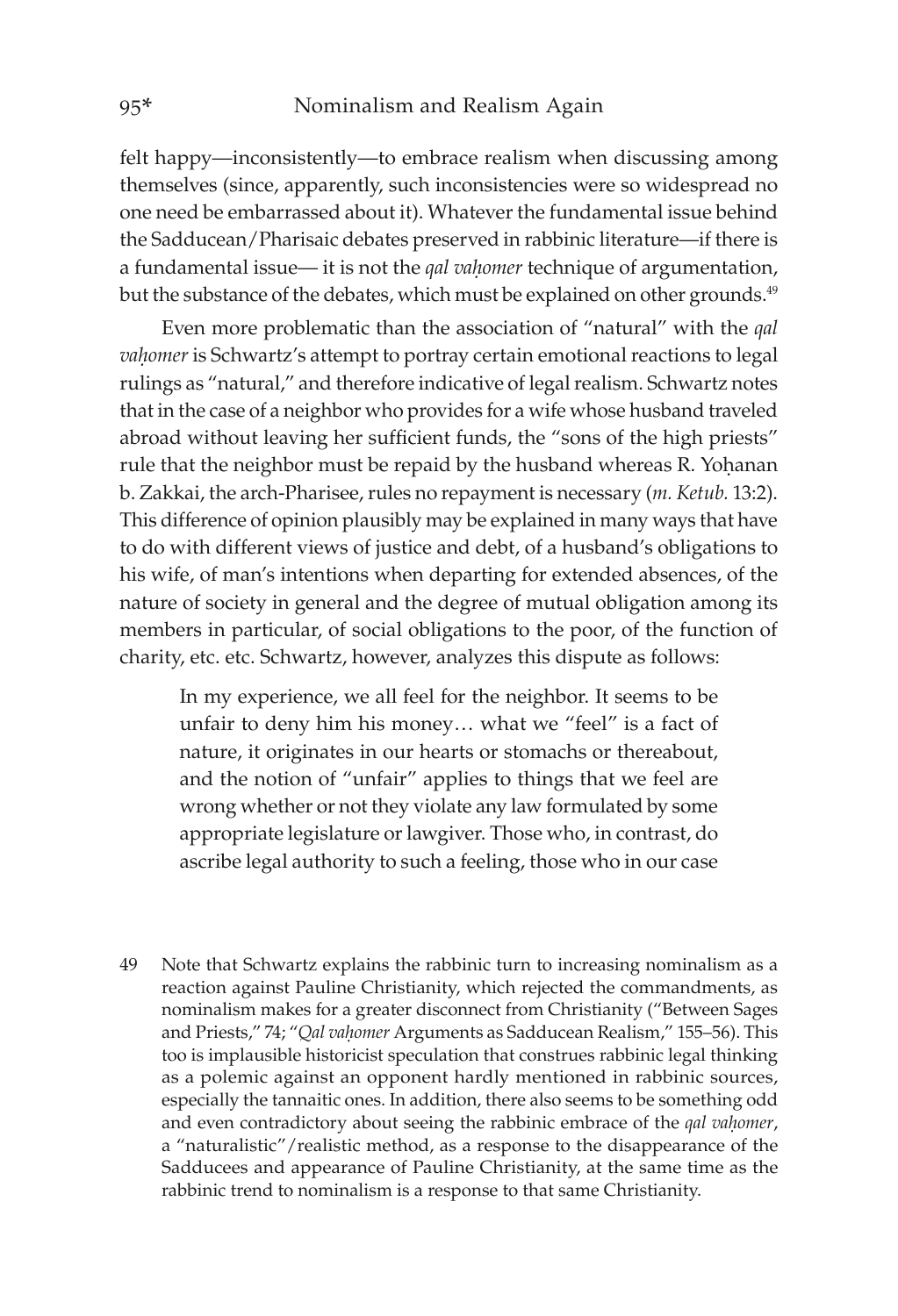are willing to view the money as an enforceable debt, ascribe authority to nature.50

The appeal to Schwartz's personal experience is interesting. Those with other experiences, e.g., with a bunch of misers or mafia protection-racketeers or ruthless Wall-Street bankers (no offence intended) or various other cultures with different notions of justness and fairness, will not necessarily find a shred of sympathy for the neighbor. Notions of fair and unfair are of course a function of culture, not nature, whatever the physiological mechanisms that produce emotional reactions and feelings.<sup>51</sup> How any of this can be mapped onto a philosophical difference between realism and nominalism is difficult to see.

Still more problematic is the conclusion of Schwartz's article, the attempt to explain rabbinic Judaism's nominalism as a product of its diasporic origins (and/or of its alienation from this-worldly concerns).<sup>52</sup> The Babylonian Talmud of course is a product of the diaspora. But what about tannaitic Judaism which originated in Judea? It, apparently, was tainted by diasporic thinking, as two of the early founders of the rabbinic movement, Hillel and Antigonos, were immigrants from the diaspora: Hillel reportedly came from Babylonia, whereas Antigonos had a Greek name (!). (We should recall that Hillel's Babylonian provenance is suspect; that this Antigonos came from Sokho, a town in Judea, and that the Greek name chosen by one's parents need not mean anything anyway; and that most early rabbis did not come from Babylonia or bear Greek names.) And how is the diaspora connected to nominalism? Because it is unnatural:

Most basically, however, I would note that while it was natural to be Jewish in Judea it was unnatural to be Jewish abroad. Just as the natural default for a baby born in Judea was to be Judean, the natural default for a baby born in Alexandria was to be an Alexandrian, for one born in Cyprus—a Cypriot, and for one born in Rome—a Roman. To raise a child as Judean in

50 *Dichotomy*, 29.

51 Cf. Schwartz, "On Pharisees and Sadducees," 139: "The source of authority of such arguments is in our intuition, in our guts—it is natural."

52 Schwartz, *Dichotomy,* section IV, "Priests vs. Rabbis ~ Judea vs. Diaspora." See too the conclusion to " Between Priests and Sages," 74–75, where this idea is implied.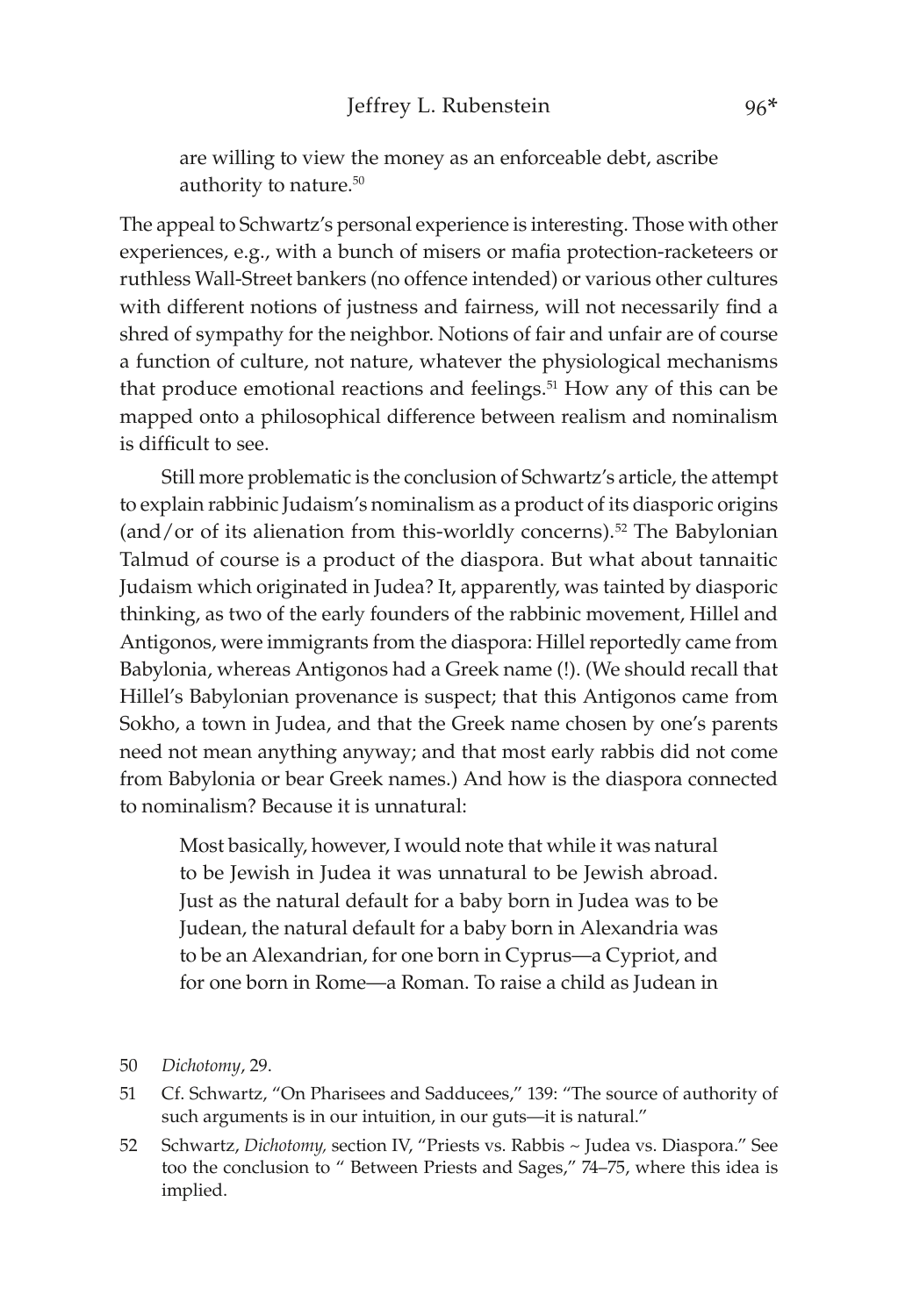Judea required only non-interference with nature (just as to raise a *kohen*); to raise a child as a Jew in Alexandria, Cyprus, Rome, or anywhere else in the Hellenistic-Roman Diaspora, entailed—just as with raising a child to be a rabbi—the *decision* to do something that was not at all natural. If, as proposed in Parts II–III of this chapter, the basic distinction between the priestly attitude toward Jewish law and the rabbinic one is between the notion that law conforms to nature and the notion that law bespeaks *decisions*, the basic orientation of rabbinic Judaism conforms to that of Diaspora Judaism.

Again, Schwartz has confused "nature" with "culture." He means here that it is more difficult and challenging to practice and maintain a minority culture within the dominant ambient culture than to conform to the majority culture. Of course (priestly) Judaism in Judea is every bit as complex and un-natural a cultural formation as Hellenistic culture in Alexandria, unless we wish to adopt the perspective of Judah HaLevi or an exaggerated nineteenth-century romanticism. Likewise, Schwartz's claim that "to raise a child as Judean in Judea required only non-interference with nature" involves a serious misuse of "nature." Children raised with "non-interference with nature"—I mean the real "nature"—would not turn out to be priestly realists or observant Judeans/Jews, though there is a chance, albeit rather small, that they would turn out like Rousseau's noble savages with some good qualities, or maybe like Montesquieu's virtuous Troglodytes with their "natural" goodness (*Persian Letters* 12). And again, whatever we make of this observation about the interaction between majority and minority cultures, any attempt to connect it to the issue of nominalism and realism is misguided.

## III. The Disputes of 4QMMT and the Problem of Biblical Exegesis

A danger in a study of this sort is that of cherry-picking examples that best support one's thesis, as it is very difficult to know what constitutes a representative sample.<sup>53</sup> To avoid this pitfall, I propose to examine the issues listed

<sup>53</sup> It should be noted that neither Schwartz nor Hayes attempt to identify a representative sample or to make an argument about what such a sample might look like.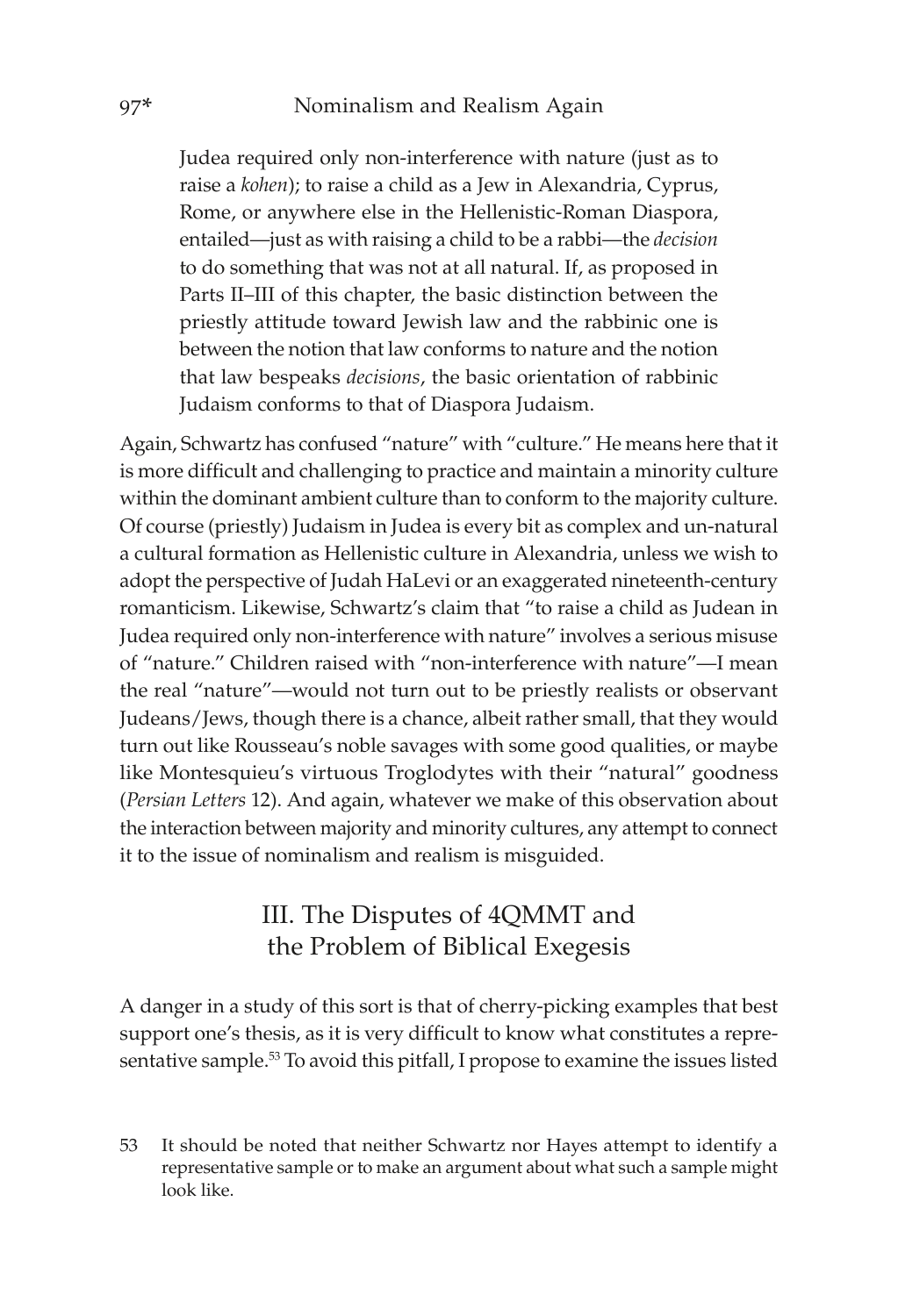in MMT and to assess whether they reflect a divide between nominalism and realism. As these are the laws that the sectarians themselves viewed as most central to the rift with their opponents, presumably the Pharisees, they should reflect the fundamental difference between the two legal traditions.<sup>54</sup> We should expect to find particularly blatant examples of realism in the sect's position and of nominalism in the rulings imputed to their addressees, if Schwartz's hypothesis is correct.

At the same time, I will focus on another issue that requires some additional thought, namely the importance of biblical exegesis as a relevant factor in the determination of rabbinic and priestly law. In the most basic terms: do we take exegesis seriously as a method by which priestly (and rabbinic) law was generated? Or is exegesis so flexible, open-ended, and indeterminate that we must look at other factors to explain why interpreters understood the verse in a given way? Was the biblical text a constraint on the production of post-biblical law? Or did nothing constrain the interpreter who could—if he so desired—read x as y or even as not x? The work of Daniel Boyarin in his *Intertextuality and the Reading of Midrash* and of James Kugel in his *In Potiphar's House, The Bible as it Was,* and other works, has taught us that we must take the rabbis and other post-biblical exegetes seriously as readers. Interpretations that appear at first glance to be flagrantly "read in" to the biblical text were, upon deeper study, in fact "read out," i.e., a product of exegesis. Of course this is not to say that social, political, philosophical, and other historical and ideological factors are irrelevant or can be discounted. All readers cannot help but interpret the text through the prism of "ideological colored eyeglasses" as there is no purely objective, neutral point on which to stand.55 At the same time, exegesis cannot be seen as *purely* a matter of ideology. While ideology influences or constrains exegesis to a certain extent, the reverse is also true: the text itself influences ideology as an interpreter inevitably frames his beliefs on the basis of his encounter.56 This is particularly true of a reformist movement like the Qumran community, a "text-based

<sup>54</sup> See too Rubenstein, "Nominalism and Realism," 178, where I suggested this strategy.

<sup>55</sup> Daniel Boyarin, *Intertextuality and the Reading of Midrash* (Bloomington: Indiana University Press, 1990), 15.

<sup>56</sup> Ibid., 19: "Ideology affected their [=the rabbis—J.R.] reading, but their ideology was also affected by their reading."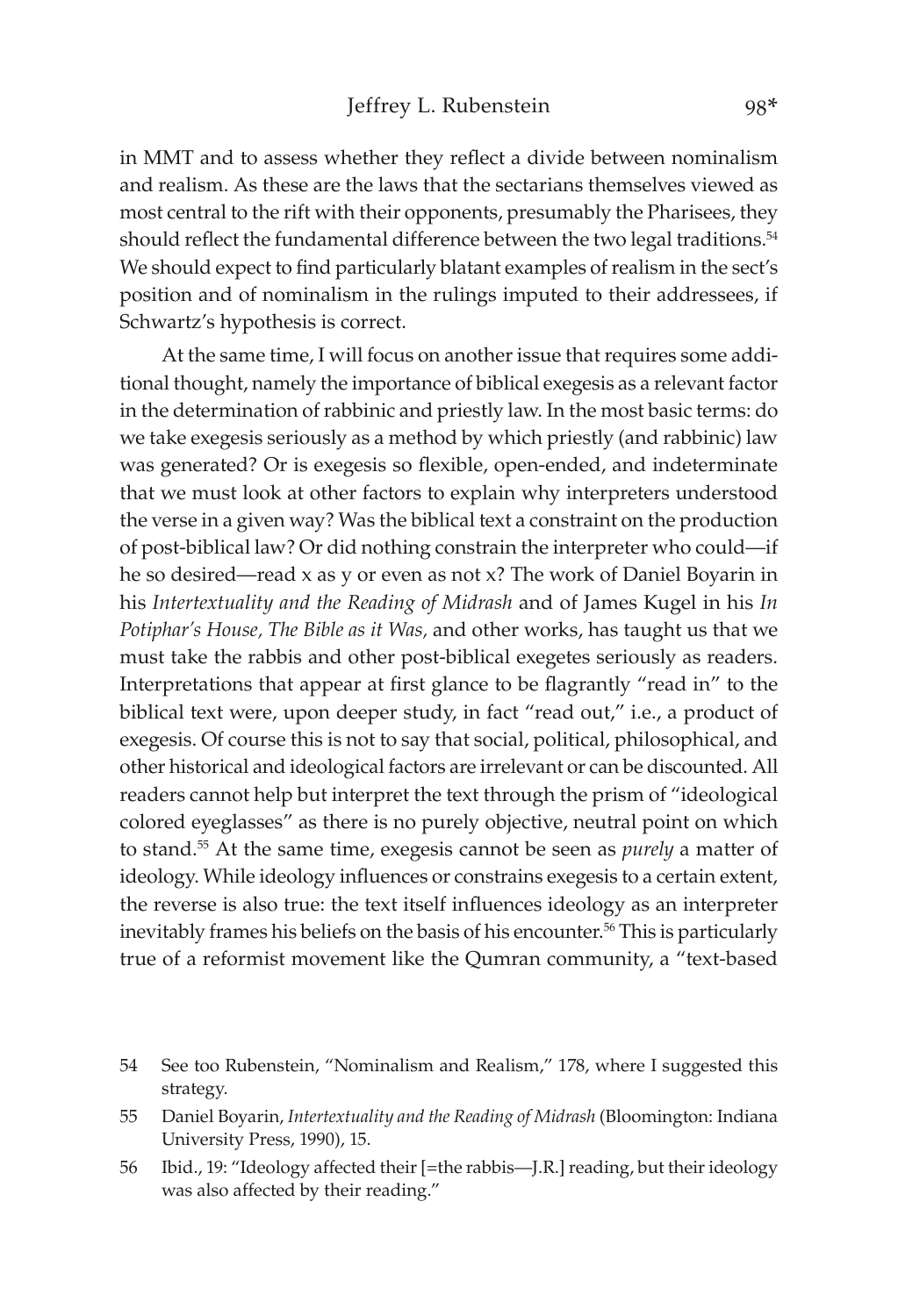community" as Adiel Schremer has argued so pointedly,<sup>57</sup> a group who attempted "to return to the Torah of Moses" (1QS 5:7–10), to live within the biblical world and by a "bibliocentric" ideology.<sup>58</sup>

Schwartz does not take exegesis seriously as a factor in determining law, and therefore in understanding the differences between ancient legal systems. In response to my charge that he underestimated the importance of biblical exegesis, Schwartz writes:

Indeed, I don't think the latter issue [i.e., that laws derive from exegesis—J.R.] is of significance, for it ignores the question why some people, like priests, interpret the Bible one way and some, like rabbis, another. <sup>59</sup>

This is not the case at all, as the policy of taking legal exegesis seriously does not "ignore" this question, but insists that one consideration *among others* is textual factors including ambiguities, obscurities, and contradictions, which different interpreters might resolve in different ways, *not all of which can be reduced to ideology*, and certainly not all of which can be reduced to the single issue of a nominalist vs. realist disposition. Nor may we always be able to explain why interpreters made the exegetical choices they did, even if we can understand what textual factors were involved. Different interpreters sometimes chose to fill the gaps in the biblical legislation (and narrative) in different ways for reasons that are often unrecoverable. In other cases we do in fact understand why different exegetes came to different conclusions, and the reasons have to do with broader assumptions that have nothing to do with considerations related to realism or nominalism. For example, the Qumranic interpreters treated the entire biblical corpus as an authoritative source of

- 57 Adiel Schremer, "'T]he[y] Did Not Read in the Sealed Book': Qumran Halakhic Revolution and the Emergence of Torah Study in Second Temple Judaism," in *Historical Perspectives: From the Hasmoneans to Bar Kokhba in Light of the Dead Sea Scrolls,* ed. D. Goodblatt, A. Pinnick, and D. R. Schwartz (Leiden: Brill, 2001), 105–26.
- 58 S. Talmon, "Between the Bible and the Mishna," in *The World of Qumran from Within* (Jerusalem: Magnes; Leiden: Brill, 1989), 21–48.
- 59 Schwartz, *Dichotomy*, 135 n. 57. Schwartz continues: "Moreover, even an exegeticallyderived law held by a community will help shape its worldview." This is certainly true, but does not help Schwartz's claim, as it recognizes that a worldview will be influenced by exegesis, and not determine it absolutely. In any case, the issue is what we mean by "exegetically-derived." The same point is made in "*Qal*  vahomer Arguments as Sadducean Realism," 147.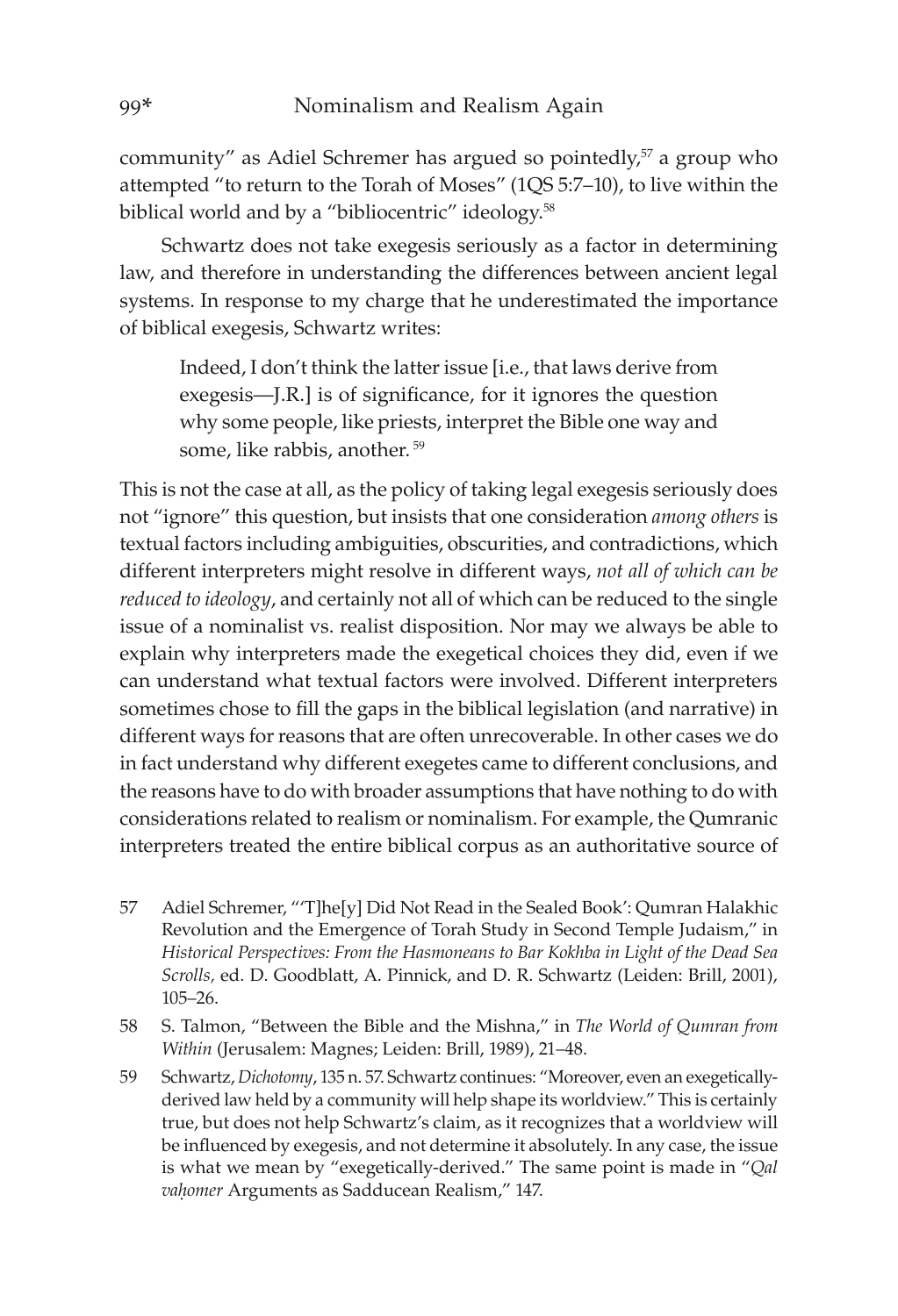law, whereas the rabbis typically based law exclusively on Pentateuchal legislation.<sup>60</sup> This difference in a fundamental exegetical assumption produced legal disputes that need not correlate with a nominalist vs. realist divide.

In this respect there is a problematic reductionism in Schwartz's claim, as his response quoted above reduces the legal exegesis of both rabbinic and Qumran halakhists to a function of their respective bases of authority: "Some people, like priests, interpret the Bible one way," namely realistically, because their authority derives from the immutable fact of their birth, their "ascribed status," whereas "some, like rabbis, another," namely as nominalists, because their authority stems from "achieved status," the merit acquired through study and learning.<sup>61</sup> This claim strikes me as a variation of the dated views of scholars like Joseph Heinemann who tended to reduce much rabbinic aggadah to expressions of ideology and minimize exegesis: "The aggadists do not mean so much to clarify difficult passages in the biblical text as to take a stand on the burning issues of the day, to guide people and strengthen their faith." Now I am well aware that Schwartz, a sophisticated scholar, understands that both rabbinic and Qumranic halakhists do in fact respond to problems in the text (as did Heinemann). My point is that he does not appreciate sufficiently that the exegetical response to such problems may itself be a powerful force in the determination of law and cannot be fobbed off as an epiphenomenon of something else, be it an ideological response "to burning issues of the day" or achieved vs. acquired status.<sup>62</sup> If this is true

60 Bernstein and Koyfman, "Interpretation of Biblical Law," 73–74.

61 See n. 25.

62 Two systemic assumptions that will influence legal exegesis are (1), whether the Prophets and Writings are also authoritative sources of law in addition to the Pentateuch, and (2), whether laws can be derived from biblical narratives or only from biblical laws. These considerations have nothing to do with nominalism and realism, but may have a profound impact on one's legal conclusions. A particular example is the instructions concerning observance of the Sabbath in Isa 58:13, which both rabbis and the Qumran sect seem to have understood to caution against some sort of business affairs and speech. Those who assume that the Prophets are as authoritative a source of law as the Pentateuch may arrive at different laws of Sabbath observance than those who see the Prophets as carrying less authority. For detailed study see Alex P. Jassen, *Scripture and Law in the Dead Sea Scrolls and Ancient Judaism* (Cambridge: Cambridge University Press, 2014).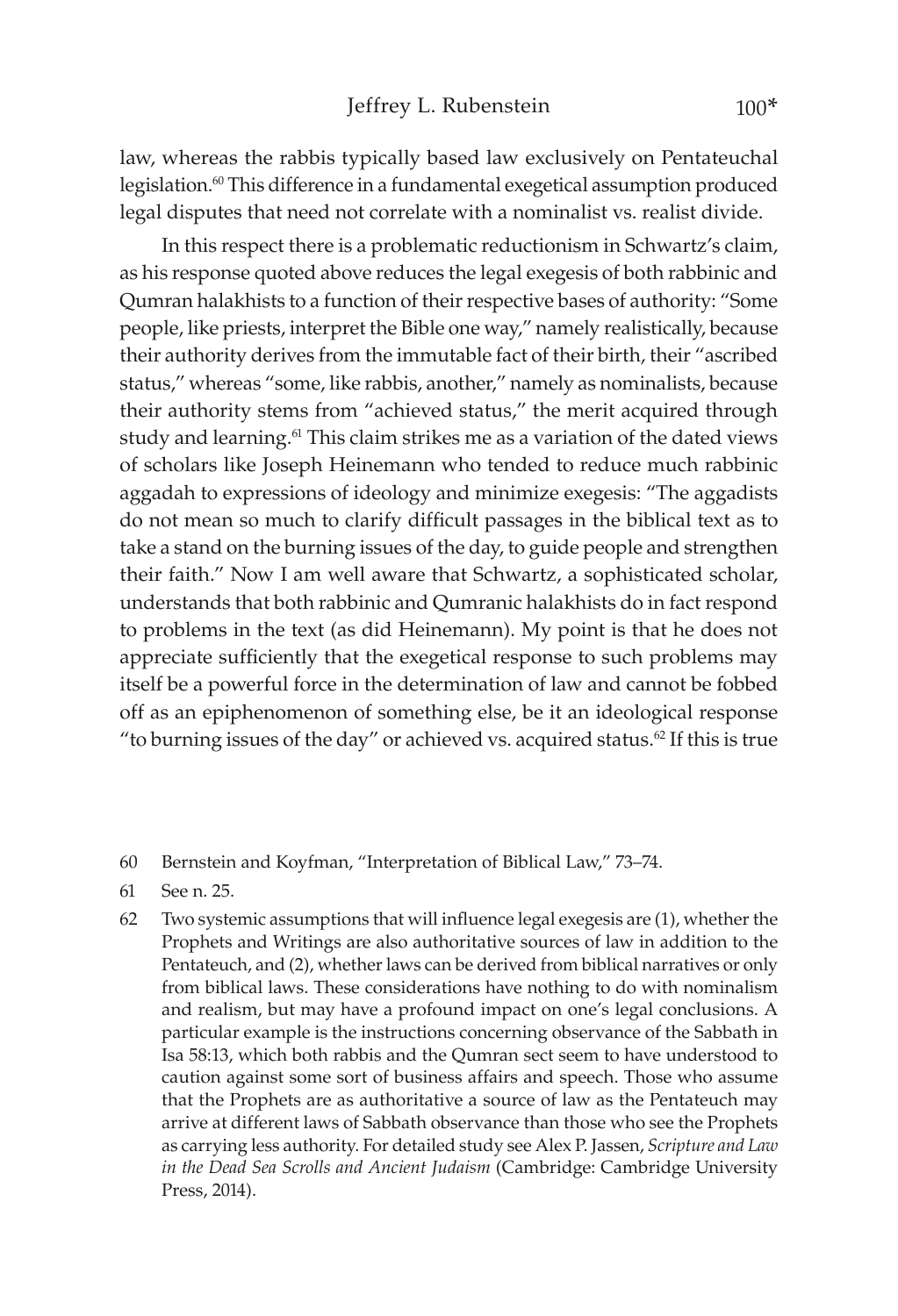for the aggadic texts upon which Boyarin and Kugel studied, how much the more so for the biblical legislation at issue here.<sup>63</sup>

Thus I am asking two interrelated but independent questions: (1) whether realism vs. nominalism best explains the disputes of MMT; and (2) whether exegetical considerations (and other considerations) are paramount. For convenience I follow the composite text and discussion of the initial publication by Elisha Qimron and John Strugnell in DJD X*,* to which the pages and line numbers refer.<sup>64</sup> I make no pretense to novel contributions to the understanding of the halakhot, and follow the interpretations of the editors, with the observations of Joseph Baumgarten,<sup>65</sup> Lawrence Schiffman,<sup>66</sup> Moshe Bernstein,<sup>67</sup> Menahem Kister,<sup>68</sup> Yaacov Sussman,<sup>69</sup> and others where apposite. The following survey is necessarily brief, and certainly these complicated issues require more detailed study. But even a superficial survey should provide some insights into the present inquiry, if only a starting point for discussion.

The editors divide the text into seventeen "halakhot," although some treat more than one legal issue. The first two are very fragmentary. The third, also somewhat fragmentary, concerns whether sacrifices may be accepted from gentiles (pp. 149–50; B 5–8), a controversy attested by Josephus (*War,* 2.17.2). The editors suggest the dispute may derive from the understanding of Lev

- 63 For some recent work on Qumranic legal exegesis, see Bernstein and Koyfman, "Interpretation of Biblical Law," 61–87; M. Kister, "A Common Heritage: Biblical Interpretation in Qumran and Its Implications," in *Biblical Perspectives: Early Use and Interpretation of the Bible in Light of the Dead Sea Scrolls and Associated Literature*, ed. M. E. Stone and E. G. Chazon (Leiden: Brill, 1998), 101–11; Vered Noam, *From Qumran to the Rabbinic Revolution* (Jerusalem: Yad Izhak ben Zvi, 2010), 330–36 (Hebrew); Werman and Shemesh, *Revealing the Hidden*, 51–71.
- 64 Elisha Qimron and John Strugnell, *Qumran Cave 4,* vol. V. *Miqúat Maᶜaùe ha-Torah,*  DJD X (Oxford: Clarendon, 1994).
- 65 Joseph Baumgarten, "The 'Halakhah' in *Miqúat Maᶜaùe ha-Torah*," *JAOS* 116 (1996): 512–13.
- 66 Lawrence Schiffman, "The Place of 4QMMT in the Corpus of Qumran Manuscripts," in *Reading 4QMMT: New Perspectives on Qumran Law and History*, ed. J. Kampen and M. Bernstein (Atlanta, GA: Scholars Press, 1996), 81–98.
- 67 Moshe Bernstein, "The Employment and Interpretation of Scripture in 4QMMT: Preliminary Observations," in *Reading 4QMMT*, 29–52.
- 68 Menahem Kister, "Studies in 4QMiqsat Ma°ase HaTorah and Related Texts: Law, Theology, Language and Calendar," *Tarbiz* 68 (1999): 317–71 (Hebrew).
- 69 Yaacov Sussman, "The History of Halakha and the Dead Sea Scrolls—Preliminary Talmudic Reflections in the Light of MMT," *Tarbiz* 59 (1989–90): 11–76 (Hebrew).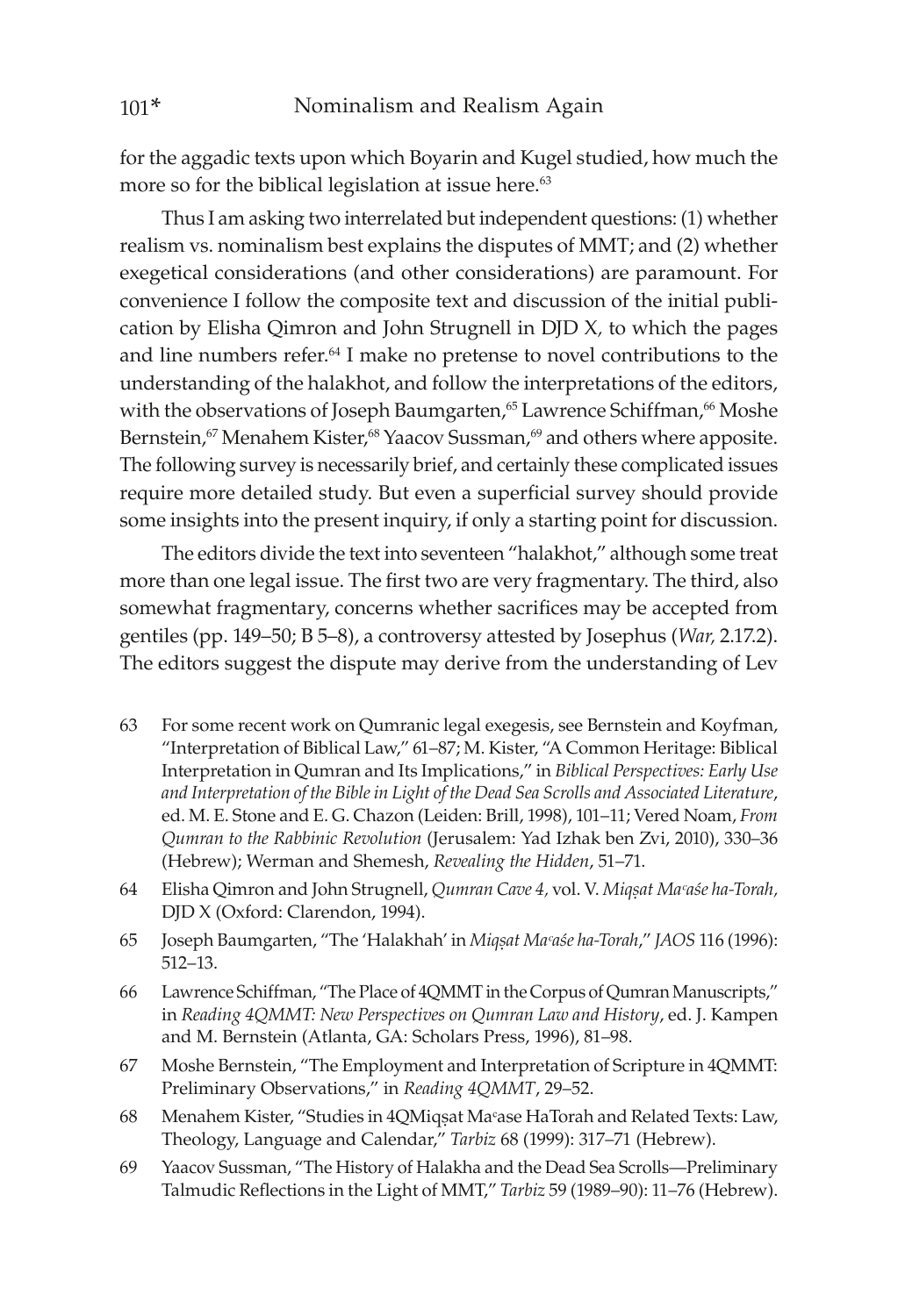1:2, "When any of *you* presents an offering," the "you" (*mikkem*) meaning Israelites/Jews and not gentiles. Israel Knohl suggests that the source may be Lev 22:25, "Nor shall you accept such [animals] from a foreigner for offering as food for your God, for they are mutilated, they have a defect; they shall not be accepted in your favor."70 Although the previous verses are dealing with blemished animals, which Lev 22:25 emphasizes also cannot be accepted from gentiles, an interpreter may have decontextualized the verse and generalized it to a blanket prohibition. Be that as it may, I cannot see how the two positions can be mapped onto a systemic nominalist/realist divide. Even if we accept that the Qumran community believed Israelites/ Jews to be a holy people, and that gentiles are ontologically different and profane, how this translates into a prohibition on gentile sacrifices is by no means clear, as we are dealing with their animals or grains. To say that only holy people (Jews) can bring holy sacrifices reflects analogical thinking of sorts more than legal realism. In any case, the rabbinic ruling could simply reflect a different realist view that the ontological difference between Jews and gentiles is irrelevant to the matter of donating a sacrifice to the temple (though it may matter in other cases, such as marriage, inheritance, etc). Moreover, the position that gentiles may not bring sacrifices is attested in various rabbinic sources.<sup>71</sup>

In this case, however, it is not difficult to see that ideological factors will be involved, as evident from Josephus' account of the debate, which centers on the impact of rejecting Roman-sponsored sacrifices on Roman-Jewish relations. MMT's ruling can be seen as nominalist, motivated by anti-Roman values and "political" goals, and not due to any different sense of reality than the rabbis, who may have held different values. So if we discount those exegetical factors and attribute the sectarian prohibition to their negative view of gentiles, or an effort at social distancing, or general hostility (as Heinemann might have done), there is still no nominalist/realist divide.

The fourth dispute (B 9–11; pp. 150–52), as reconstructed by the editors on the basis of the Temple Scroll (11QT), concerns leaving the cereal offerings (*minhah*) of peace offerings (*shelamim*) overnight, i.e., whether they must be eaten before sunset (so the sect) or may be eaten until midnight or even until

<sup>70</sup> I. Knohl, "The Acceptance of Sacrifices from Gentiles," *Tarbiz* 48 (1979): 342 (Hebrew).

<sup>71</sup> Knohl, ibid., and see Y. Gilat's comments to Knohl's article in *Tarbiz* 49 (1980): 422–23.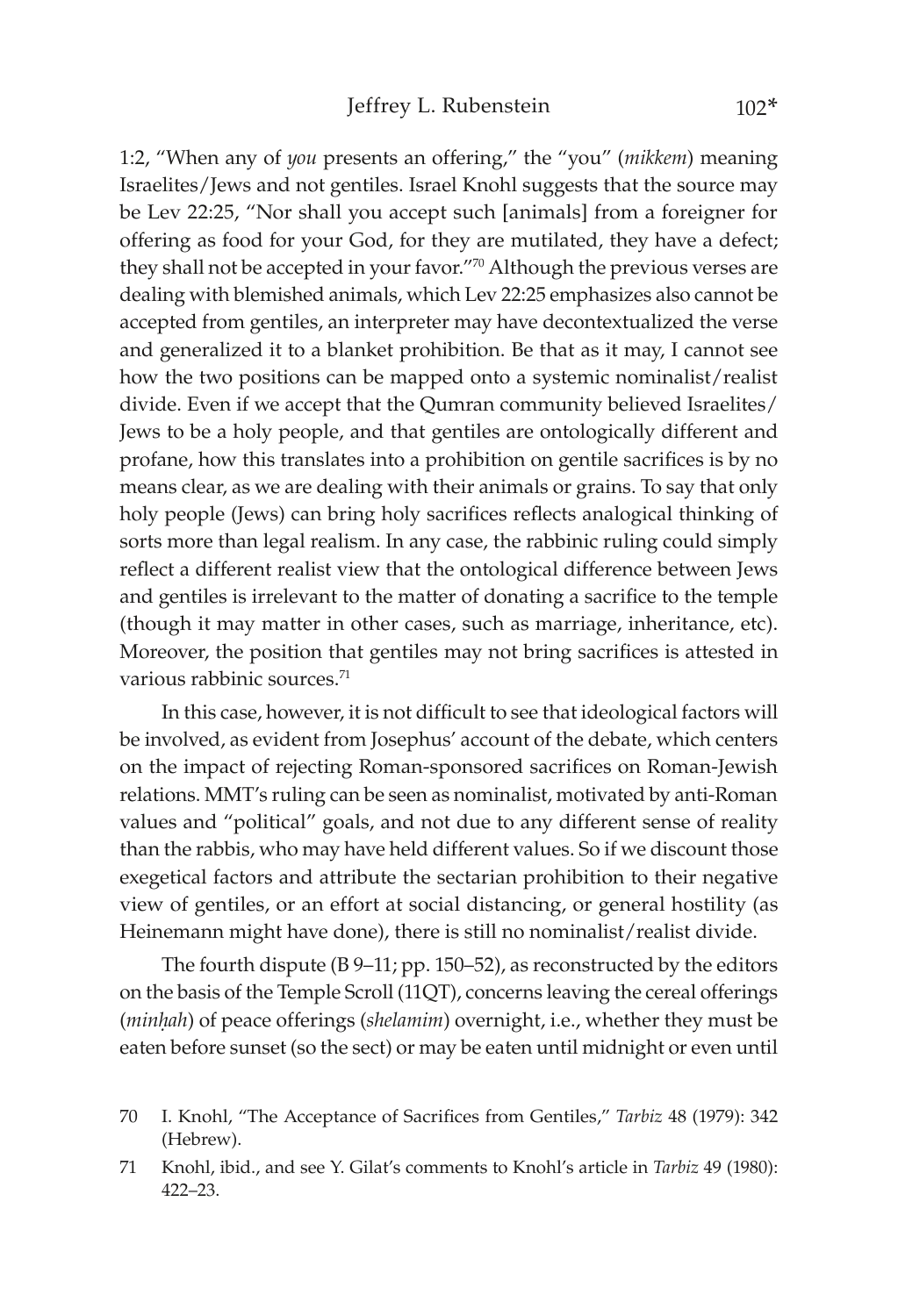dawn (so the rabbis).<sup>72</sup> The editors point to Lev 7:15, which requires of the peace offering that it be "eaten on the day that it is offered; none of it shall be set aside until morning," as the basis for the rabbinic view, which concluded that the cereal offerings have the same restrictions as the sacrifice itself.<sup>73</sup> The authors of MMT apparently interpreted "the day that it is offered" as referring to the day itself, not including the night, and took the final clause, that it not be "set aside (*yanniaê*) until morning" to mean not "left over" until morning.74 Here it is even more difficult to find a nominalist/realist divide. Both opinions are most plausibly seen as nominalist, as there does not seem to be much of an ontological difference between cereal offerings that are not consumed after a maximum of twelve or twenty-four hours (depending what time of day the offering took place). If one insists on seeing MMT's view as realist, as grounded in a belief that the cereal offering experience an ontological transformation at sundown, becoming rotten or dangerous in some real way (or that the flesh of the peace-offerings really rots pretty quickly, and the cereal offerings therefore become contaminated by them), then the rabbinic view could be equally realist, the difference simply being how long each party believes a cereal offering (or peace-offering) takes to decompose or experience ontological change. But as Lorberbaum argues, if this is the case we are dealing more with a debate over an empirical fact, namely when grain or meat goes bad, and not a matter of legal realism, which deals with intangible realities.75 In short, realism vs. nominalism does not seem a helpful axis to understand this dispute.

The fifth dispute concerns the ritual of the red heifer (Num 19:1–22) and involves the issue of the *ûevul yom* known also from rabbinic tradition, the Temple Scroll, and other sources, namely whether the purification process requires that one wait until sunset to become fully pure or whether the

- 72 The editors refer to *m. Zebah.* 6:1, which requires the cereal and other offerings be eaten until midnight. Schiffman, "Place of 4QMMT," 87 notes that *m. Ber.* 1:1 explains that all things limited "until midnight" are really permitted until dawn, the earlier limitation a preventative measure.
- 73 Cf. *Temple Scroll* 20:11–13; Yadin, *The Temple Scroll* (Jerusalem: Israel Exploration Society, 1983), 2:89.
- 74 See the editors' discussion, p. 151, of the influence of other biblical verses that led to this interpretation.
- 75 Lorberbaum, "Halakhic Realism," section III.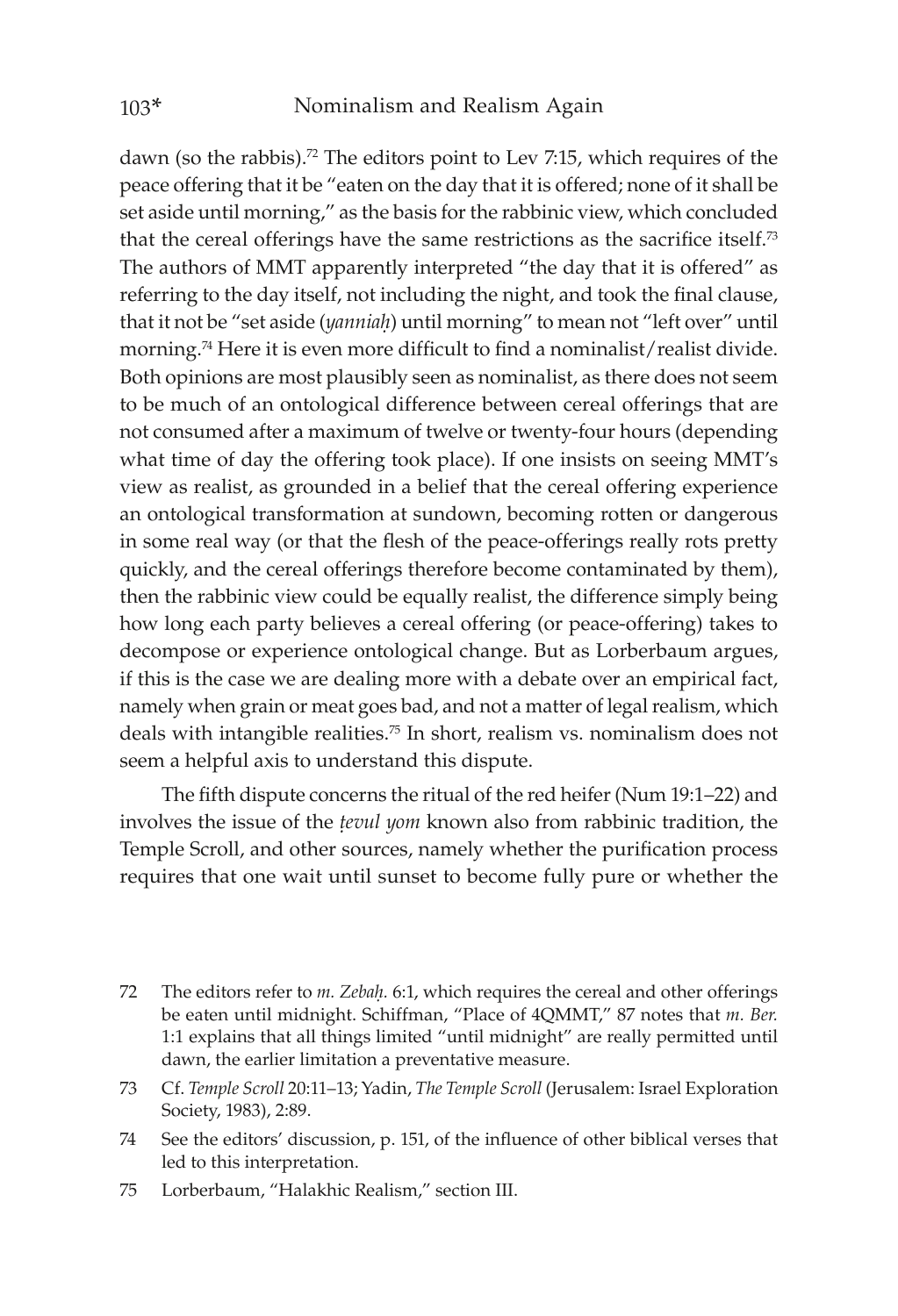immersion itself suffices (B 13–16; pp. 152–53).<sup>76</sup> As Baumgarten has noted, an exegetical issue is at the heart of this controversy: "Although levitical law repeatedly insists on sundown as a necessary sequel to immersion, the Pharisees maintained that this was requisite only for the consumption of sacrifices or teruma ... the Pharisees could point to passages such as Lev 14:8, 15:13, and 16:28, which refer to immersion without mentioning sundown."77 Once more I cannot see a nominalist vs. realist angle. Both parties would insist those involved in the ritual are "intrinsically" pure, the dispute being over how that purity is achieved.<sup>78</sup> This is a good test case, as the rabbis identified the opposing position as Sadducean (*m. Parah* 3:7) and went out of their way to render the participating priest impure according to the Sadducean law. So both the rabbis/Pharisees and the Sadducees emphasize the issue, but nominalism and realism are irrelevant. This issue is also brought up in the fifteenth dispute relating to the purification process of the leper (B 71–72; pp. 169–70).

The sixth law is very fragmentary. It seems to concern three rulings about the purity of animal hides (B 18–20; pp. 154–55); given the uncertainty of the text it is of limited help for our purposes.79

- 76 MMT seems to include the priests sprinkling the water of purification in this requirement, and not only those preparing the cow (mentioned in rabbinic traditions), but this does not impact the fundamental question. There may be additional disputes relating to the performance of this ritual. See Baumgarten, "'Halakhah' in *Miqsat Ma<sup>c</sup>aśe ha-Torah*," 512–13.
- 77 Baumgarten, ibid. Cf. Schiffman, "Place of 4QMMT," 440, who believes that the rabbinic law devolves from an exegesis of Num 19:9.
- 78 That is, the Pharisees would say that the *ûevul yom* is pure enough for this ritual. Kister, "Studies in 4QMiqsat Ma°ase HaTorah," 334–36, has pointed out that the Pharisees could have accommodated the Sadducees by performing the ritual according to the higher standards of the Sadducees, were they so inclined, and the fact that they insisted the priest be a *tevul yom* was a power-play to invalidate the rival system. But this does not impact the claim that their view of the law was realist in principle.
- 79 The first ruling may have to do with a dispute about the different levels of holiness of various areas of Jerusalem and the Temple, as the law may be related to that of *Temple Scroll* 51:1–6, which prohibits the hides of animals slaughtered outside the sanctuary to be brought into the city of the Temple (=Jerusalem). The second and third rulings are about the hides and bones of animals, and are possibly related to the controversy attested in rabbinic sources between Pharisees and Sadducees over the purity of animal bones, discussed above. (The sect includes the hides and bones in the law of Num 19–20, whereas the rabbis restricted it to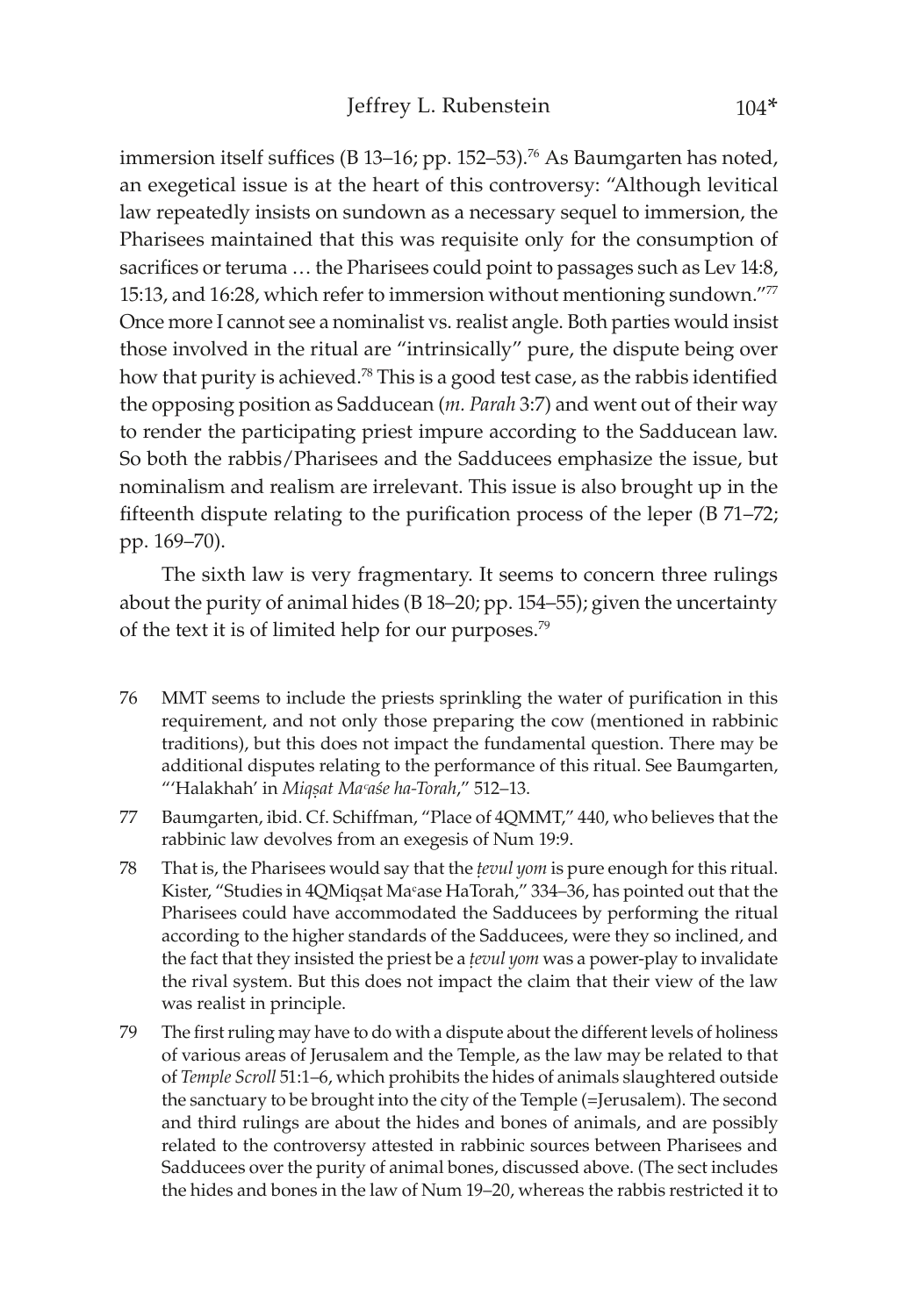The seventh halakhah concerns the delineation of boundaries of the temple and Jerusalem that define degrees of holiness, and within which various sacrifices must be performed and consumed (B 27–35; pp. 156–57). This complicated issue devolves from two interrelated exegetical problems. The first is the contradiction between Lev 17:3 and Deut 12:20–28 concerning the laws governing the consumption of non-sacrificial and sacrificial meat, a problem engaged by the Temple Scroll and numerous rabbinic sources.<sup>80</sup> The second is rooted in different understandings of how to apply the terms "entrance of the tent of meeting" (*petaê ohel moᶜed*), "camp," and "outside the camp" (mahaneh; Lev 17:2-4), which the Torah uses to describe the tabernacle and Israelite camp in the desert, and the term "place" (Deut 12:21), which describes the temple and city of Jerusalem. The authors of MMT claim the tabernacle/tent of meeting corresponds to the temple, the Israelite camp corresponds to Jerusalem, while "outside of the camp" corresponds to the "camp of cities," apparently meaning the rest of the territory of Israel.<sup>81</sup> Rabbinic sources mapped the biblical tabernacle and camp onto the temple and Jerusalem in different ways, and sometimes understood the same biblical terms appearing in different laws in different ways, as Kister has shown.<sup>82</sup> If

the flesh.) The editors note, however, that the third law appears to be limited to the hides of clean animals, viz., that one who carries hides of clean animals, not those of unclean animals, "may not have access to the sacred [food]." They are at a loss to explain this distinction, concluding that "the subject of the impurity of the various kinds of hides is a very complicated one." To say the least. Exactly what "access to the sacred [food]" means is likewise unclear. The editors refer to "special meals"; Schiffman takes this law as tantamount to conveying impurity ("Place of 4QMMT," 448). Either way, if the restoration of this law is correct, the MMT position appears to be nominalist, as a realist would probably conclude that the hides of unclean animals should convey "impurity" in the same way as those of clean animals, given that the hides are similar. However, a realist could argue the hides are ontologically different even if they appear to be similar to our sense perceptions.

- 80 Qimron and Strugnell, 156–57; cf. *Temple Scroll* 52:13–16. See the detailed discussion in Kister, "Studies in 4QMiqsat Ma°ase HaTorah," 335-39, and Werman and Shemesh, *Revealing the Hidden*, 60–61.
- 81 Kister, "Studies in 4QMiqsat Ma°ase HaTorah," 337-38; Schiffman, "Place of 4QMMT," 88–90.
- 82 Kister, "Studies in 4QMiqșat Ma°ase HaTorah," 339. Cf. t. Kelim (B. Qam.) 1:12, which sets out the well-known rabbinic view of ten levels of holiness decreasing with greater distance from the holy of holies. On realist and nominalist views of the holiness of the Land of Israel, see Alexander Dubrau, "Heiligkeitskonzepte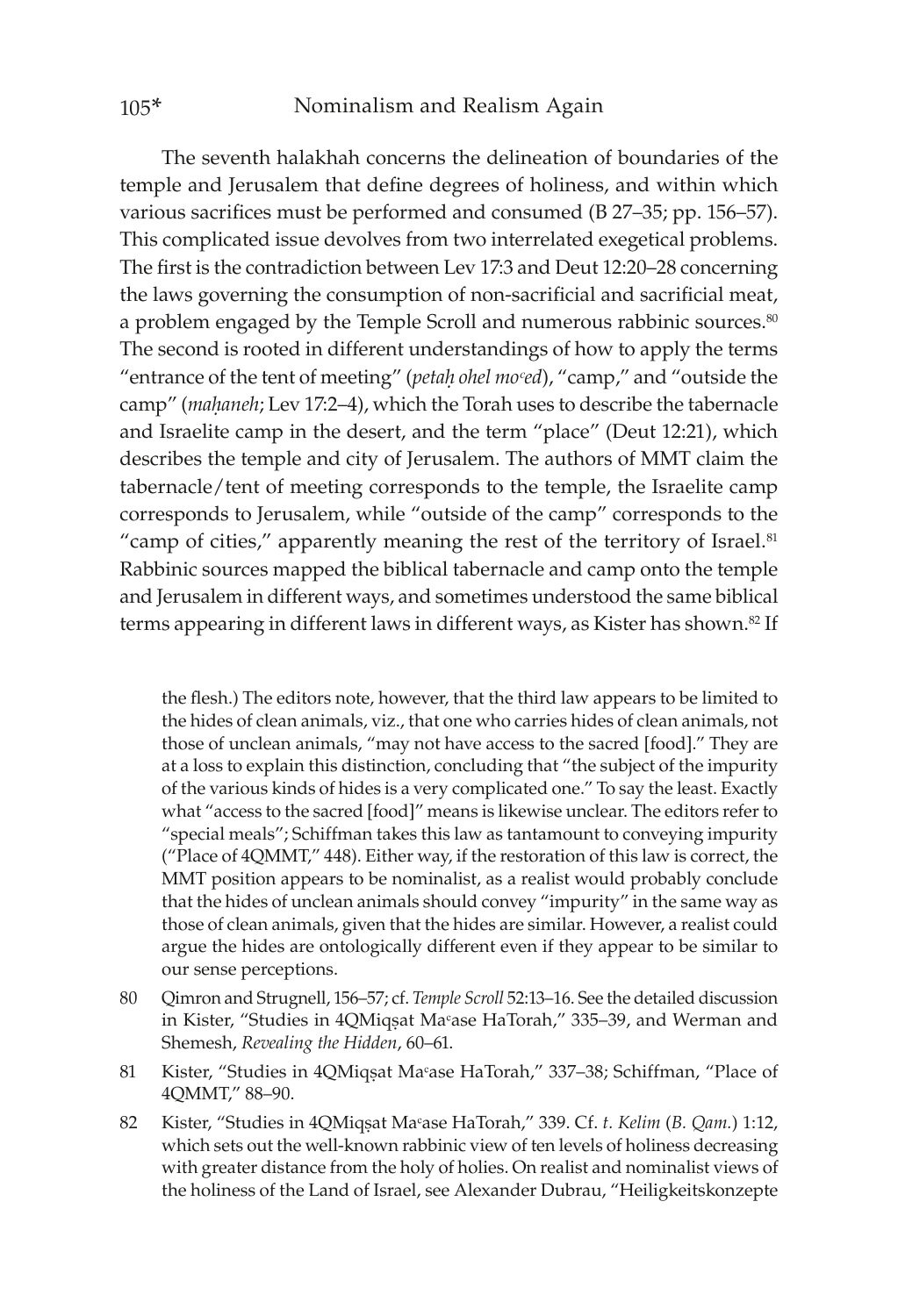one insists on looking at the positions in terms of nominalism and realism, then the views of both parties appear to be realistic, the debate being over the ontological status of different areas. But here exegesis seems to be the real driving force behind the dispute, as the contradiction between the biblical passages is obvious, and how one correlates the biblical camp to the temple and Jerusalem is by no means clear. Rabbinic sources themselves are divided on these issues, some arriving at conclusions similar to those of MMT and other Qumran texts.83 It is therefore difficult to claim this exegesis is merely a function of a realist or nominalist legal "system."

The eighth halakhah deals with the slaughter (or sacrifice) of pregnant animals, which the sect prohibits and the rabbis permit (B  $36-38$ , pp.  $157-58$ ).<sup>84</sup> The prohibition against the sacrifice of such animals is found in the Temple Scroll.<sup>85</sup> The formulation in MMT "on the same day" points to Lev 22:28, "it and its offspring (*beno*)," which the sect apparently interpreted to include a mother and her fetus, and not only to baby animals. This can plausibly be seen as an exegetical dispute over the meaning of "its offspring," whether it applies to unborn or born offspring. This dispute does not fit neatly with a nominalist/realist divide. If we view the MMT position as realist (a fetus is in reality a separate being, though not independent of its mother yet), the rabbis are hardly nominalists, but simply adopt a different realist view, that a fetus is still part of the mother until it emerges as an independent being at birth, and is not in reality the mature animal to which the laws apply.<sup>86</sup> This is, after all, why we have discrete terms for embryos and fetuses, and

von *Eretz Israel* in rabbinischen Texten der Spätantike," in *Heilige, Heiliges und Heiligkeit in Spätantiken Religionskulturen*, ed. P. Gemeinhardt and K. Heyden (Berlin: de Gruyter, 2012), 157–58.

- 83 Kister, "Studies in 4QMiqșat Ma°ase HaTorah," 339. See too Yadin, "4QMMT," 143–44, on the affinity between the hermeneutics of R. Ishmael and MMT.
- 84 The editors suggest that this dispute is twofold, including the related prohibition of eating a live fetus within a dead animal without ritual slaughter. In *m. Êul.*  4:5, R. Meir requires a mature fetus be slaughtered if it survives the slaughter of its mother (and prohibits its slaughter on the same day). But the majority opinion disagrees, and no rabbinic opinion requires slaughter of, or applies "it and its young" to, an immature fetus. For other relevant rabbinic sources see the references 157 n. 115. The same analysis would apply to this dispute.
- 85 *Temple Scroll* 52:5–6.
- 86 Indeed, rabbinic sources seem to reflect this view with the term "the fetus is a limb (*yerekh*, i.e., part) of the mother" (*b. Êul.* 58a; *b. Giû.* 23b).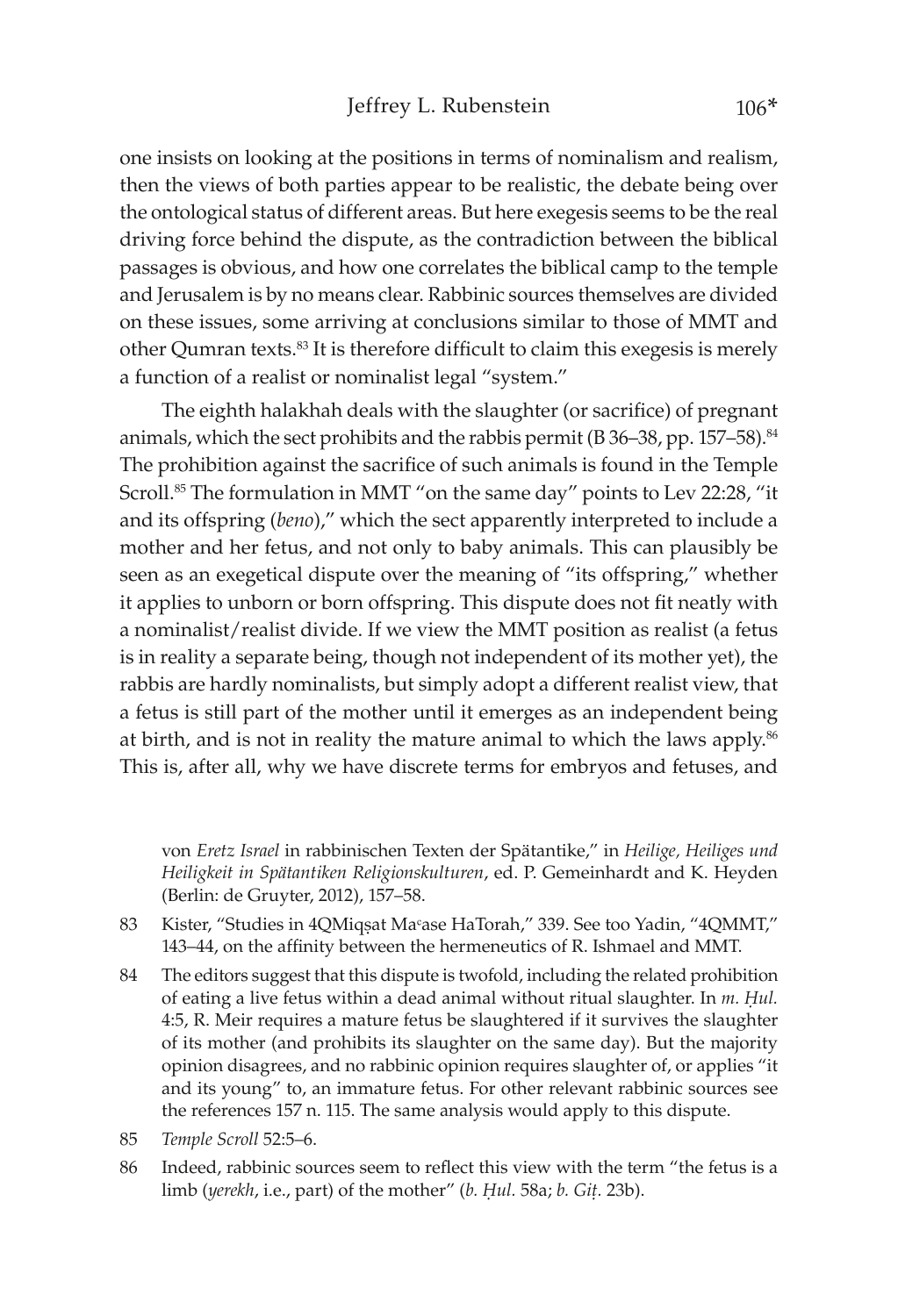do not generally refer to them as "animals," "offspring," "young," etc.<sup>87</sup> For the rabbis offspring are (real) offspring and fetuses are (real) fetuses and the law of one does not apply to the other. In addition, R. Ishmael seems to hold a position similar to that of MMT, that the fetus is an independent being, which again would suggest that we cannot readily distinguish the priestly and rabbinic views.88 (I might also note, in passing, that it is hard to apply realism to the details of the laws of slaughter [*sheêitah*], that it requires a certain type of knife, must be performed at the jugular vein or in any specific way, and suchlike. What "natural" or "independently existing situation" explains such laws?)

The ninth halakhah concerns prohibitions against Ammonites, Moabites, *mamzerim*, and men with disfigured genitals from "entering the congregation," which is then explained as entering the sanctuary and marriage (B 39–40; pp. 158–59). The Torah lists these same classes in Deut 23:2–4, and the rabbis too prohibited these classes from marrying Jewish women, although they permitted Jewish men to marry Moabite and Ammonite women. The wording of MMT is fragmentary but seems to prohibit also marriage or intercourse between Jewish men and these women. The rabbinic limitation of the law to Moabite and Ammonite men appears at first glance to be a highly "artificial" (by our standards) exegesis ("*a Moabite* [Deut 23:4] not a Moabitess, an *Ammonite* [Deut 23:4] not an Ammonitess"89), but is surely the result of the fact that Ruth the Moabitess married Boaz and was an ancestor of King David to boot. So an interpretive debate is undoubtedly a factor. Here the realist/nominalist debate seems more fitting, as the rabbinic limitation to male Moabites and Ammonites appears to be arbitrary; if marriage to these people is intrinsically dangerous, why should there be a difference between males and females? But this tends to presuppose contemporary notions of equality of the sexes, which was certainly not the case in Antiquity, and is not true of biblical law. Only males were priests, and only females subject to levirate marriage, so there is no reason the rabbis could not have seen Moabite/Ammonite men as ontologically different from their women, and

<sup>87</sup> From this point of view we might consider the sect's position as somewhat nominalist, in that it considers ("names") a fetus as a full-fledged animal to which the law applies.

<sup>88</sup> Yadin, "4QMMT," 143–44, and n. 59, referring to Geiger; Cf. Sussman, "Preliminary Remarks," 33.

<sup>89</sup> *Sifre Deut.* #249 (ed. Finkelstein, p. 277); cf. *m. Yev.* 8:3.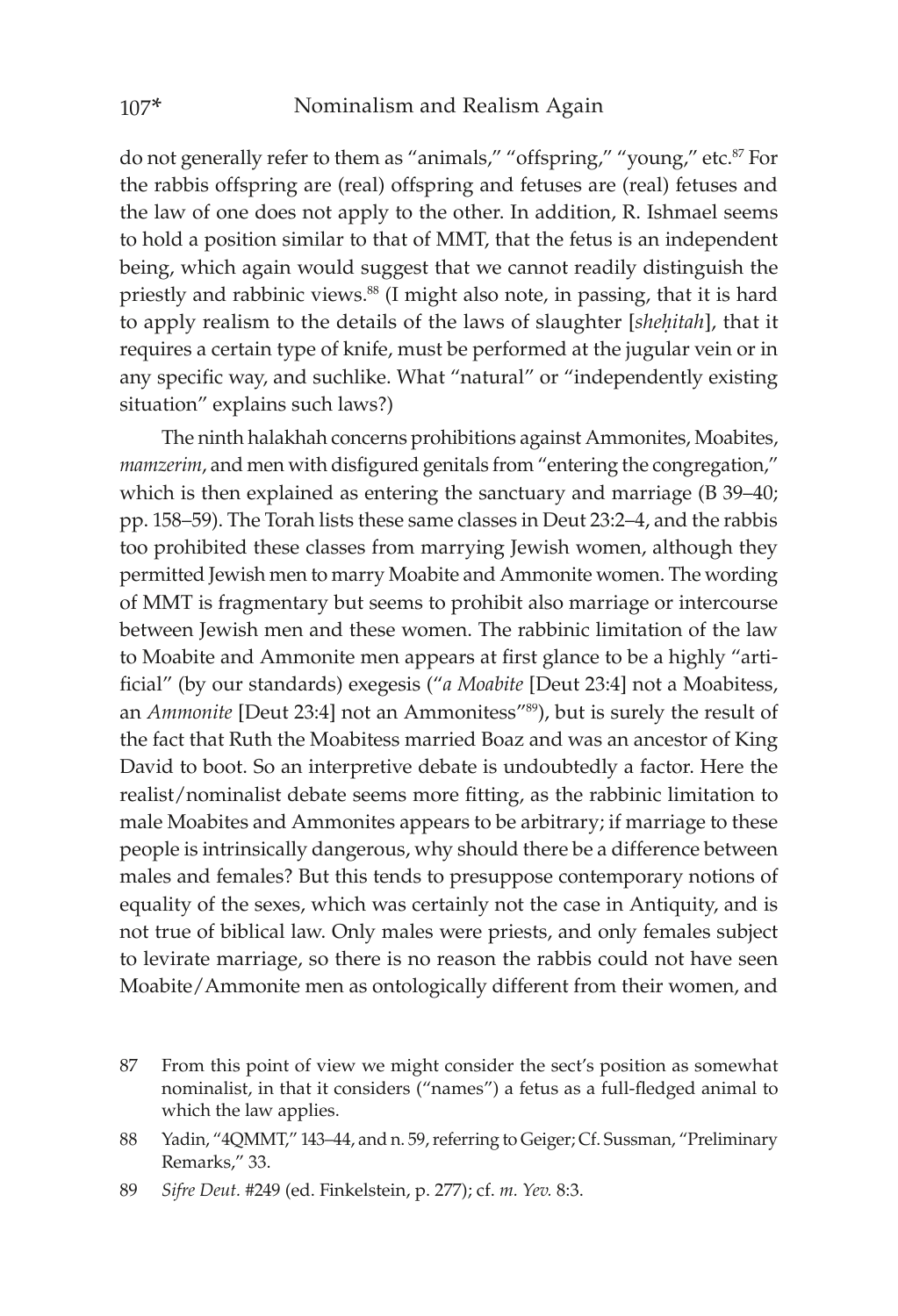understood the asymmetrical prohibition accordingly.<sup>90</sup> In any case, other ideological and sociological considerations were surely involved, including the general attitude toward foreigners.

The prohibition against these classes entering the sanctuary again derives primarily from the exegetical dispute over the meaning of "enter the congregation," the sect understanding it as referring to entry to the temple too. Here the realist/nominalist divide does not play out well: both the sectarian and rabbinic position can be explained on realist grounds: the sect believed these classes ontologically "profane" such that they constituted a danger to the holy sphere of the temple, whereas the rabbis did not. However, it should be noted that even if this analysis holds for the sect's view of Ammonites, Moabites, and *mamzerim*, it is harder to apply it to men with mutilated genitals, which may have happened later in life. How does such an accident alter their "nature"? So perhaps a nominalist approach is a more plausible understanding of the sect's view, which we could easily connect with certain values or reasons.

The tenth issue is the sect's complaint that the blind and deaf should not enter the temple (B 49–54; p. 160). A related provision of the temple scroll prohibits the blind from Jerusalem "lest they defile" the holy city (*Temple Scroll* 45:12–14). Yadin suggested this law derives from Lev 21:17, which prohibits priests with defects, including the blind, from offering sacrifices; the sect inferred a similar prohibition against entering the holy city.<sup>91</sup> If so, the same analysis given for the previous halakhah applies: the sect sees such priests as ontologically dangerous to the holy city/temple, whereas the rabbis do not. However in this case MMT's concern seems to be more pragmatic. The author is concerned that the blind will mix holy with profane food, as they "cannot see the mixture that incurs reparation-offering (*asham*)," whereas the deaf have not heard the laws and the judgments" and consequently do "not know how to obey the law." Rabbinic sources allow the deaf at least to handle purities, apparently trusting that they would not mess things up.<sup>92</sup> In this case nominalism and realism do not really apply; the debate is about

- 90 For the same reason, there is absolutely nothing necessarily nominalist about the rabbinic position permitting niece/uncle marriages while prohibiting nephew/ aunt marriages. See Rubenstein, "Nominalism," 165–68; Schwartz, *Dichotomy*, 31 and references in 132 n. 51.
- 91 Yadin, *Temple Scroll*, 1:224; 2:136.
- 92 *T. Ter.* 1:1; see Sussman, "The History of Halakha and the Dead Sea Scrolls," 34.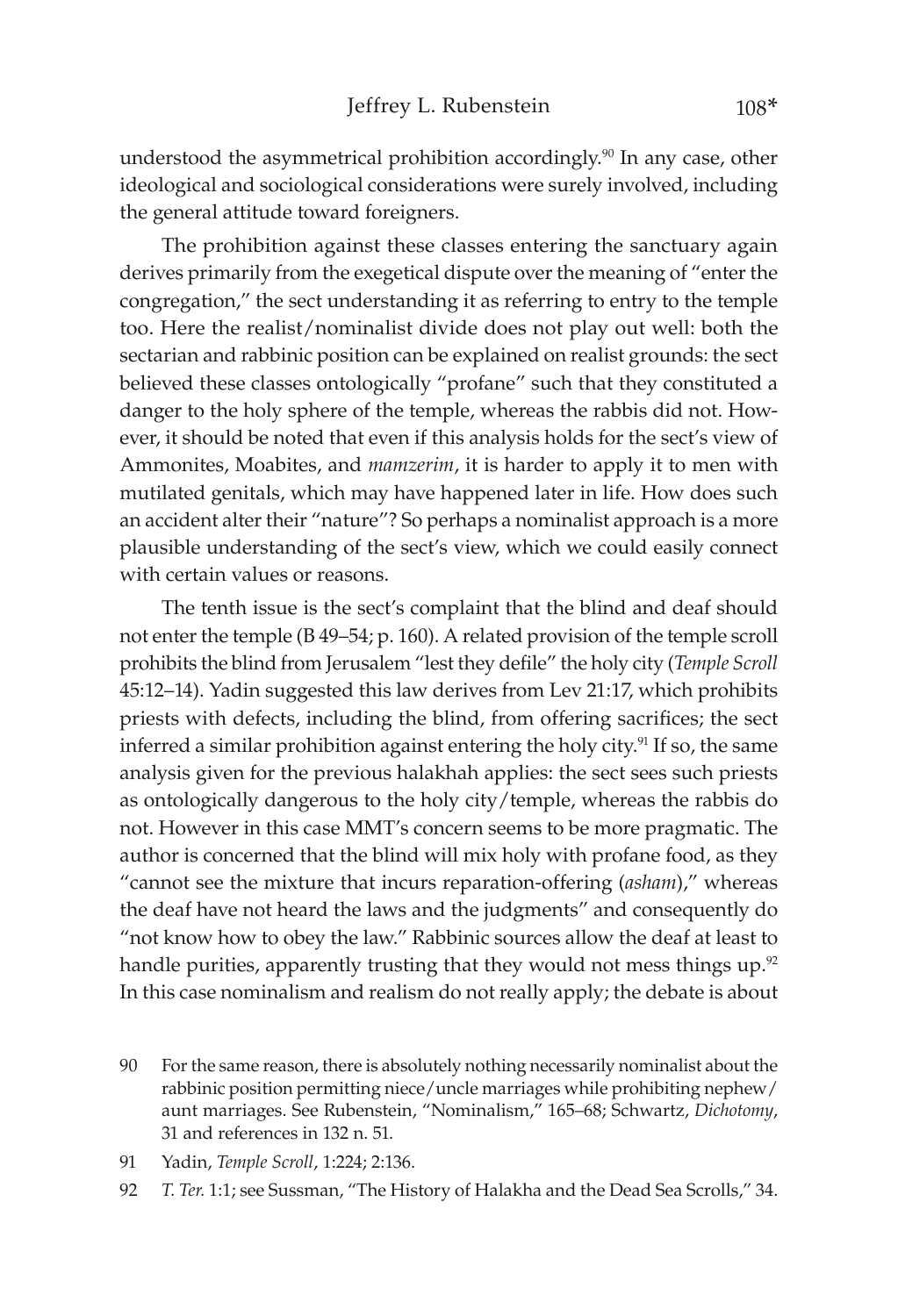an empirical matter of the reliability of the blind and deaf in handling holy foods. The editors also provide other possible exegeses that may ground the debate, including Deut 18:13, 5:24, and 4:9.

A similar analysis applies to the twelfth halakhah, a prohibition against bringing dogs into Jerusalem (B 58–62; pp. 162–64), which may be explained as a concern lest impure dogs defile the holiness of Jerusalem. But again a more pragmatic reason is given, that dogs "may eat some of the bones of the sanctuary while the flesh of the sacrifices is still upon them."<sup>93</sup> *Mishnah B. Qam.* 7:7 offers a similar prohibition against chickens: "One may not raise chickens in Jerusalem because of the sacrifices." So however we parse the prohibition, realism vs. nominalism does not explain the dispute. In this case biblical exegesis does not seem to be involved.<sup>94</sup>

The eleventh halakhah concerns the purity of streams, the *nisoq/musaqot*. Moshe Bernstein has noted that there does not appear to be an exegetical basis for this dispute.<sup>95</sup> Schwartz claimed that the Pharisaic-rabbinic view according to which impurity does not travel upstream is nominalist, whereas I maintained it was a different kind of realism, not unlike the fact that real pollution will not flow up from a lower vessel to a higher one. Hayes now argues against this possibility, claiming that "it ignores the explicit textual evidence of MMT—that the dispute centers on whether or not the stream forms a connection that combines the lower and upper liquid into a single unit such that the impurity of the former is by definition possessed also by the latter… 'for the stream of the flowing liquid and the [liquid] that receives from it are like them, *one single stream*.'"96 But you cannot learn much about the Pharisaic-rabbinic view from the perspective articulated by the MMT authors. Obviously they consider the flow to produce a connection that renders all the liquid into "a single stream" and subject to the same defiling. The rabbis simply disagree about the nature of the connective, that it does not render the two into a single entity for legal purposes. In my view the

- 93 See too Baumgarten, "'Halakhah' in *Miqsat Ma<sup><i>caśe ha*-Torah," 515. This is not to</sub></sup> say that there cannot be an ontological concern too, e.g., that if dogs were to eat bones with flesh they might violate the ontological holiness of the sacrifice. But in that case we would expect that concern to be articulated.
- 94 Qimron and Strugnell, 163: "Nor can we find any biblical source from which it might have been deduced."
- 95 Bernstein, "Interpretation of Biblical Law," 63 n. 5.
- 96 Schwartz makes much the same argument, *Dichotomy*, 139–40 n. 92.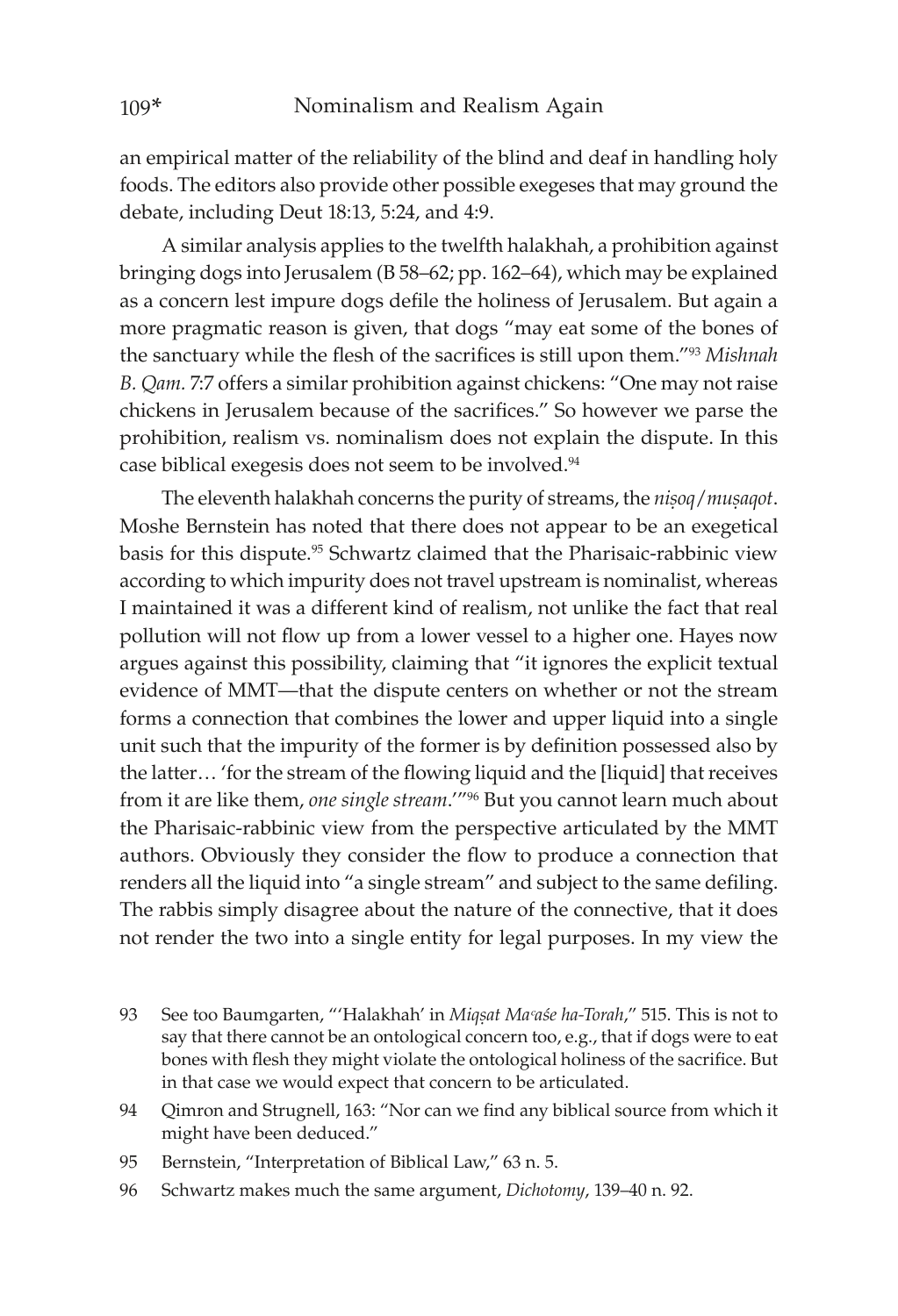rabbis would not dispute the empirical fact that there is a connection, that water is flowing from the upper vessel to the lower, that all the water, from a certain point of view, forms a single liquid entity; as I noted, they concede that in the case of viscous liquids such as honey and batter that "spring backwards," the liquid in the upper vessel becomes impure. So it seems clear they recognize that in all cases there is a connection.<sup>97</sup> They disagree that impurity of non-viscous liquids can flow through such a connection from lower to upper, just as real pollutants in the lower vessel would not reach the upper, even though all the water is connected.<sup>98</sup>

The disputes of the thirteenth and fourteenth halakhot (B 62–64; pp. 164–65), the fruits of the fourth year (which the rabbis called *neta revai*) and cattle tithe, are about what to do with these products. The rabbis ruled they must be treated like "second tithe," taken by the owners to Jerusalem (or redeemed and their value taken) and consumed there, whereas MMT rules that they be given to priests. As the editors note, the problem is that the Bible designates the fourth-year fruits as "set aside for jubilation [*qodesh hillulim*] before the Lord" (Lev 19:24) and the cattle tithe as "holy to the Lord" (Lev 27:30), but does not state explicitly how they should be treated, and these

#### 97 *M. Mak�.* 5:9; Rubenstein, "Nominalism," 171.

98 I do not fully understand Hayes' comment: "Second, there is no textual evidence for a dispute over whether or not impurity in liquids can travel upwards." There is very little textual evidence about these issues in general, such that we cannot even be sure whether we are in fact dealing with a stream forming this sort of connective (see Yaakov Elman's impressive meditation on these laws, "Some Remarks on 4QMMT and the Rabbinic Tradition, Or, When Is a Parallel not a Parallel?" in *Reading 4QMMT*)*.* Later in the article Hayes writes: "We may plausibly suppose in light of the evidence of 4QMMT and the thematizing of Sadducean realism in the immediately preceding case in the Mishnah, that the Sadducees object to the Pharisees' position because it ignores the very real physical connection between the two liquids, asserting instead that they are not deemed to form a single body of liquid with a single status of impurity." Therefore "the Sadducees are depicted as adopting a realist stance and objecting to the nominalist view of the Pharisees because it is… nonempirical (anyone can see that the liquids join to form a single body!)" (136–37). Again, this description represents the Sadducean view of things, and the Pharisees would respond as above. The depiction of Sadducees and other heretics as judging rabbinic laws to be "unintuitive, illogical, or absurd" (p. 134) does not indicate the laws are indeed to be characterized as such, and cannot be taken as evidence of (selfawareness [p. 138] of) nominalism.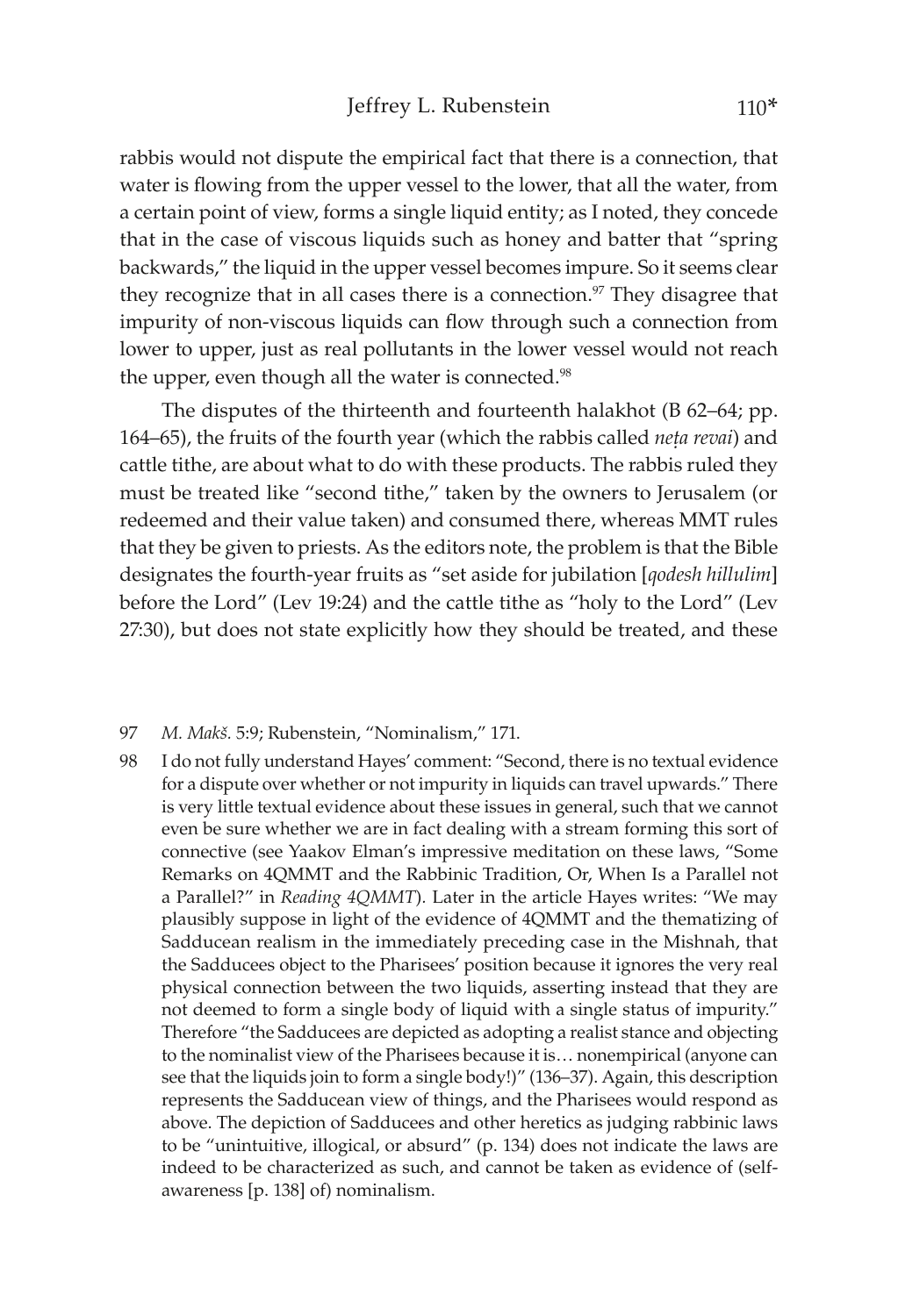expressions are unclear. An exegetical dispute is clearly at work.<sup>99</sup> If one wishes to minimize the importance of exegesis, then ideology could be seen as the driving force, the rabbis attempting to minimize priestly entitlements by granting these to the owners.<sup>100</sup> Both positions can also be seen as realist, as MMT and the rabbis agree on the holiness of these fruits and animals. And as Aharon Shemesh has noted, indications of both rulings are found in both rabbinic literature and the Qumran scrolls.<sup>101</sup>

The fifteenth halakhah about the impurity of lepers is fragmentary, but the concerns seem to overlap those of the fifth and seventh halakhot, the purification on the eighth day (the issue of the *ûevul yom*), and entry to Jerusalem or the temple.102

The sixteenth halakhah, concerning the impurity of bones, is also fragmentary (B 72–74; pp. 170–71). According to Baumgarten the authors of MMT hold that bone fragments, no matter what size, transmit corpse impurity, as opposed to the rabbinic ruling attested in *m. °Ohal.* 2:3 that bone fragments must be the size of a barley corn.103 Strugnell-Qimron suggest the opinions may devolve from different interpretations of Num 19:16-18, though they do not go into detail, and this explanation does not seem too likely to me.<sup>104</sup> (Perhaps: does *eṣem* refer to a bone of a certain size or even a fragment?) But even if exegetical factors are not paramount, one need not see a nominalist/realist divide at work. Indeed, this dispute offers a good occasion to engage Hayes' claim that the rabbinic penchant for setting "legal definitions and minima" evidences nominalism, as a realist would acknowledge that even a minute quantity still exists, and would not ignore

- 99 Azzan Yadin, "4QMMT," has shown that R. Ishmael in fact made the same exegetical move as the authors of MMT, albeit in respect to the law of the firstfruits (Exod 23:19), ruling that they too must be given to priests.
- 100 Menahem Kister, "Some Aspects of Qumranic Halakhah," in *The Madrid Qumran Congress,* ed. J. T. Barrera and L. V. Montaner (Leiden: Brill, 1992), 571–81, suggests the Pharisaic-rabbinic ruling derives from an ancient custom, and should not be seen as a product of exegesis.
- 101 See too Werman and Shemesh, *Revealing the Hidden*, 216–20.
- 102 For a possible reconstruction, see Y. Feder, "The Polemic Regarding Skin Disease in *4QMMT*," *DSD* 19 (2012): 55–70, who suggests the authors of MMT also objected to the rabbinic ruling that the leper can return to his house.
- 103 Baumgarten, "'Halakhah' in *Miqsat Ma<sup><i>çaśe ha*-Torah," 515. The editors consider</sub></sup> other possible restorations too, p. 171.
- 104 Baumgarten, "'Halakhah' in Miqsat Ma<sup>c</sup>aśe ha-Torah," 515.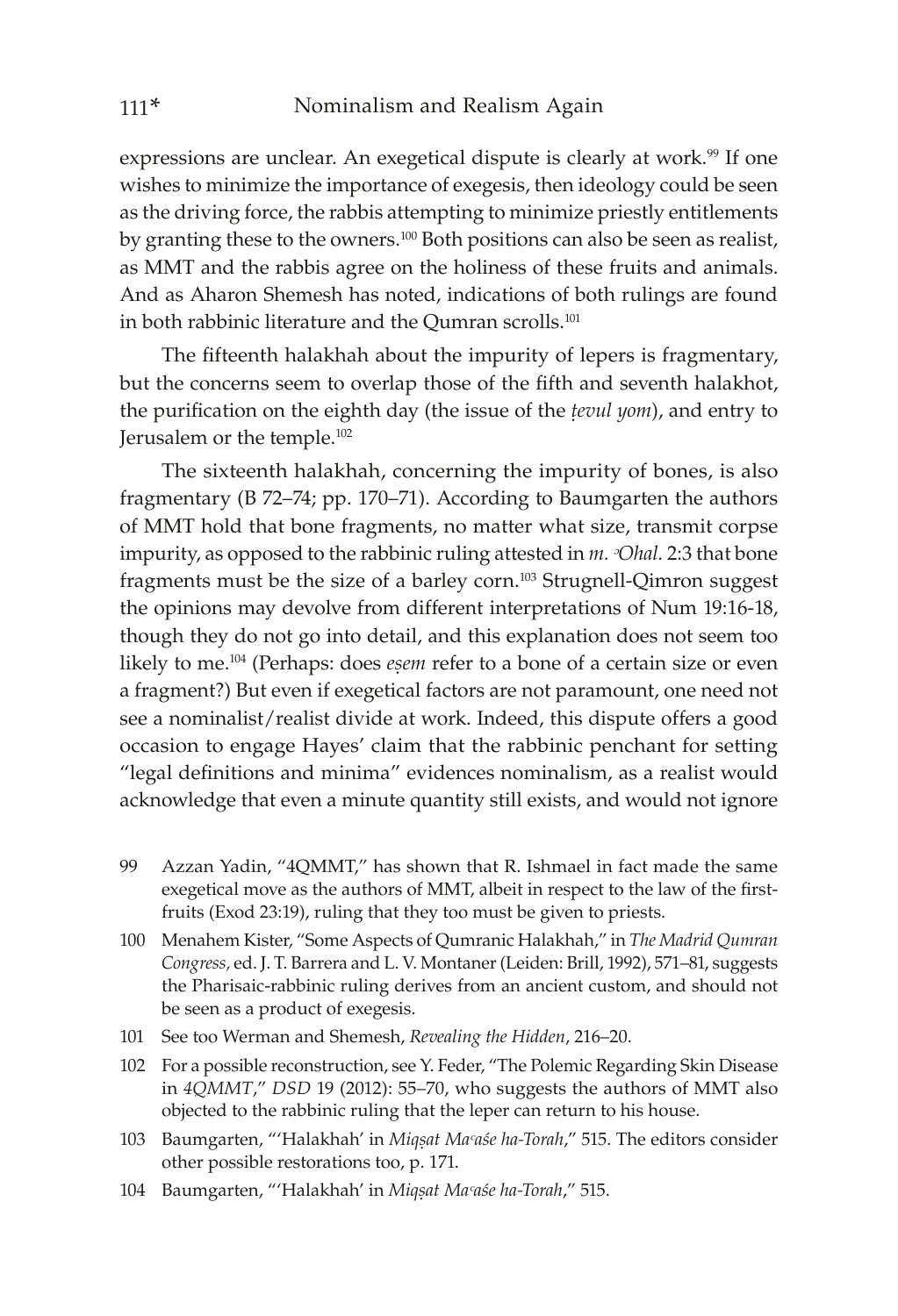that reality in applying a law. According to this line of thought, the rabbis in this case must have a nominalist view of purity, as even a bone fragment smaller than a barley corn is still bone. If impurity were considered a real force, the fragment of bone should nevertheless contaminate. Thus Hayes, writing of the related case of corpse-flesh: "Instead of asserting that even the smallest speck of corpse-flesh causes impurity, the rabbis set an arbitrary lower limit: only a mass of corpse-flesh of a certain minimum size is capable of conveying impurity."105 I would respond once again that there is nothing necessarily nominalist in setting minima, and this tendency simply indicates a different kind of realism. One need only think of minimum standards of "purity" today, such as rules that allow drinking water to have up to 44 parts per million nitrate and pasteurized milk to have a certain amount of bacteria per liter. Below this threshold the water or milk is not considered dangerous. Likewise the rabbinic standards of impurity of bone fragments in this halakhah and of corpse-flesh may indicate a realist view that such minimal quantities are not "dangerous" or "defiling" simply because there is not enough impure substance to cause the same harm as larger quantities of bones and corpse-material. The same can be said for the other examples Hayes mentions, such as "only non-kosher food of a certain minimum size is capable of rendering kosher food non-kosher."106 A realist would argue that a little bit of the (ontologically) dangerous non-kosher food has no impact on a large pot of kosher food. Likewise, if a couple of drops of red food-coloring fall into a pot of pea soup, they will not impact the color of the soup. This is not to say that the food-coloring, non-kosher food, nitrate or bacteria are not really present, but that they have no real impact.<sup>107</sup> In some cases the rabbis do not set minimum quantities, such as the prohibition against consuming of

105 Hayes, "Legal Realism," 130. Note her reference to R. Eliezer's position on measurements, viz., that he tends to reject minima (131 n. 29). This again is an attempt to coopt Rabbi Eliezer, whom Hayes calls "a priestly figure," as evidence of the priestly realist view, whereas the fact that he was a rabbi and articulated rabbinic rulings strikes me as evidence of realism among rabbis, as argued above.

106 Ibid.

107 And this may be the sense of the rabbinic term *batel*, used to explain why the small amount of a prohibited substance does not render the larger mixture invalid. It is "nullified" in a realistic way, rendered null and non-existent. Of course this perspective need not accord with modern chemistry.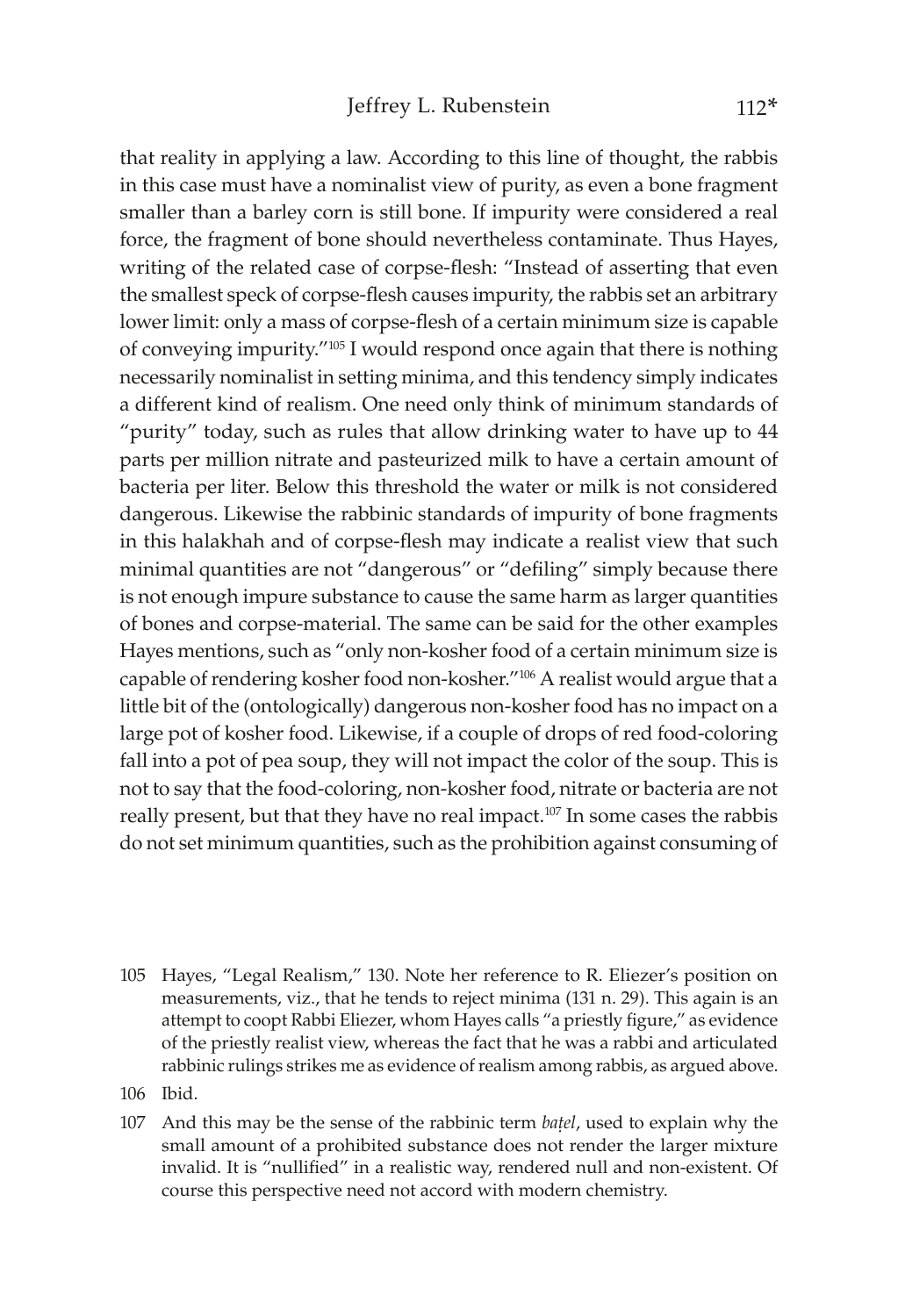hames on Passover in any amount whatsoever.<sup>108</sup> Are such cases unambiguous markers of rabbinic realism?

The seventeenth halakhah appears to ban marriage between priests, who are designated "most holy" and Israelites, who are just "holy" (2:75–82). Hayes has argued that MMT's ban on intermarriage is realist, objecting to a mixture of different degrees of holiness.<sup>109</sup> But the rabbinic position is just as realist, equating the holiness of priests and Israelites, or seeing the ontological difference, such as it may be, as unaffected by marriage. Moreover,

- 108 Hayes also emphasizes the importance of "epistemological certainty" as a test of whether a legal system is nominalist or realist. I confess that I do not completely follow this analysis. Her main example is the calendar controversy, especially the famous story in *m. Ro� Ha�*. 2:8–9 that Schwartz had also adduced as clear evidence of rabbinic nominalism. The solar calendar, which involves no observation and is fixed in perpetuity, offers a high degree of certainty. On the other hand "the rabbinic position takes empirical data into account…; nevertheless, other considerations are allowed at times to trump the empirical element" (128). What would we say of the present-day rabbinic calendar, which is every bit as fixed as the sectarian solar calendar, and therefore should reflect the same degree of empirical certainty? (Is this a rabbinic move toward realism?) Or suppose a new species of fish is found with ambiguous signs of having fins and scales. Both nominalists (who think we just call the fish unclean, but there is no more real harm in eating it than any clean fish) and realists (who believe fish lacking fins and scales really are unclean and therefore harmful) would have to rule whether the fish is clean or unclean, but both would presumably feel uncertain due to the ambiguous empirical evidence.
- 109 Hayes, "Realism," 124, who also discusses the prohibition of marriage with gentiles in *Jub.* 16:17–18. Hayes notes that this ban "is rationalized on analogy with the God-given separation of species. The sectarians believed these statuses to be facts of the created order rather than classifications that can be revised by humans—a highly realist stance." She then claims: "By contrast, the widely attested acceptance of conversion, and of marriage between Israelites and converted Gentiles, in Second Temple and rabbinic Judaism is evidence of a nominalist approach to this particular issue in non-Qumran circles." But this does not necessarily follow. These circles may have simply believed that gentiles are not ontologically different than Jews (and prohibited intermarriage for social and cultural reasons), or that they are ontologically different but the difference does not prevent marriage after conversion (whatever the other consequences of it), or that immersion and the other conversion rituals have an ontological effect on the nature of the convert, removing the "unholiness" and instilling the same holiness as Jews possess.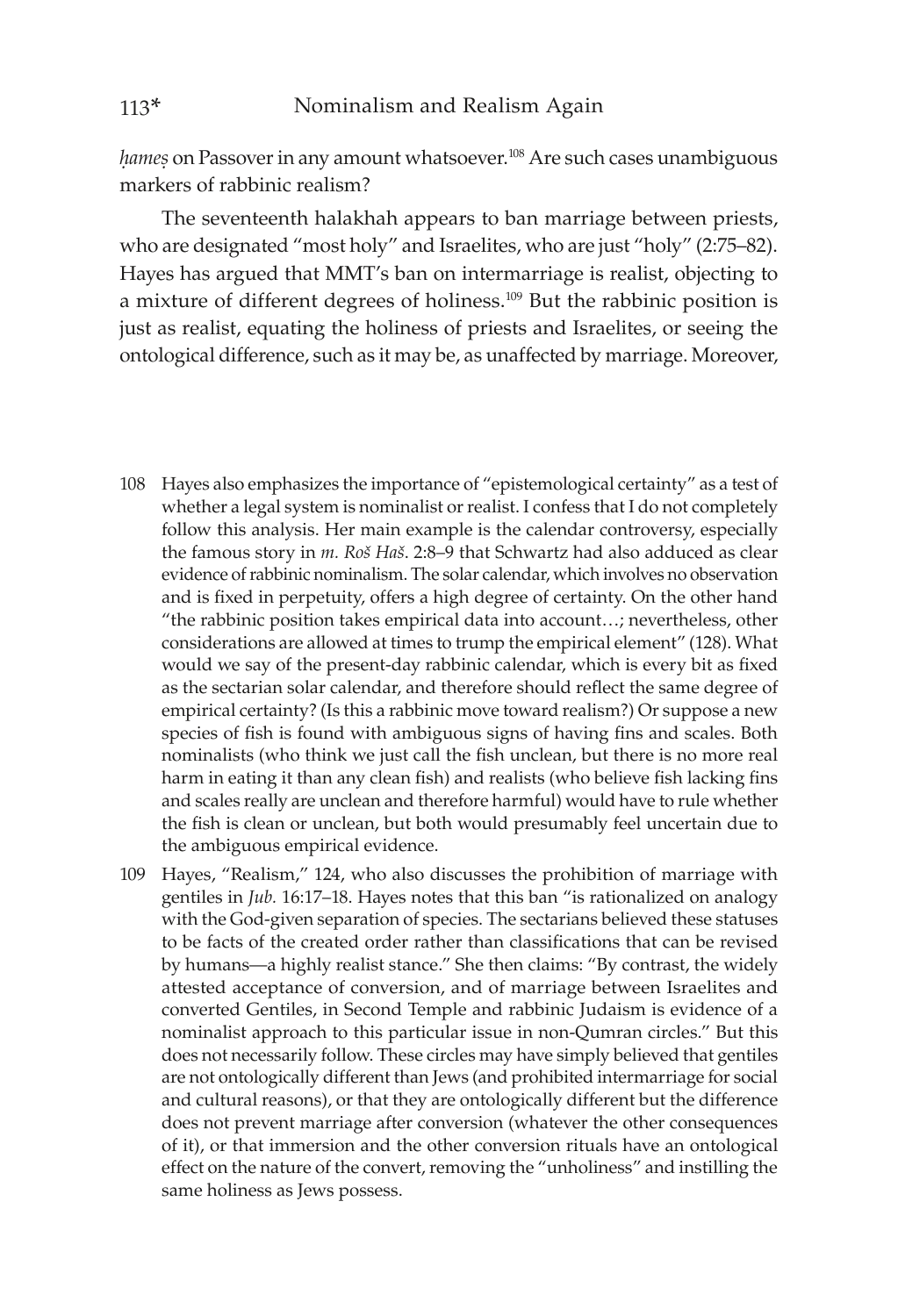Baumgarten has persuasively challenged this interpretation and suggested the prohibition is against marriage with gentiles.<sup>110</sup>

Although the issue of marriage with converts is probably not mentioned in this halakhah, Hayes takes the ruling (in light of priestly law attested elsewhere) to amount to an absolute ban on intermarriage, which would extend to converts, and also indicative of "a highly realist stance. By contrast, the widely attested acceptance of conversion, and of marriage between Israelites and converted Gentiles, in Second Temple and rabbinic Judaism is evidence of a nominalist approach to this particular issue in non-Qumran circles."111 Once again, the judgment that the rabbis' policy is nominalist is precipitous. Consider this tradition attributed to R. Yohanan in *b. Šabb.* 145b–146a.

Why are idolaters contaminated (*mezuhamim*)? Because they did not stand on Mount Sinai. For when the serpent came upon Eve he injected her with filth: the Israelites who stood at Mount Sinai, their pollution departed, the idolaters who did not stand at Mount Sinai, their pollution did not depart.

R. Aha the son of Rava asked R. Ashi, "What about converts?" He replied, "Though they were not present, their guiding stars (*mazzalaihu*) were present, as it is written: *I make this covenant with its sanctions, not with you alone, but both with those who are standing here with us this day before the Lord our God and with those who are not with us here this day* (Deut 29:13–14)."112

An ontological difference between Jews and gentiles is traced to the revelatory moment at Mount Sinai when the "filth (*zohamah*)" with which the serpent contaminated humanity was removed. Until that point, interestingly enough, both Jews and gentiles had been tainted equally due to the serpent's intercourse with Eve. This would seem to imply that converts, whose ancestors did not stand at Mount Sinai, remain as contaminated as their idolater ancestors. R. Ashi claims that because the "guiding stars (*mazzalaihu*)" of converts were

- 110 Baumgarten, "'Halakhah' in *Miqsat Ma<sup>c</sup>aśe ha-Torah*," 515–16. So too Kister, "Studies in 4QMiqsat Ma°ase HaTorah," 344-46, although Kister believes the sect may have prohibited such marriages.
- 111 Hayes, "Legal Realism," 124.
- 112 Translation from Joshua Levinson, "Bodies and Bo(a)rders: Emerging Fictions of Identity in Late Antiquity," *HTR* 93 (2000): 346, and see the rich discussion there.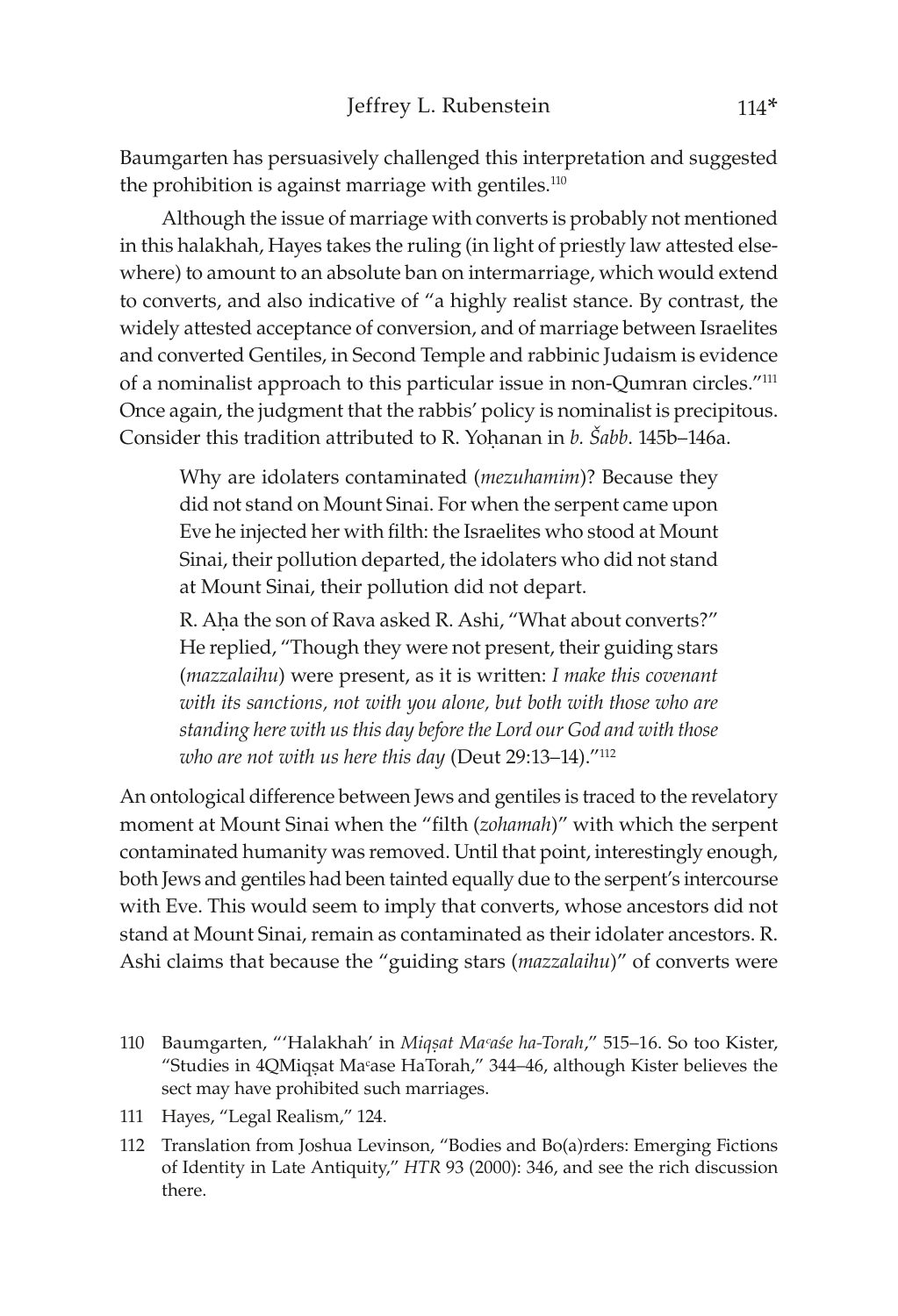present at Mount Sinai, they experienced the same ontological change as Jews whose ancestors were present. The exact workings of these "guiding stars" or "heavenly counterparts (*mazzalim*)" is unclear, but undoubtedly R. Ashi is arguing for a parallel process by which converts were impacted and transformed by the Sinai experience such that they too were "decontaminated." If the priestly worldview considered gentiles as ontologically different from Jews such that marriage with converts could be analogized to the laws of mixed kinds (*kil<sup>3</sup>ayim*), some rabbis considered converts and Jews ontologically identical. The rabbinic view, then, need not be any less realist than that reflected in MMT. This is a good example of my general claim—that rabbinic legal rulings which appear to be nominalist when superficially contrasted with Qumranic realist positions in fact embody a different realist perspective.

What emerges from this brief survey? First, most of these disputes *cannot* be analyzed profitably in terms of a nominalist vs. realist division. In several cases such an analysis is possible but by no means necessary or demanded. Generally where a realist understanding of the law can be imputed to MMT, a different realist view can be imputed to the Pharisaic-rabbinic ruling.113 In a number of cases the view of MMT is best understood in nominalist terms. Because the disputes in MMT are arguably a representative sample, perhaps the most representative sample, of the division between the two legal "systems," we should have found blatant examples of realism vs. nominalism among them if Schwartz's thesis is correct. But we do not, and it is therefore not surprising that only a few of these disputes listed by MMT are adduced by Schwartz (and Hayes) among their evidence.

Second, underlying almost all of these disputes are clear exegetical problems, including gaps in the biblical legislation, contradictions between biblical passages, and terms that are unclear or ambiguous. In some cases ideological considerations are at work, such as attitudes towards gentiles and the status of priests. In many cases the view in MMT is attested in rabbinic sources too, as different rabbis resolved those same exegetical difficulties in different ways, and because rabbis themselves differed on various ideolog-

113 It is also worth noting that in all of these cases it seems that the realist views we might attribute to the authors of MMT (and the realist views we hypothesize for their opponents) are what Lorberbaum calls "intra-halakhic" realism ("Halakhic Realism," section VI), with "no consequences outside of the halakhic system itself."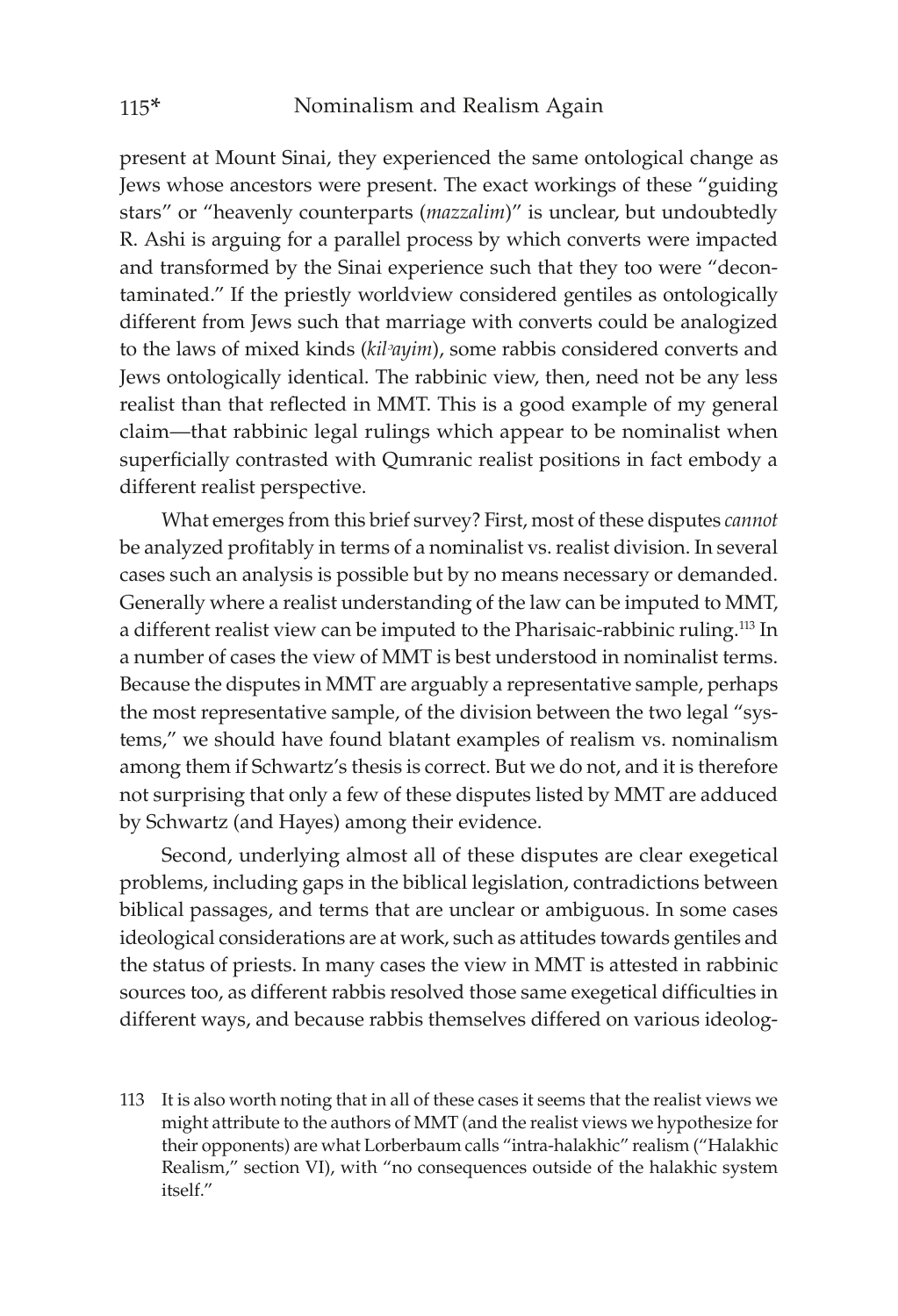ical issues. The exegetical differences between MMT and their opponents cannot be correlated with a realist vs. nominalist legal approach. Exactly why each side resolved the difficulties the way they did cannot always be known, or is a result of many and diverse factors, and often has to do with the particularities of the issue.

Bottom line: why "some people, like priests, interpret the Bible one way and some, like rabbis, another," is an extremely complicated question, a function of many factors including the complexities of the biblical text itself,114 and cannot always be attributed to a larger systemic principle. To ignore the serious exegetical considerations is to return to the approach of Joseph Heinemann that views exegesis purely as the product of ideology.

#### IV. From Realism to Nominalism to Realism

I close with one thought on the development of nominalism within rabbinic law in response to Yair Lorberbaum's observations.115 I had argued that living legal systems are generally realist, as law reflects society's worldview and beliefs about reality, and law will change as the worldview changes. Biblical law, I claimed, was realist, but that changes in worldview by rabbinic times resulted in nominalist elements in areas where rabbinic beliefs deviated from those of the Bible.116 Bound to the authority of the Torah and inherited tradition, the rabbis could not routinely change the law to accord with changes in their worldview (though midrashic interpretation was helpful in this regard), and this disparity produced an occasional nominalist stance. Law, or at least law whose authority is vested in ancient texts that cannot easily be updated, therefore tends to move from realism to nominalism. Lorberbaum points out that the development of Kabbalah seems to be a counterexample to this claim, as Kabbalah offers a thoroughly realist view of the commandments

- 114 I.e., the assumptions of the "interpretive community" per Stanley Fish's term. The Pharisees/rabbis and Sadducean/Qumran exegetes share enough assumptions about the biblical text such that the exegetical possibilities would have been limited.
- 115 "Halakhic Realism," section IV. This is Lorberbaum's third critique of my model. As to the first two critiques, see n. 117.
- 116 There may, however, be occasional nominalist elements even in biblical law. See Rubenstein, "Nominalism," 181 n. 72; Martha Himmelfarb, "'Found Written in the Book of Moses': Priests in the Era of Torah," in *Was 70 CE a Watershed in Jewish History?* ed. D. R. Schwartz and Z. Weiss (Leiden: Brill, 2012), 33–36.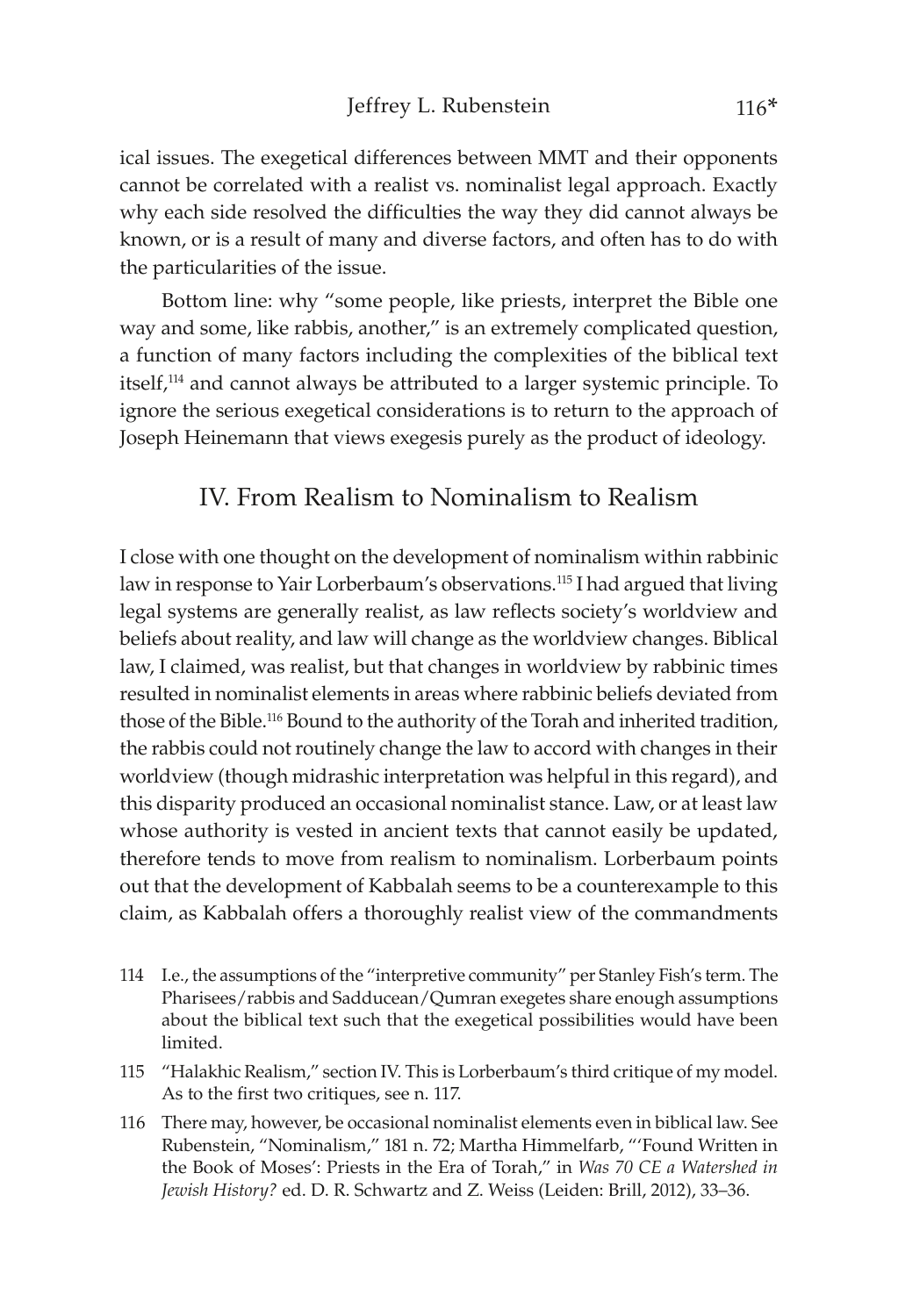as having important theurgic effects in the Sefirotic realm. We have then a development from nominalism to realism in Jewish tradition.

This is certainly an accurate and valuable insight. But it should be emphasized that Kabbalah provides a different worldview, a completely new ontology, hence the legal realism of medieval Kabbalah is radically different from that of the Bible/Second Temple period/rabbis. The rise and popularity of Kabbalah, I would argue, is itself a response to the very process I am describing, the drift from realism to nominalism. Indeed, it reflects what we might call a "nominalist crisis," namely the potential alienation that results as changing worldviews produce too large a gap between law and reality. When law becomes thoroughly nominalist, when it loses its connection to an underlying ontology—then adherents can lose their motivation to follow the law and ultimately their faith. The problems will be most acute with (what we call) ritual commandments like sounding the shofar, waving the lulav or wearing *tefillin*, as well as prohibitions such as the dietary laws and purity regulations (as opposed to civil and moral laws with clear social functions, although I realize this distinction is not straightforward).<sup>117</sup> This is not to say that reasons cannot be given for such rituals and prohibitions. Theologians and philosophers will always be able to provide novel and creative reasons for the commandments, as did Philo and others throughout the ages. But

117 See Lorberbaum's first two critiques ("Halakhic Realism," section IV), which follow in the wake of his criticism of Schwartz for ignoring "value-basedhalakhah" and confusing the nominalism/realism distinction with the distinction between commandments-with-rationale/commandments-without-rationale. I accept this line of thought and believe it is a salutary addition to the discussion. Certainly the rabbis will continue to find observance of the law meaningful in cases where they are able to substitute a rationale or value that makes sense to them for a biblical rationale or value that they do not understand or with which they disagree. Likewise, as noted, midrash will help bridge the gap between the biblical and rabbinic worldviews. Yet even civil and moral commandments, the "value-based halakhot," are not immune from problems, despite the fact they serve practical and social functions. Certainly incest prohibitions and laws of forbidden relationships will continue to produce more stable family structures and laws of buying and selling will continue to provide a mechanism to effect transactions. But if they completely lack a realistic basis, then changes in worldview and social structures can erode the power of these laws too. Economic shifts from agrarian to mercantile to modern-commercial can lead to difficulties with those traditional laws of transactions, and changes in moral sensibilities to challenge laws of forbidden relationships. This issue clearly requires more extensive discussion in another forum.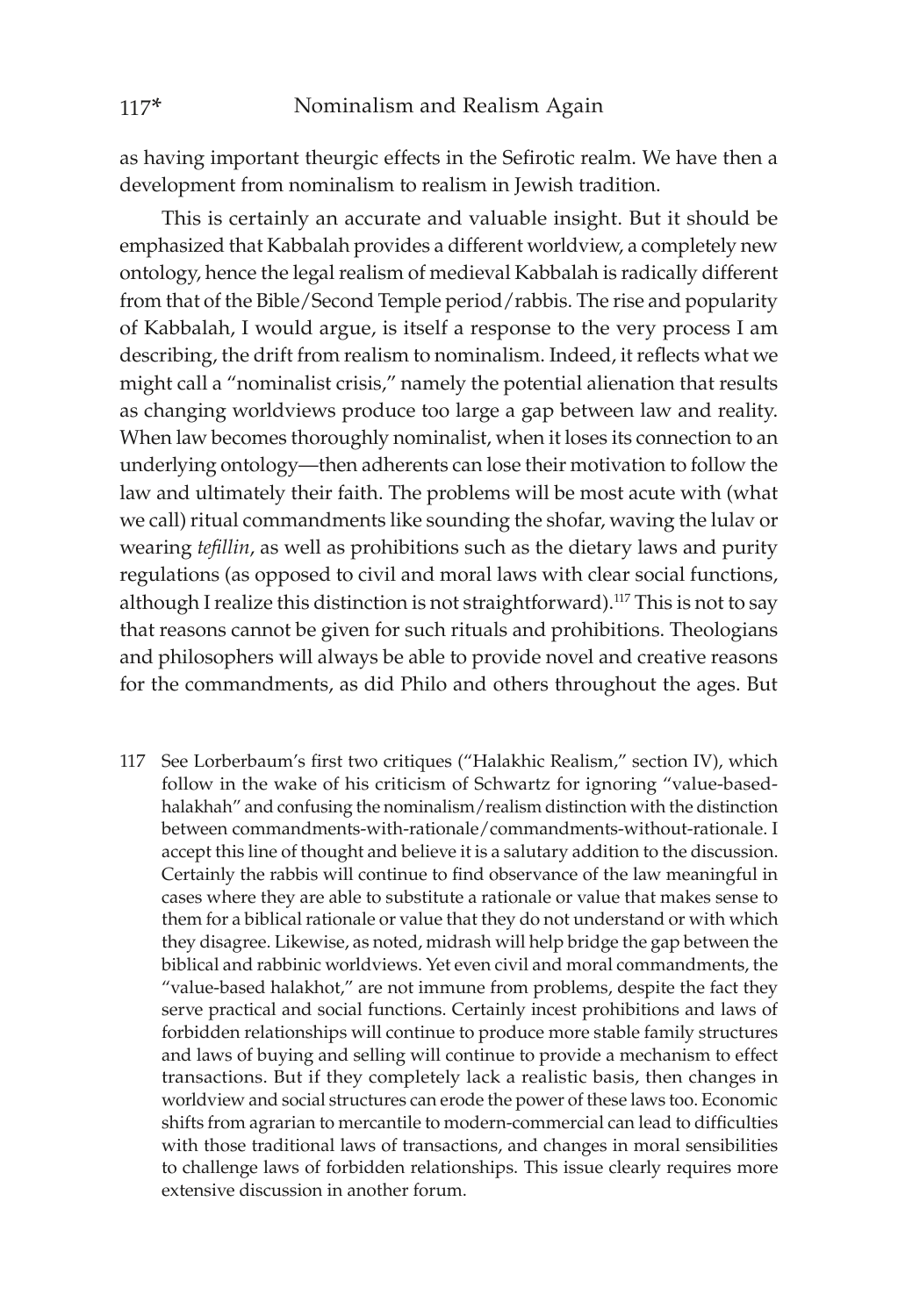because these rationales will not be connected to the underlying ontology, they will tend to be didactic, symbolic or allegorical. And these types of explanations will not satisfy all worshippers or provide sufficient conviction. Consider the interpretation of the shofar as a symbol of faith that evokes the ram that Abraham sacrificed, or Philo's explanation of dwelling in a sukkah as a means to recall one's poverty when enjoying the riches of the harvest (*Special Laws,* II.204). Why not symbolize faith some other way or devise a better method to recall poverty if the rituals function simply to accomplish these ends?

Kabbalah responds to this crisis by providing a different worldview, a completely different ontology that reconnects law to reality. In this way a nominalist (or non-realist) understanding of the law again becomes realist. However—and this is the key point—it does not return to the original biblical-rabbinic realism, but changes to a very different realism, a change achieved by the replacement of the classical rabbinic ontology with the kabbalistic one. In my view, then, there was sufficient continuity between the biblical, second temple and rabbinic worldviews such that law was still understood in a fundamentally realist way, though with an increasing nominalist dimension. As the worldviews drifted farther apart with the passing centuries, as the period we call Late Antiquity became the Middle Ages, as the ancient worldview was replaced by the medieval mentalité, Jewish law was perceived increasingly in nominalist (or non-realist) terms, which led to a type of crisis.<sup>118</sup>

Let me emphasize that I do not believe that it is impossible to have a purely nominalist view of law, or a view that accepts "value-based" rationales for the commandments, or that offers symbolic interpretations for laws and rituals. Nor do I claim that such understandings of the commandments will always lead to alienation and crisis. Maimonides, of course, was not a legal realist, and many others have been and continue to be non-realists, both Jews and gentiles. I am simply claiming that the lack of realism *can* have this effect

<sup>118</sup> This model is therefore fully compatible with the argument that "the theurgic model in Kabbalah was a reaction to the (non-realistic) rationales for the mitzvoth presented in the school of Maimonides," which Lorberbaum adduces, referring to M. Idel, "Maimonides and Kabbalah," in *Studies in Maimonides*, ed. I. Twersky (Cambridge, MA: Harvard University Press, 1990), 31–81.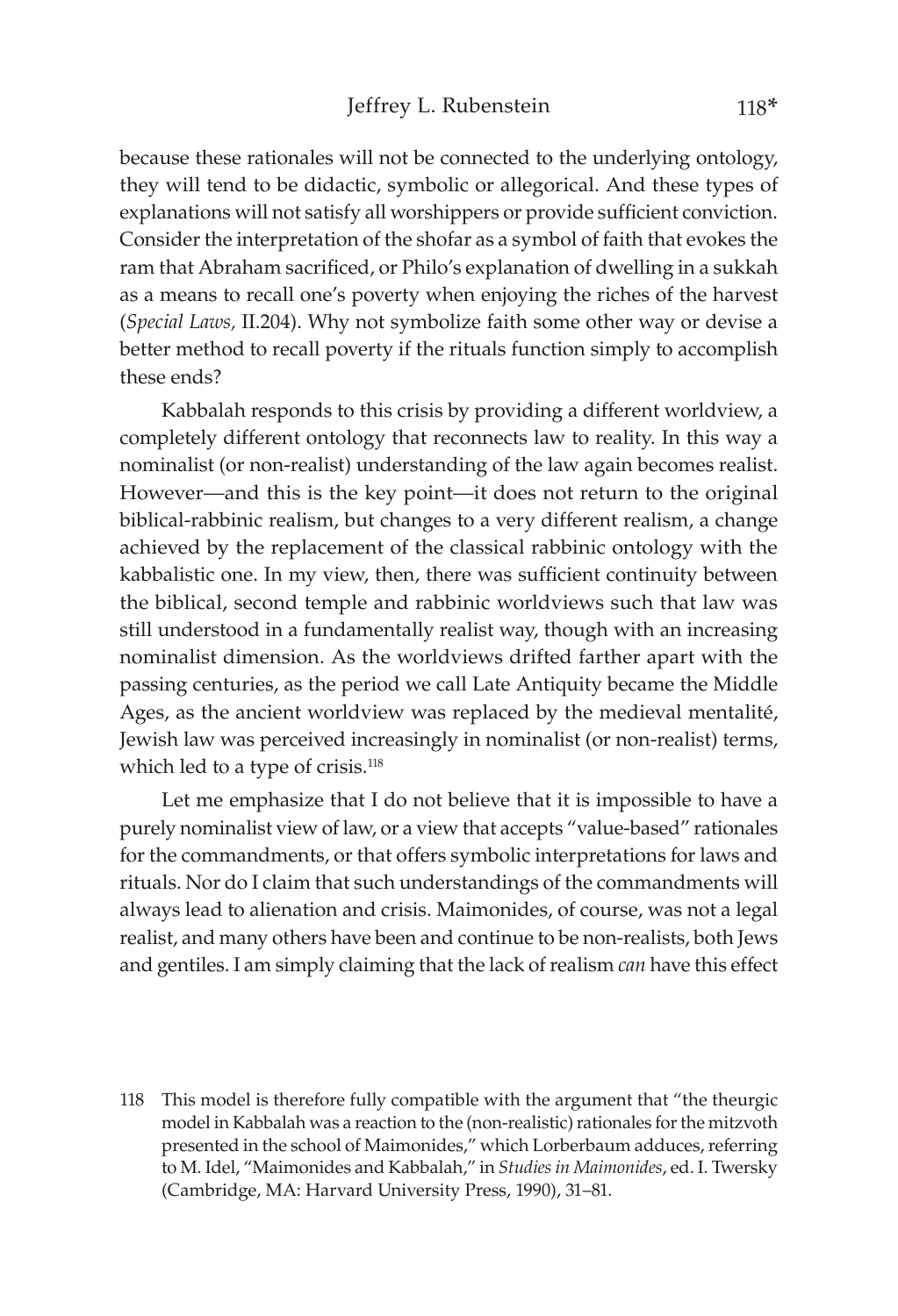on adherents of a particular cast of mind, and did so in the case of Kabbalah.<sup>119</sup> Consider the following passage from Moshe de Leon's *Sefer ha-Rimmon*:

I have seen men who used to occupy themselves with Torah and the teachings of the rabbis, may their memory be for a blessing, day and night; and they used to serve the Omnipresent with a full heart, as is appropriate. And then, one day, scholars of Greek wisdom came to confront the Lord… They occupied themselves with those books [of Greek wisdom] and their minds were drawn after them until they left the teachings of the Torah… … I have also seen them during the holiday of Sukkot standing in their place in the synagogue watching the servants of God circling the Torah scrolls in the ark with their lulavim, and the former were laughing and casting aspersions upon them. They said that they were fools, lacking in understanding, while they themselves had neither lulav nor etrog. They contended, "Did not the Torah say that this taking [of the lulav and etrog] was on account of the verse, *And you shall rejoice before the Lord your God seven days*? (Exod 23:40). You think that these [four] species will cause us to rejoice? Vessels of silver and gold and [valuable] garments will cause us to rejoice and delight!"120

De Leon is dealing with the dangers of philosophy, and accusing those who have been influenced by philosophical rationalism with antinomianism and rejection of the commandments. Yet the perspective he attributes to his antagonists, I believe, helps us to understand the alienation that can result from a predominantly nominalist (or non-realist) view of the law. These rationalists do not have a realist view of the lulav, such as the belief that waving the species causes rain to fall. They believe the lulav should serve as a symbol and expression of joy, but it does not even serve those functions in this time and place, or not as well as do material possessions. These scoffers are aware of the reasons for the commandment, but no longer find those reasons meaningful or effective. They could wave the lulav because they know what it is supposed to represent, or solely in order to fulfill the

<sup>119</sup> Though this was obviously not the only factor, but one among many factors, historical, ideological, and cultural.

<sup>120</sup> Translation from Joel Hecker, *Mystical Bodies, Mystical Meals: Eating and Embodiment in Medieval Kabbalah* (Detroit: Wayne State University Press, 2005), 62.